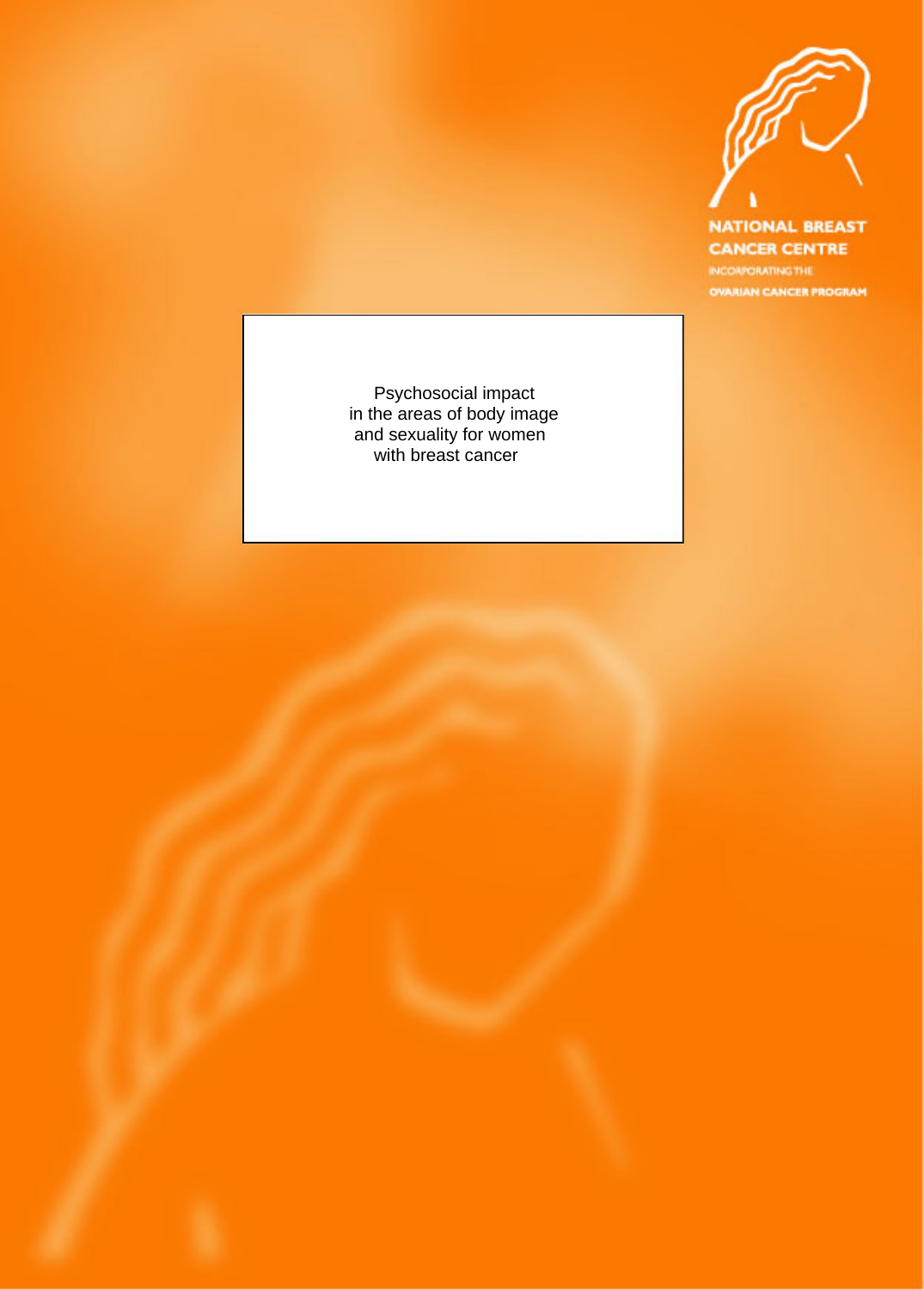# **Psychosocial impact in the areas of body image and sexuality for women with breast cancer**

April 2004

Prepared by

| David Kissane | The Centre for Palliative Care*     |
|---------------|-------------------------------------|
|               | Department of Medicine              |
|               | University of Melbourne             |
| Kate White    | School of Nursing and Public Health |
|               | <b>Edith Cowan University</b>       |
| Karen Cooper  | <b>Opus Information Services</b>    |
| Luis Vitetta  | The Centre for Palliative Care*     |
|               | Department of Medicine              |
|               | University of Melbourne             |
|               |                                     |

For the National Breast Cancer Centre

\* Former staff member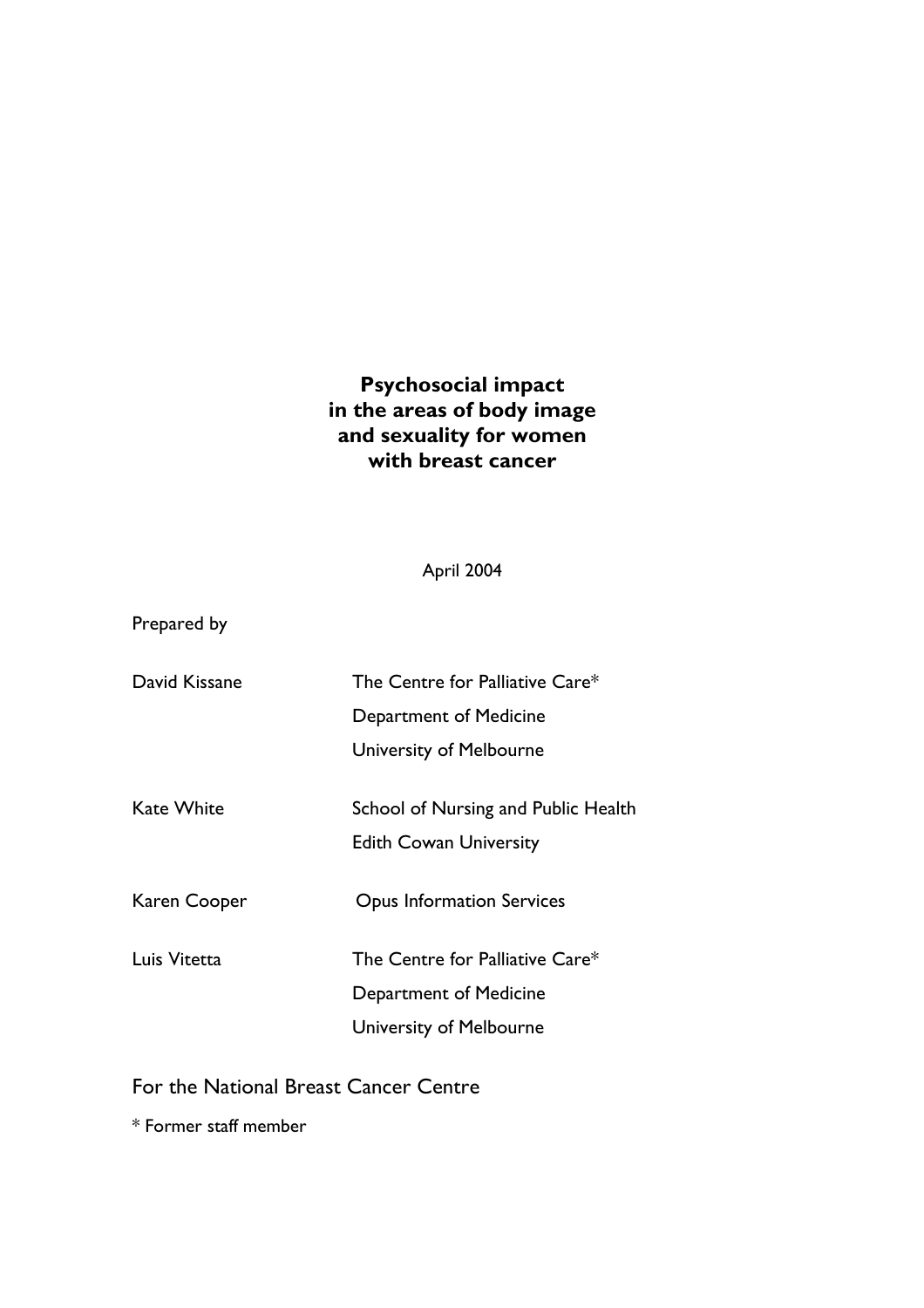This report on the *Psychosocial impact in the areas of body image and sexuality for women with breast cancer* was produced by the National Breast Cancer Centre:

92 Parramatta Road Camperdown, Sydney, Australia Locked Bag 16 Camperdown NSW 1450 Telephone +61 2 9036 3030 Facsimile +61 2 9036 3077 Website www.nbcc.org.au

© National Breast Cancer Centre 2004

ISBN Print: 1 876319 78 X Online 1 876319 79 8 CIP: 616.99449

This work is copyright. Apart from any use as permitted under the *Copyright Act 1968*, no part may be reproduced by any process without prior written permission from the National Breast Cancer Centre. Requests and enquiries concerning reproduction and rights should be addressed to the Copyright Office, National Breast Cancer Centre, Locked Bag 16 Camperdown NSW 1450 Australia. Website www.nbcc.org.au Email directorate@nbcc.org.au

The National Breast Cancer Centre is funded by the Australian Government Department of Health and Ageing.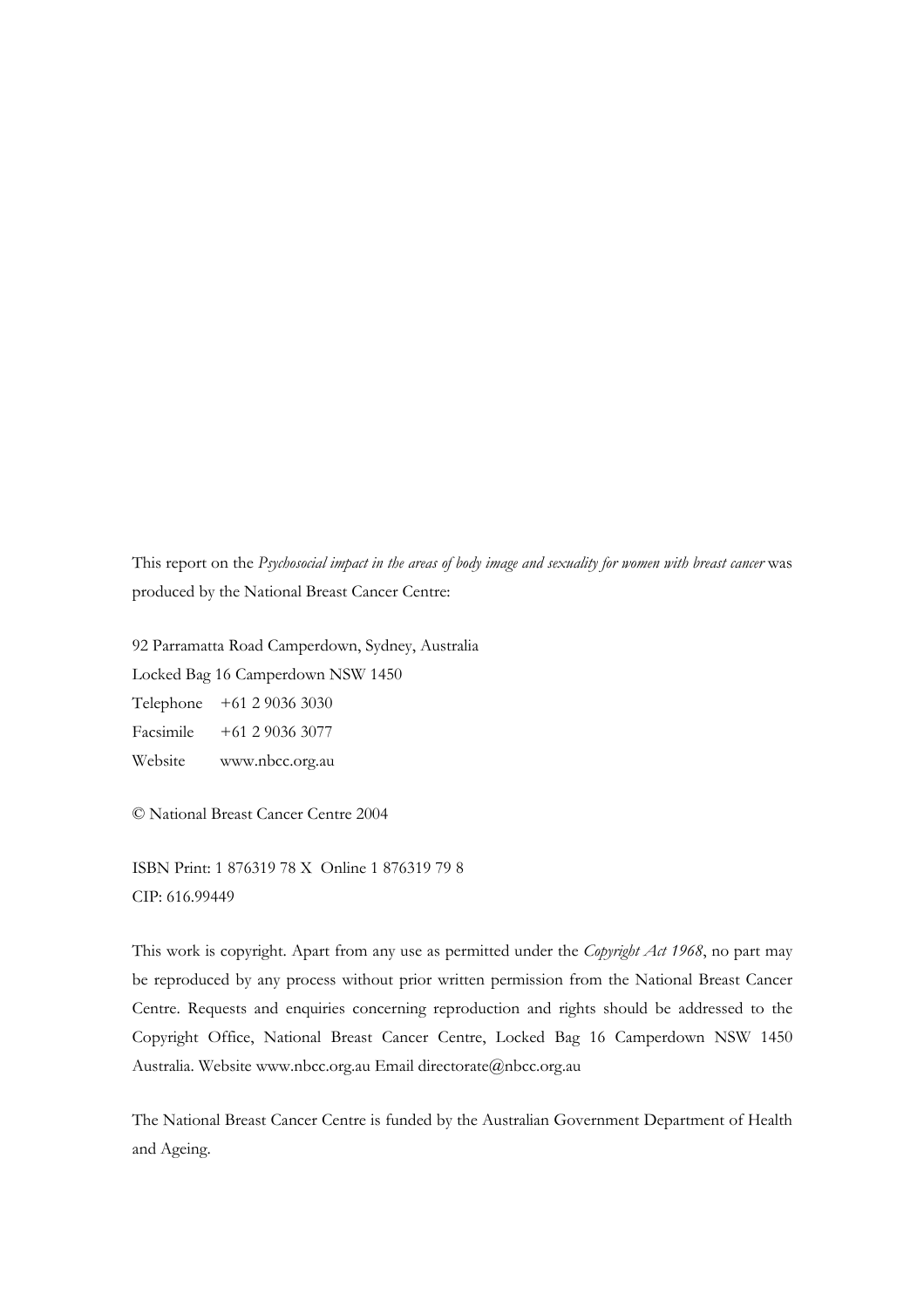# **CONTENTS**

| $\mathbf{1}$            | <b>EXECUTIVE SUMMARY</b>                                   |        |
|-------------------------|------------------------------------------------------------|--------|
|                         | References for the Executive Summary                       | 11     |
| $\overline{2}$          | <b>INTRODUCTION</b>                                        | 16     |
|                         | Aim                                                        | 16     |
| $\mathbf{3}$            | METHODOLOGY                                                | 16     |
|                         | Research Review<br>3.1                                     | 16     |
|                         | Focus Group Interviews<br>3.2                              | $18\,$ |
| $\overline{\mathbf{4}}$ | <b>RESULTS</b>                                             | 21     |
|                         | The Women's Experience: An Introduction<br>4.1             | 21     |
|                         | 4.2<br>Impact of Breast Cancer and Treatment on Body Image | 23     |
|                         | • Physical and emotional impact                            | 24     |
|                         | Impact on Sexual Functioning<br>4.3                        | 27     |
|                         | • Surgery                                                  | $28\,$ |
|                         | • Radiotherapy                                             | $30\,$ |
|                         | • Hormone therapy                                          | 31     |
|                         | • Chemotherapy                                             | 33     |
|                         | · Autologous Bone Marrow Transplantation                   | $35\,$ |
|                         | Premature Menopause<br>4.4                                 | 36     |
|                         | Adjusting to Changes in Body Image and Sexuality<br>4.5    | 37     |
|                         | Actively Maintaining Body Image<br>4.6                     | 40     |
|                         | Impact on Relationships<br>4.7                             | 42     |
|                         |                                                            |        |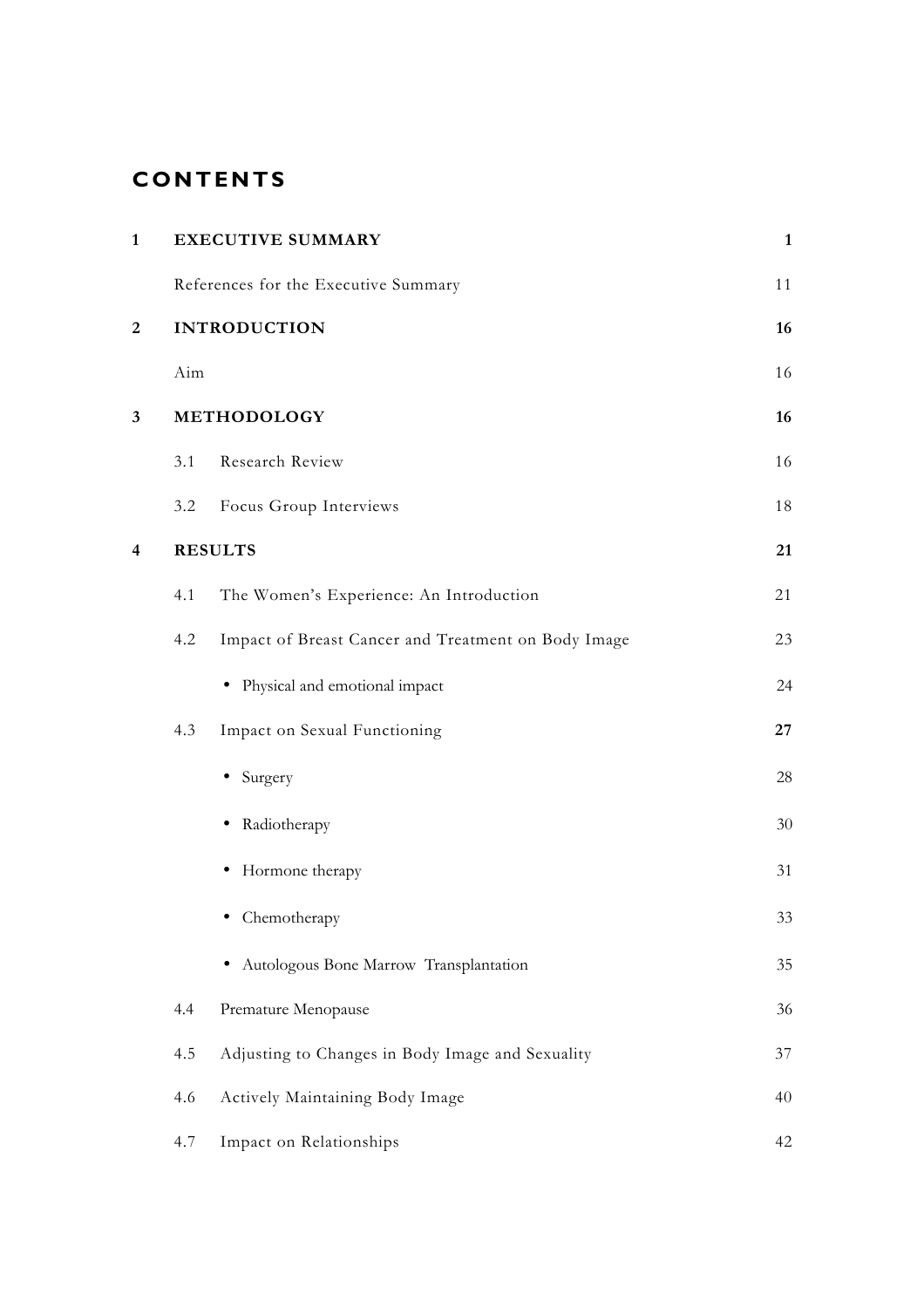| 4.8          | Information Needs About Body Image and Sexuality  | 45 |
|--------------|---------------------------------------------------|----|
| 4.9          | Support Needs Related to Body Image and Sexuality | 47 |
| 4.10         | Support from Health Care Professionals            | 50 |
|              | • Perceived role of health care professionals     | 52 |
| 5 CONCLUSION |                                                   | 54 |
|              | <b>REFERENCES</b>                                 | 55 |
|              |                                                   |    |

# **APPENDICES - AVAILABLE SEPARATELY ON REQUEST**

- Appendix 1 Methodological characteristics of eligible studies
- Appendix 2 Citations and relevant Abstracts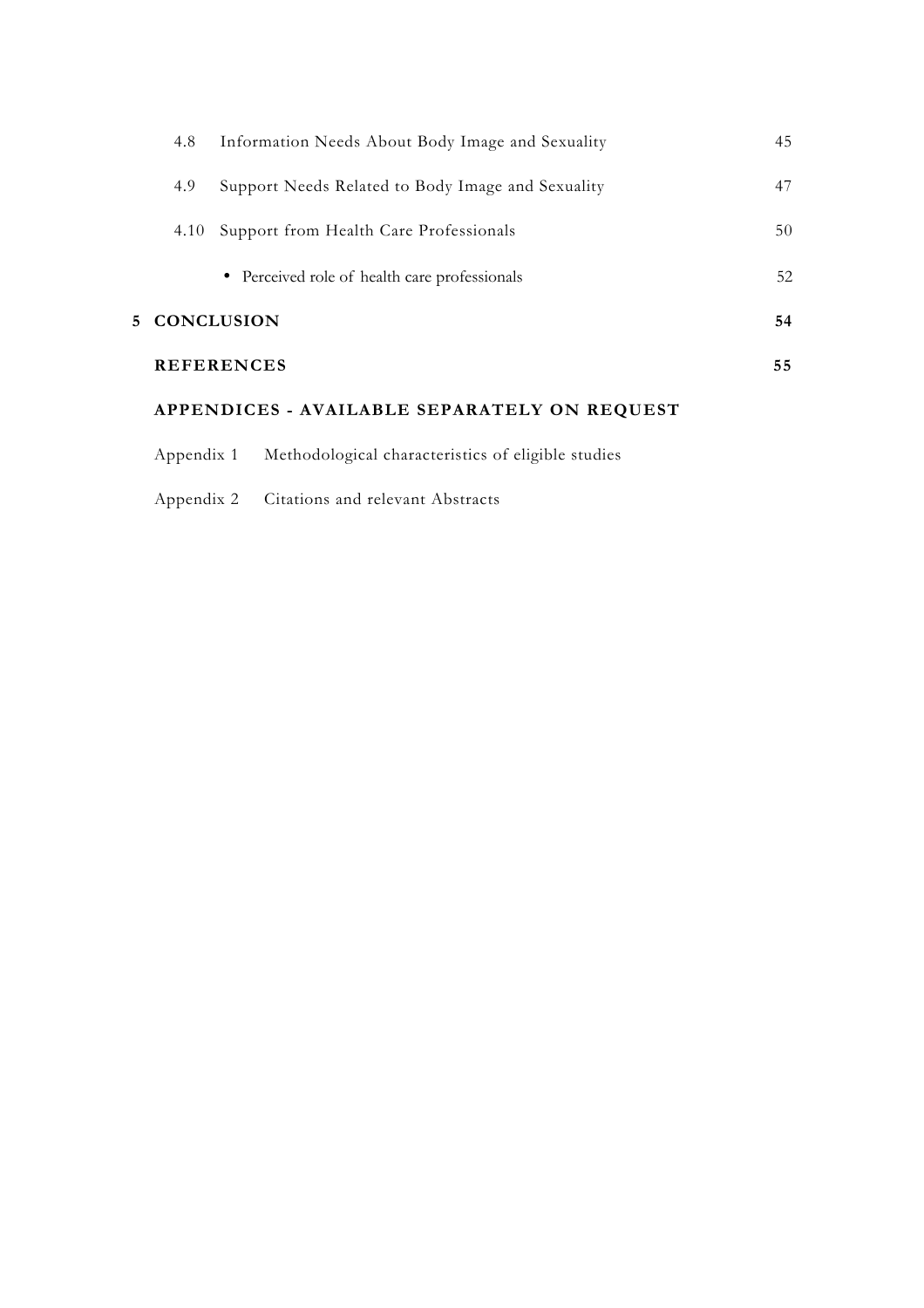# **1 EXECUTIVE SUMMARY**

It is estimated that breast cancer will affect one in eleven women during their lifetime.<sup>1</sup> The potential for the diagnosis and treatment of breast cancer to impact on a woman's sexuality and body image is well recognised and there has also been an increasing awareness of the psychosocial distress associated with breast cancer, which has put a new emphasis on quality of life.2 Sexuality is an important quality of life issue to breast cancer survivors, particularly as more women are living longer and have increased concerns with the quality of all aspects of their lives.<sup>3</sup>

The aim of this report is to present an overview of published research about the psychosocial impact of breast cancer on women's body image and sexuality. It also considers the supportive care issues for women and their partners, as illustrated through a series of focus group interviews. This report details the nature and frequency of occurrence of body image and sexual difficulties in women with breast cancer, with a particular emphasis on the past decade. It also identifies the impact of premature menopause on younger women, the impact of treatment regimens, and finally, the impact of each of these on the psychological functioning of women in their relationships, family, and community.

The key findings of the literature review and focus group interviews are summarised below and suggestions for the direction of future work are also considered.

It is recognised that body image and sexuality are issues that require sensitive exploration with women who have been diagnosed with breast cancer. As survivorship becomes more common, appropriate consideration of these aspects of quality of life is increasingly important and health professionals caring for women diagnosed with breast cancer should consider these issues throughout the woman's treatment and into survivorship.

# **Key findings**

Traditionally, the management of breast cancer has focussed on survival with psychosocial and quality of life issues only more recently being afforded appropriate status. The management of breast cancer significantly influences both body image and sexuality, but neither issue has received sufficient attention historically, particularly in the process of gaining women's informed consent before treatment has commenced. Although limited research exists about body image and sexuality and appropriate interventions, a number of conclusions can be drawn.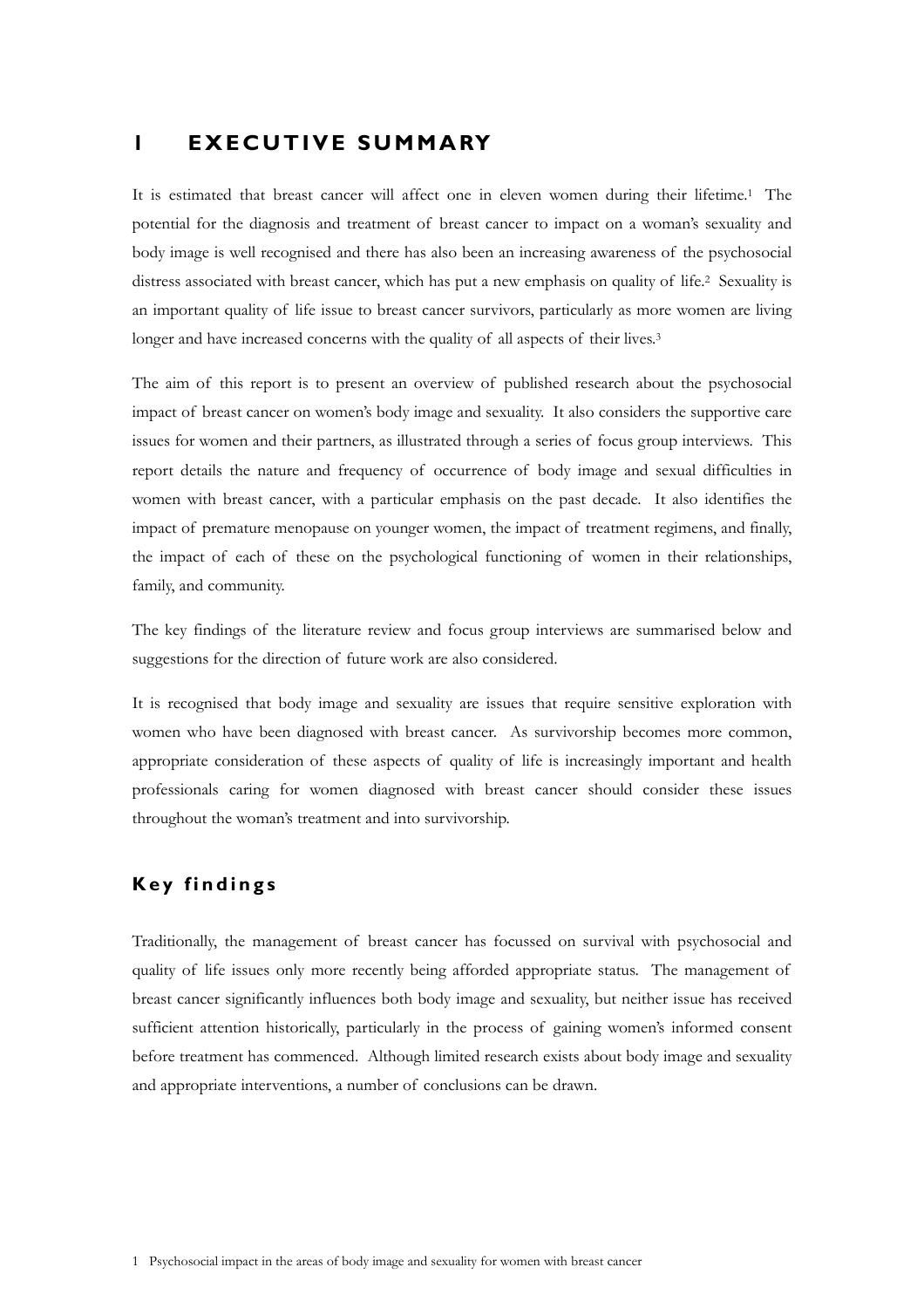# **Breast cancer and its treatment can have a significant physical and emotional impact on body image.**

The impact of breast cancer on body image varies greatly among women, with both the diagnosis and treatment having a significant impact on this aspect of well being.<sup>2-5</sup> The impact may include: altered sexual function;<sup>6-21</sup> poor self-image;<sup>6-10,21</sup> loss of libido,<sup>6-10,19</sup> and relationship problems;6,18,21,22 Although body image is often perceived as relating to physical appearance alone, women describe it as involving a sense of wholeness and functionality.<sup>22,23</sup> Evidence suggests that women who consider body image to be a major part of their sense of self-worth, attractiveness or wholeness may be at an increased risk of poor psychosocial adjustment following treatment for breast cancer.23

# **The psychological sequelae of surgery for breast cancer can potentially have a significant negative impact on a woman and her relationships**.

The psychological sequelae of surgical treatment for breast cancer on body image and sexuality include: embarrassment in exposing one's body;<sup>13,24</sup> discomfort showing scars, overall body change;<sup>13,21,25</sup> lack of sexual interest;<sup>6,21,25</sup> problems with sexual relations and resumption of sexual activity;<sup>7</sup> general sexual dysfunction;<sup>6,16,17,21,25</sup> sexual satisfaction and concern about frequency;9-17,25; and difficulties with becoming sexually aroused.24,25

# **Breast conserving surgery is associated with better overall psychological adjustment, including improved body image.**

Many women are offered a choice between breast conserving surgery and mastectomy without compromising their chances of survival. While initial research provided conflicting results about the psychosexual outcomes of mastectomy compared with breast conserving surgery, more recent analyses has concluded that breast conservation leads to improved psychosexual outcomes.19,21,26 Differences in overall psychosexual outcomes between mastectomy and breast conserving surgery include that women with breast conserving surgery have better preserved body image, earlier resumption of sexual activity<sup>26</sup> and maintained breast caressing during sexual activity.<sup>24</sup>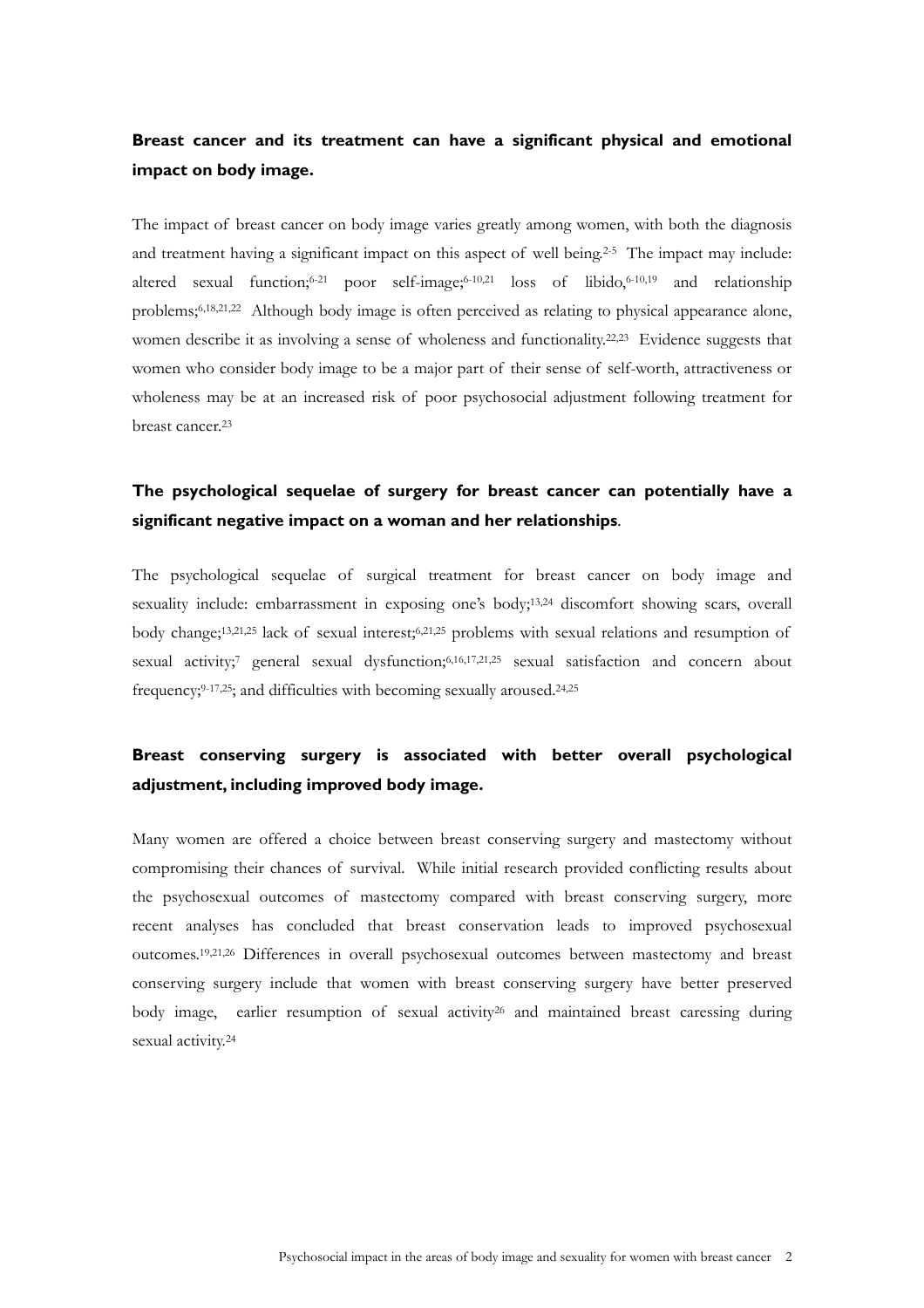# **The impact of body image and sexuality following surgical treatment should be carefully discussed with all women, particularly younger women, who appear to experience more concerns about body image and greater emotional distress.**

Further studies add more weight to the impact of surgical treatments on body image and sexuality, particularly for younger women with breast cancer.23,27,28 This does not imply that older women are not significantly concerned about body image and sexuality. However, women of younger ages are more likely to choose breast conserving surgery over mastectomy.14 Clinicians should ask a woman about any body image and sexuality concerns that she may have when surgery is discussed.

# **Chemotherapy has both direct and indirect effects on sexual functioning in women with breast cancer.**

Chemotherapy can have a significant impact on a woman's physical and emotional state, which in turn may affect quality of life.21,28-30 Chemotherapy has been associated with long term impairments in sexual functioning.2,3,21,25,31,32 The influence of chemotherapy on sexuality is direct, through gonadal and hormonal effects, and indirect, by producing feelings of fatigue, apathy, nausea, vomiting and malaise and causing sleep or appetite disturbances that interfere with libido.28 Commonly used adjuvant chemotherapeutic agents and combination regimens of drugs can have prominent effects on a woman's body image and sexual confidence.29-35

Recent studies that evaluate the impact of adjuvant chemotherapy on quality of life have indicated significant effects on sexual dysfunction.2,3,21,25,28-35 These include pain or difficulty with intercourse, problems with vaginal dryness, impaired sexual activity, and decreased sexual drive.29,30,32,33 The severity of sexual dysfunction following chemotherapy can be high; studies reporting between 50-60% of women treated for early breast cancer experience sexual dysfunction beyond 12 months post treatment.30,36 Increase in sexual dysfunction among women who receive high doses of chemotherapy over conventional doses has been also been reported.<sup>21,29</sup>

Change in sexual functioning following chemotherapy is more evident in women who become menopausal following chemotherapy.2,32,36 The role of induced ovarian failure, with reduction in both oestrogen and testosterone, is receiving more attention. Induction of premature menopause due to adjuvant therapies, discontinuation of hormone replacement therapy, psychological reactions to cancer and hormonal based cancer therapies can further contribute to changed sexual functioning. Initial data<sup>28</sup> have indicated that ovarian hormonal blood levels highlight not only deficiencies of oestrogen but also androgen in producing sexual dysfunction.28 Further research in this area is required.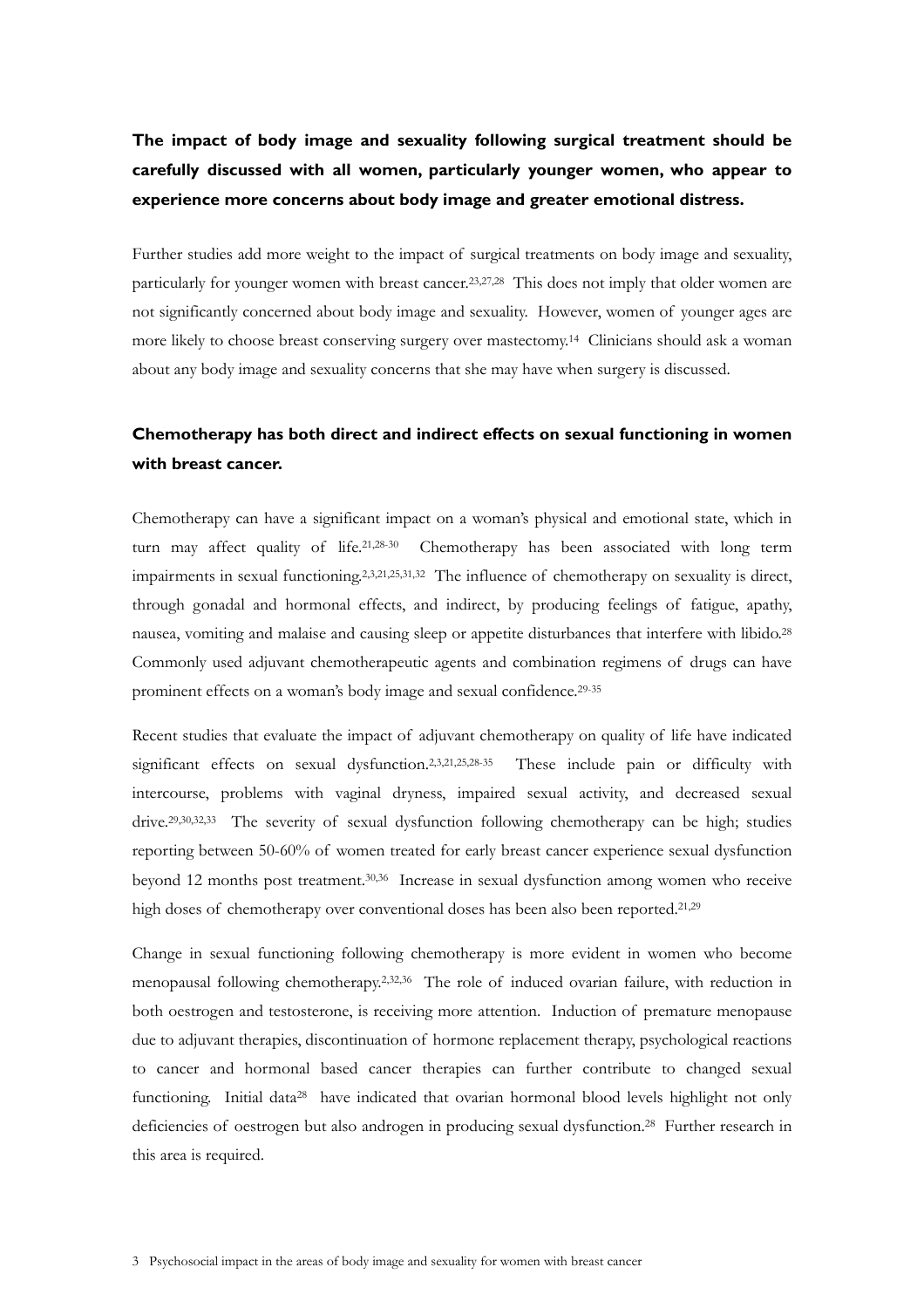# **Radiotherapy and hormonal treatments for breast cancer appear to have a lower impact on body image and sexuality.**

Radiation therapy as the primary adjuvant treatment has significantly less impact on sexual function than adjuvant chemotherapy.7-9,15,24,33,37-42 No studies were found that reported extensive increases in psychosexual problems following radiotherapy. Adjuvant radiotherapy to the breast may have short-term side effects, including breast tenderness and skin redness, but there is no evidence of significant impact on sexual functioning. A study that compared sexual outcomes before and after radiation treatment found that the quality of sexual activity for 75% of women was unchanged or better, where primary radiation therapy was chosen by women prior to surgery.40

Lymphoedema is a well recognised side effect of axillary radiotherapy, particularly when used in combination with axillary dissection. However, the impact of lymphoedema on sexuality has not been well documented.

The impact of the various hormone or endocrine therapies on body image or sexuality have been less extensively studied. Many such therapies appear to provide symptomatic relief and survival advantage to women with breast cancer, while causing relatively few side effects.<sup>43-45</sup> The most frequent of side effects include hot flushes, weight gain, nausea, lethargy and vaginal bleeding, discharge or irritation.45 Tamoxifen has been the main subject of studies. Hot flushes occur in two thirds of women taking tamoxifen, one third of whom report severe flushes.<sup>46</sup> Anecdotal reports describe tamoxifen both increasing and decreasing libido; these appear to be very rare events.<sup>47,48</sup> It is clear that while tamoxifen increases hot flushes and vaginal discharge, evidence suggests that it does not significantly increase depression.5,49

# **Premature onset of menopause as a result of breast cancer treatment may significantly influence a woman's sexual functioning, body image and self-esteem.**

Menopause will occur as a result of surgical removal of the ovaries or may be the consequence of chemotherapy, which can ablate ovarian function, causing the cessation of ovulation and loss of fertility. Those women who do not become menopausal after treatment for breast cancer have reported more satisfactory sexual functioning, including the presence of normal sexual desire, sexual gratification and better marital adjustment, compared with women who do become menopausal.50

Research about adjuvant therapies has been primarily focussed on extending survival with insufficient attention to quality of life issues such as body image and sexuality. One recent review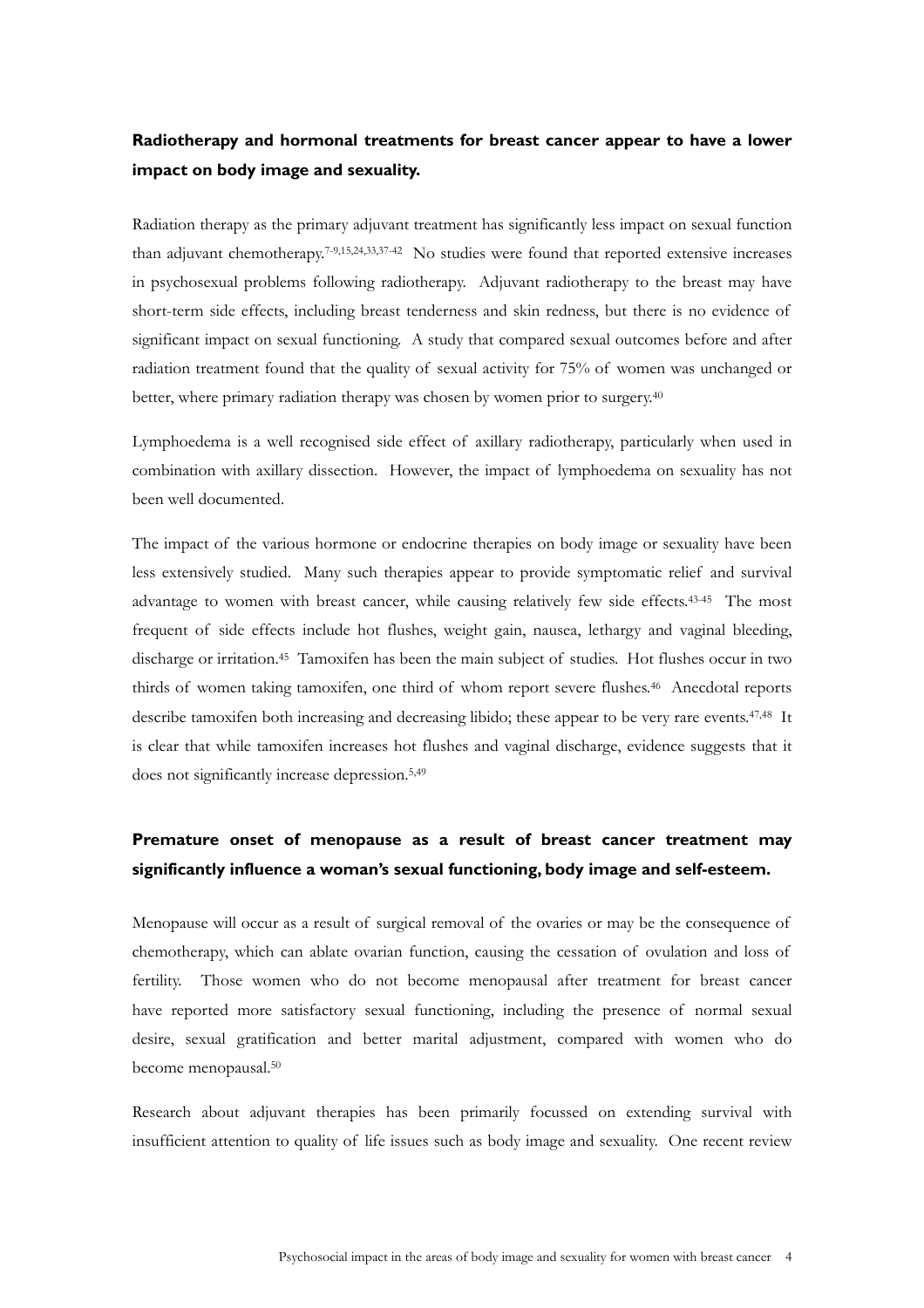of the research from 1966 to 1996 explored menopausal status in the setting of adjuvant chemotherapy and chemotherapy related amenorrhea.51 These authors concluded that ovarian damage was the most significant factor affecting body image and sexual adjustment following adjuvant chemotherapy. In another descriptive study, premature menopause was the key association between chemotherapy and sexual dysfunction.<sup>52</sup>

A specific study of sexual functioning following treatment with adjuvant chemotherapy, which controlled for endocrine therapy, showed that chemotherapy was associated with significant sexual dysfunction and menopausal symptoms.32 These women were more likely to report weight change, hot flushes, mood swings, vaginal dryness, decreased libido, dyspareunia, and difficulties in achieving orgasm.

# **Adjustment to the changes in body image and sexual functioning will occur over time, though this will vary considerably for individual women.**

Longitudinal studies have highlighted that women's adjustment to changes in body image and sexuality changes over time. While most women do adjust, some will experience long term morbidity with regard to body image and sexuality.2,3,13,25 Although the impact on sexual functioning one year post surgery is reported as limited, problems with body image, sexual interest and functioning had emerged in follow up studies conducted two to three years later.13,25 This delayed onset has important implications for being able to offer women timely assessment and intervention. Early studies (1953-1981) have also recognised that the quality of a woman's sexual relationship prior to surgery will influence post-operative sexual adjustment.53 Thus, spouses who indicated lower pre-mastectomy sexual functioning report decreased sexual functioning post-operatively.53 However, many women were observed to seek greater intimacy within their relationship following the cancer diagnosis than they did previously.53

# Implications of the findings - summary statements

### **General clinical implications**

- A woman and her partner should be encouraged by health professionals to discuss their concerns about body image and sexuality at any stage along the illness/health pathway.
- Any disabilities or chronic physical discomfort that a woman may have should be assessed by a member of the health care team as this will has an impact on body image and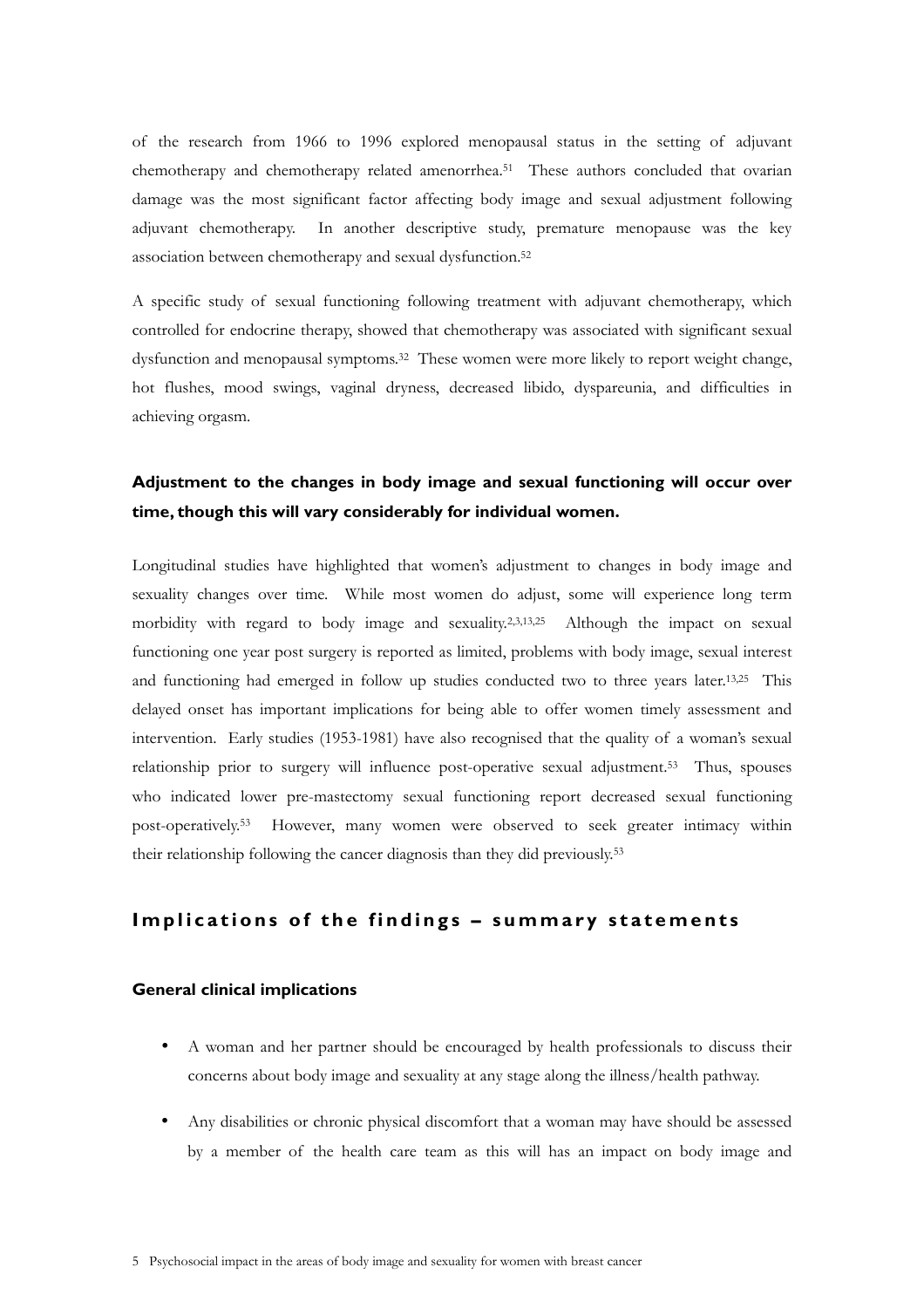sexuality. Disabilities or chronic physical discomfort may include pain and side effects of treatments such as restricted arm movements or lymphoedema.

- A woman's concerns about her body image and sexuality and that of her partner should be assessed over time by a member of the health care team, such as a specialist breast nurse. Issues that may be of concern include:
	- o how comfortable a woman and her partner are about looking at any scars
	- o a woman's ease of self-observation before a mirror
	- o how a woman feels about undressing and exposure her body in front of her partner
	- o comfort in intimacy or sexual interactions
	- o impact of cancer on the relationship
	- o occurrence of menopausal symptoms, including hot flushes
	- o any changes in libido, arousal (including vaginal lubrication), intercourse and orgasm, discomfort or pain during intercourse
- A woman's adjustment to altered body image and sexual functioning from diagnosis and continuing into survivorship should be regularly reviewed by an appropriate member of the health care team, such as the woman's general practitioner.

### **Referral**

If a woman or her partner have any concerns at any time before, during or after active treatment has finished, a referral to a sexual health counsellor, psychologist or psychiatrist should be considered by members of the health care team.

### **Surgical management**

### **Exploring attitudes and feelings**

• The attitudes and feelings of the woman and her partner should be explored before, during and after treatment with the surgeon and other members of the health care team.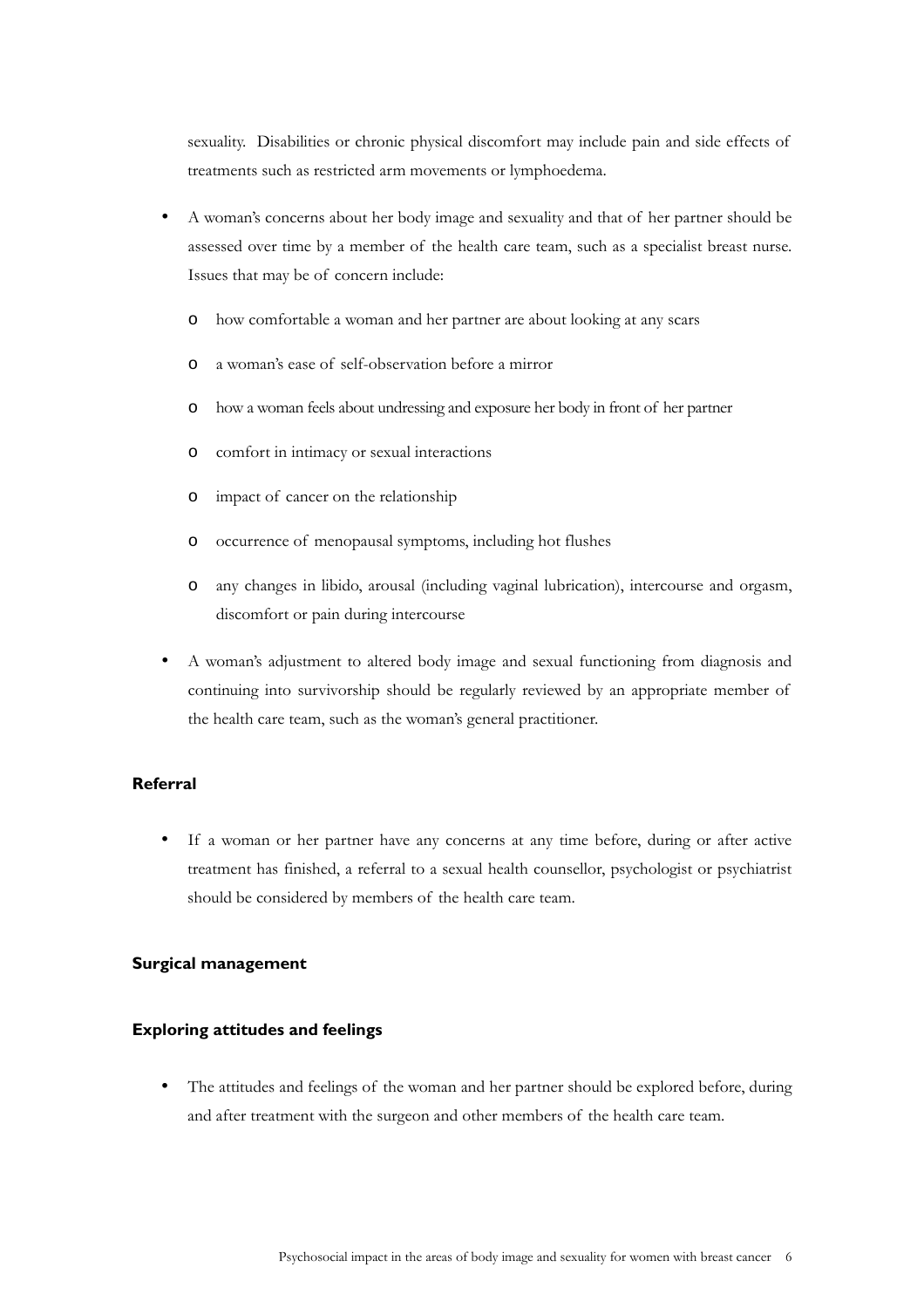Attention should be paid to:

- o body image, including sense of self, femininity and significance of the breast
- o sensory changes of the chest wall and upper arm and pain
- o post-surgical tiredness
- o access to a range of prostheses and access to prostheses fitters
- o access to appropriate styles of clothing (swimwear, line of cleavage)
- o the supportive role of intimacy with a partner
- o the impact of treatment on sexual function, including desire, arousal, sexual intercourse and orgasm
- o any fertility issues of relevance to the couple
- o consequences and fears related to the cessation of hormone replacement therapy
- o expectations and concerns regarding adjuvant therapies
- If a woman has a mastectomy, a member of the health care team such as a specialist breast nurse should be present for removal of dressings. The team member or nurse should encourage the woman's partner to be present, if this is desired by the woman. A temporary prosthesis should be offered as soon as possible following surgery.

### **Partner involvement**

If desired by the woman, her partner should be present during the surgeon's discussion of surgical management options.

### **Decision making about surgical treatment**

In discussions about the choice between breast conserving surgery and mastectomy, women should be informed that body image is better preserved with conserving surgery. The latter facilitates a better fit of clothing, reduces the need for a prosthesis, avoids potential discomfort with nudity and assists in maintaining sexual relationships.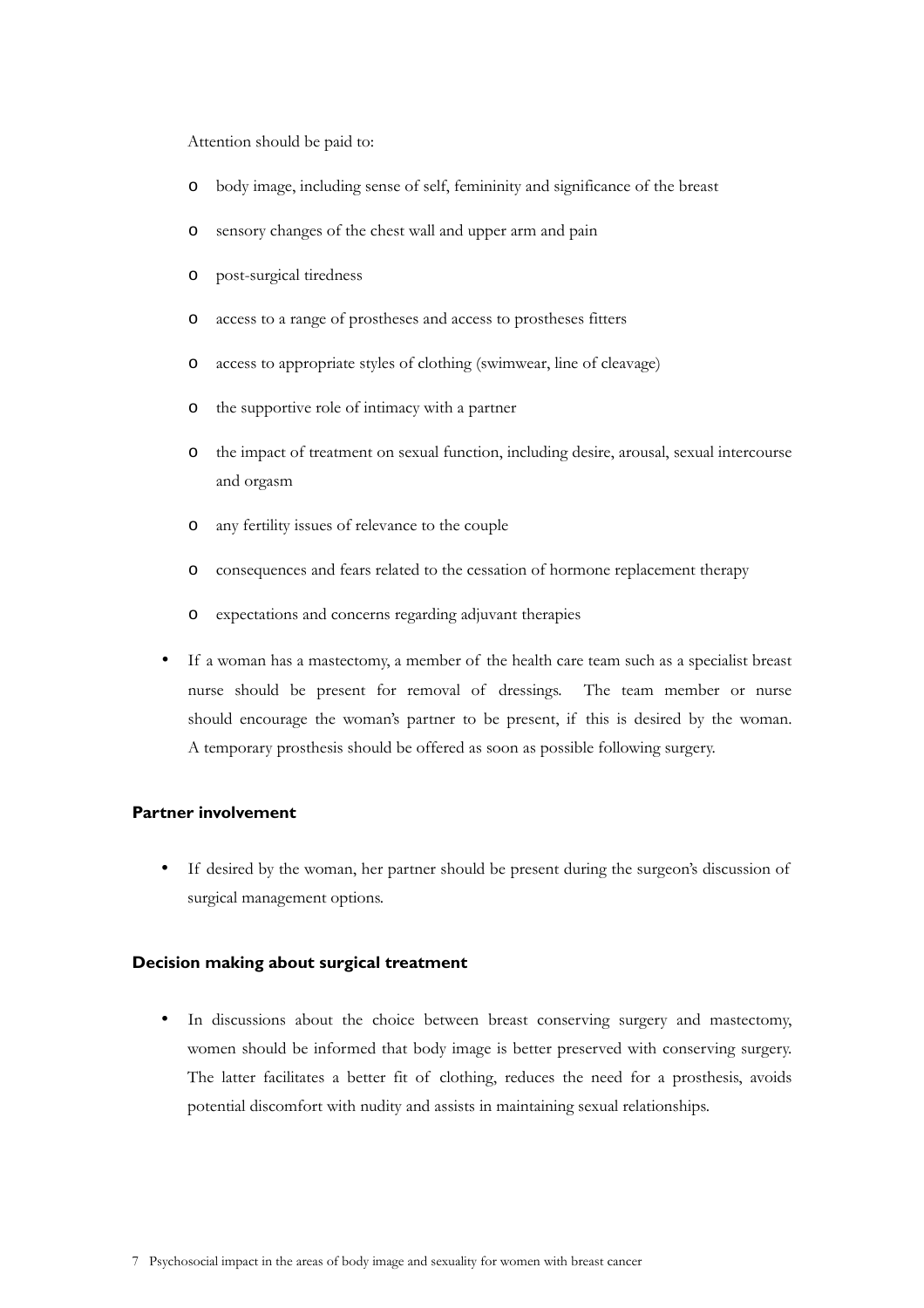- Women should be informed that where there is a choice between breast conservation surgery or mastectomy, body image and sexuality, including arousal with caressing the breast, is better preserved with conservation surgery.
- When mastectomy is selected as the preferred form of primary surgical treatment, the surgeon should discuss the option of early reconstruction irrespective of the woman's age.

## **Adjuvant treatments**

- Women should be fully informed of the short and long term effects of cytotoxic and endocrine therapy on body image and sexuality. Specific discussion should address both the physical and emotional impact of side effects, including:
	- o fatigue, nausea and vomiting, diarrhoea, hair loss and treatments for these side effects
	- o infertility, premature menopause, hot flushes, weight gain and mood change
	- o sexual dysfunction, such as decreased libido, vaginal dryness, dyspareunia and anorgasmia
- Quality of life changes relating to body image and sexuality should be discussed at the time when women are offered the choice between chemotherapy regimens that offer differences in absolute survival, such as anthracycline, CMF, or, less commonly, high dose chemotherapy with bone barrow rescue.

## **Radiation therapy**

While radiation therapy does not have a strong psychosocial sequelae often detected with women undergoing other treatments, the timing of adjuvant radiotherapy may correspond most closely with a woman's increasing recognition of changes in her body image and sexuality. A member of the treatment team should explore and support the woman's adjustment at this time.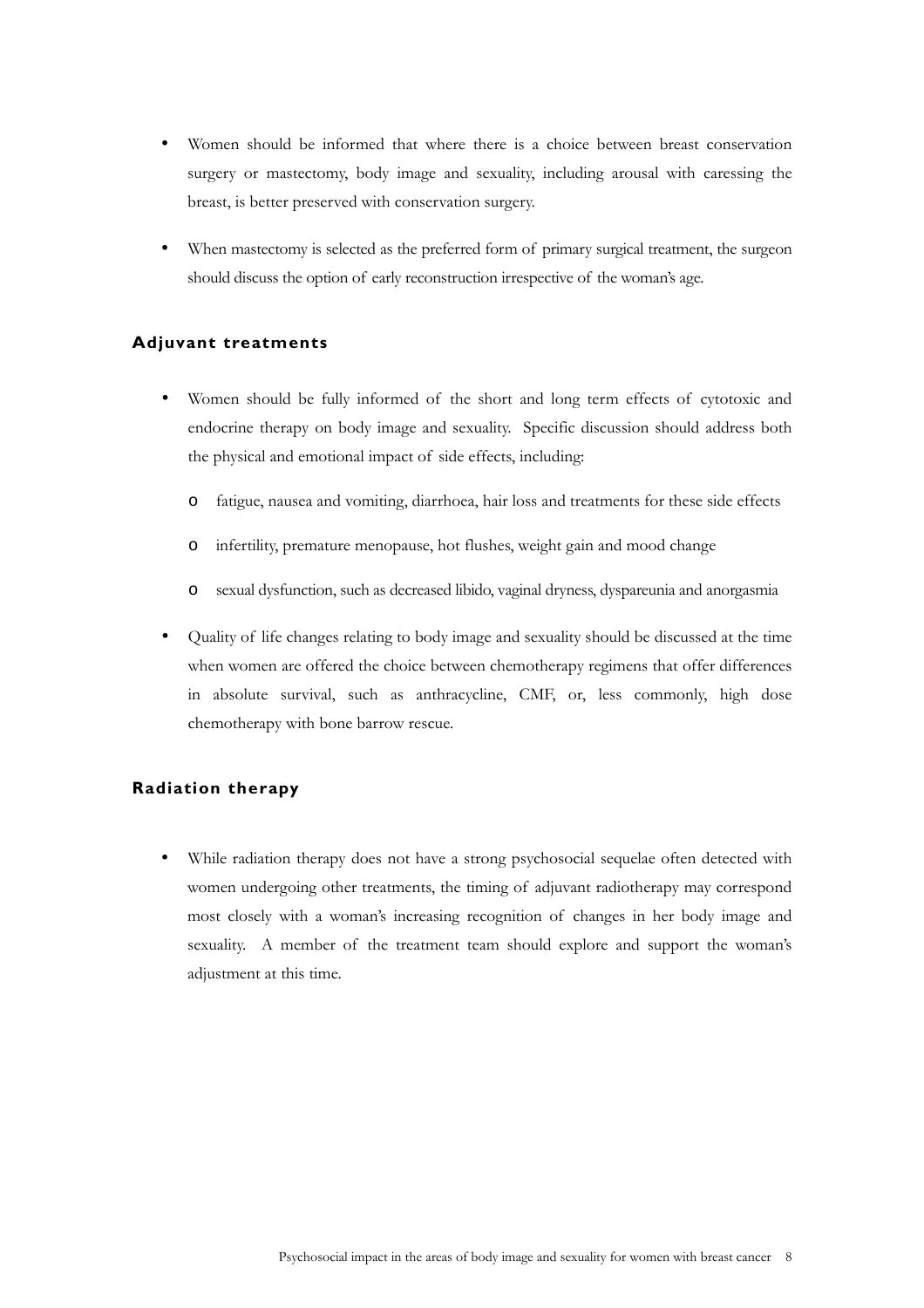### **Breast reconstruction**

- If breast reconstruction is relevant, a woman and the appropriate members of the health care team, such as a surgeon, plastic surgeon and specialist breast nurse should explore each of the following issues:
	- o types of reconstruction, including advantages and disadvantages.
	- o possibility of "adjustment" surgery to the other breast.
	- o a woman's and her partner's expectations of the reconstruction.
	- o the impact of each method of reconstruction on body image and sexuality, including both positive and negative aspects, such as:
		- maintenance of body shape when clothed
		- improved self image and confidence
		- lifestyle benefits
		- loss of sensory arousal from nipple, areola and breast
		- differences in texture between reconstructed (implants, flaps) and normal breast
		- need for nipple reconstruction and tattooing
		- potential long term variations in the shape of the reconstructed breast

## **Sexual functioning**

- If a woman and the health care team consider hormone replacement therapy, the woman should be provided with detailed information to assist with making an informed choice, as there is likely to be complexity of issues to consider.
- In the case where a woman is severely distressed about her body image or sexuality, a comprehensive appraisal is warranted. This appraisal should include a discussion about a woman's concerns in current and or past relationships, the nature of any changes, physical examination and appropriate hormone assays. A multidisciplinary team approach including a gynaecologist, general practitioner, psychologist or psychiatrist, specialist breast nurse and oncologist should be considered.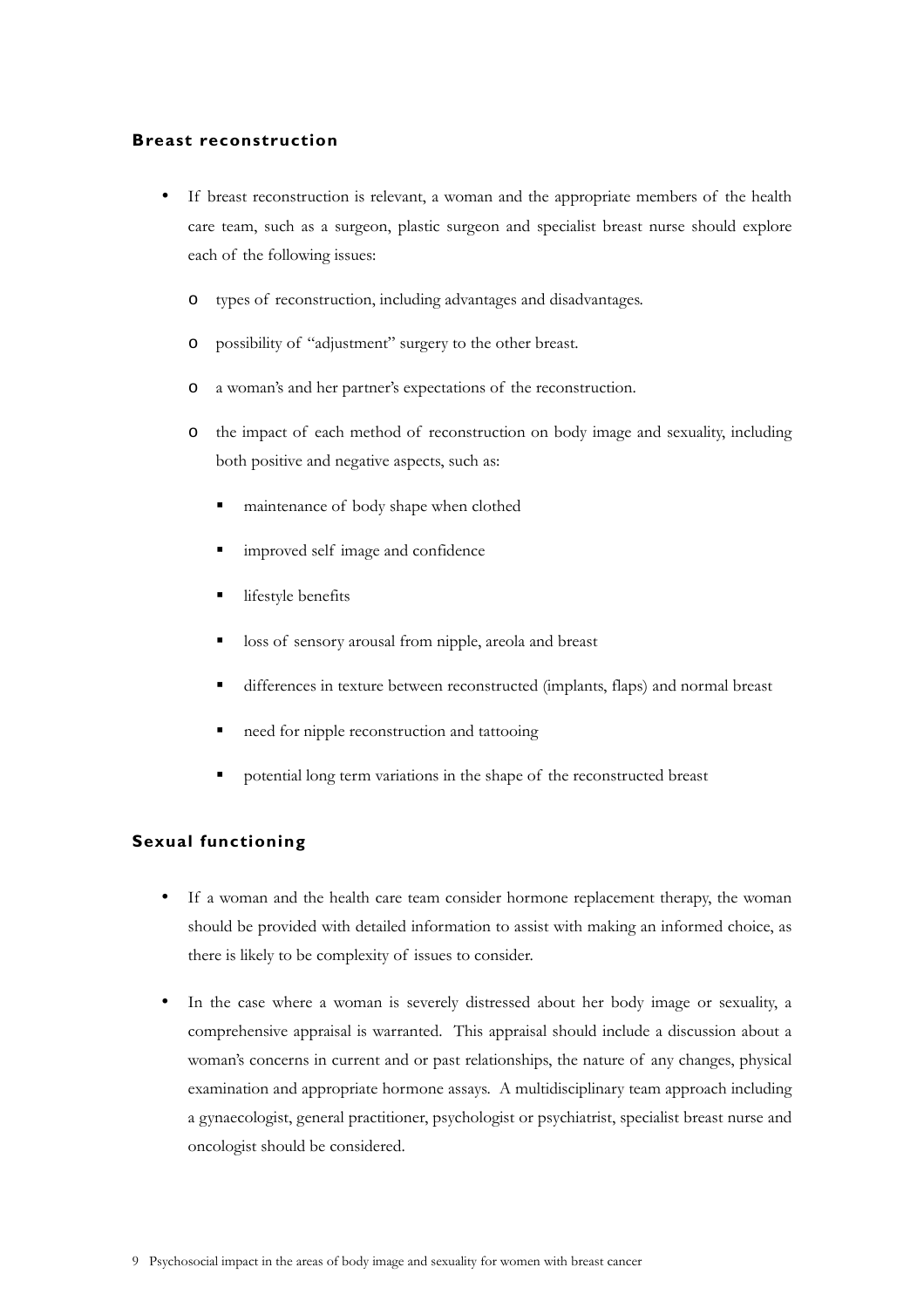# **Directions for future work**

Further study is required in many areas. The unmet needs of women in the domains of body image and sexuality, particularly for psychosocial support and information were strongly reflected in both the research review and the focus group interviews that form part of this report. The results indicate the need to make the health care team aware of these concerns and to ensure sensitivity when communicating with women and their partners.

One area of notable deficit is an understanding of cultural issues. In exploring body image and sexuality, care should be taken to be culturally sensitive at all times, including awareness of the customs of specific religious groups. It is the responsibility of all members of the health care team to be informed regarding the specific cultural sensitivities for the women in their care.

Data from interviews also highlighted the impact lymphoedema has on both body image and sexual function. While the impact of lymphoedema as a side effect of treatment is well recognised, its impact on sexuality has not been thoroughly explored.

The role of high dose chemotherapy with stem cell rescue continues to be explored in research and the consequences for women are yet to be fully examined. The development of premature menopause and the impact of ovarian failure on a woman's sexual functioning also requires further study. Although hormonal treatments for breast cancer appear to have a less impact on body image and sexuality, the role of hormone replacement therapy in the management of sexual functioning has not been thoroughly examined.

Despite research about body image and sexuality issues, identification of strategies to respond to women with such concerns are yet to be explored. Further research is needed to ensure the needs of women in this area are met during their treatment, follow-up and into survivorship.

Similarly, support needs related to body image and sexuality have received limited attention in published literature even though in this study most women acknowledged that they needed support to cope with alterations in body and sexuality following treatment for breast cancer.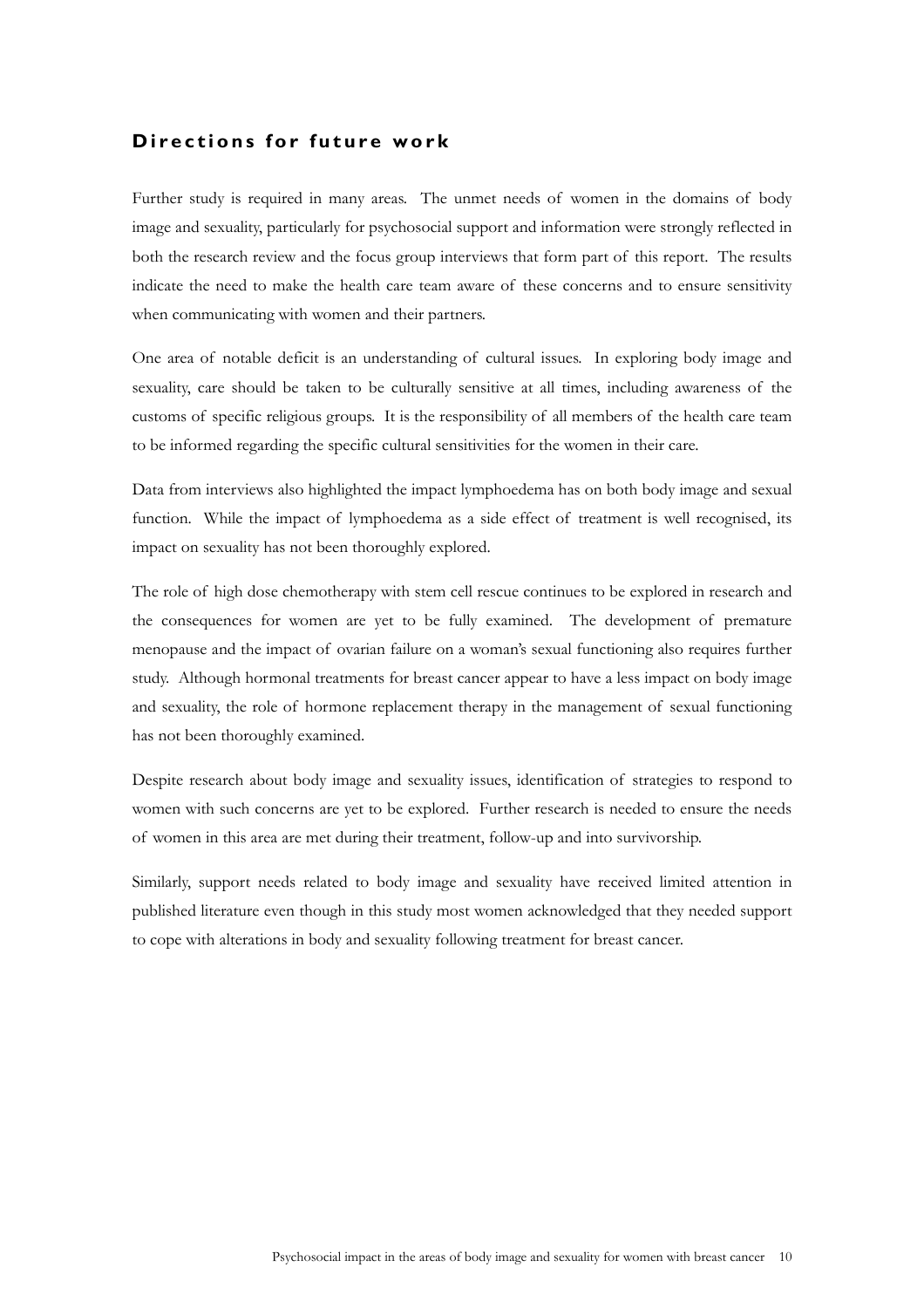# **References for the Executive Summary**

- 1. Giles G, Whitfield K, Thursfield V, Stapler M. Cancer in Victoria 1995. *Canstat* 1998;27:1-24.
- 2. Ganz PA, Rowland JH, Desmond K, Meyerowitz BE, Wyatt GE. Life after breast cancer: understanding women's health-related quality of life and sexual functioning. *Journal of Clinical Oncology* 1998;16:501-14.
- 3. Dorval M, Maunsell E, Deschenes L, Brisson J, Masse B. Long-term quality of life after breast cancer: comparison of 8-year survivors with population controls. *Journal of Clinical Oncology* 1998;16:487-94.
- 4. Mourits MJE, De Vries EGE, Willemse PHB, Ten Hoor KA, Hollema H, Van der Zee AGJ. Tamoxifen treatment and gynecologic side effects: A review. *Obstetrics and Gynecology* 2001;97:855-66.
- 5. Ganz PA. Impact of tamoxifen adjuvant therapy on symptoms, functioning, and quality of life. *J.Natl.Cancer Inst.Monogr* 2001;130-4.
- 6. Gerard D. Sexual functioning after mastectomy. *Journal of Sex and Martial Therapy* 1982;8:305-15.
- 7. Schain WS. Breast cancer surgeries and psychosocial sequalae: implications for remediation. *Seminars in Nursing Oncology* 1985;1:200-5.
- 8. Beckmann J, Johansen L, Richardt C, Blichert-Toft M. Psychological reactions in younger women operated on for breast cancer. *Danish Medical Bulletin* 1983;30:10-3.
- 9. Steinberg MD, Juliano MA, Wise L. Psychological outcome of lumpectomy versus mastectomy in the treatment of breast cancer. *American Journal of Psychiatry* 1985;142:34-9.
- 10. Taylor SE, Lichtmann RR, Wood JV, Bluming AZ, Dosik GM, Leibowitz RL. Illness-related and treatment-related factors in psychological adjustment to breast cancer. *Cancer* 1985;55:2506-13.
- 11. Wolberg WH, Tanner MA, Romsaas EP, Trump DL, Malec JF. Factors influencing options in primary breast cancer treatment. *Journal of Clinical Oncology* 1987;5:68-74.
- 12. Fallowfield LH, Baum M, Maguire P. Effects of breast conservation on psychological morbidity associated with diagnosis and treatment of early breast cancer. *British Medical Journal* 1986;293:1331-4.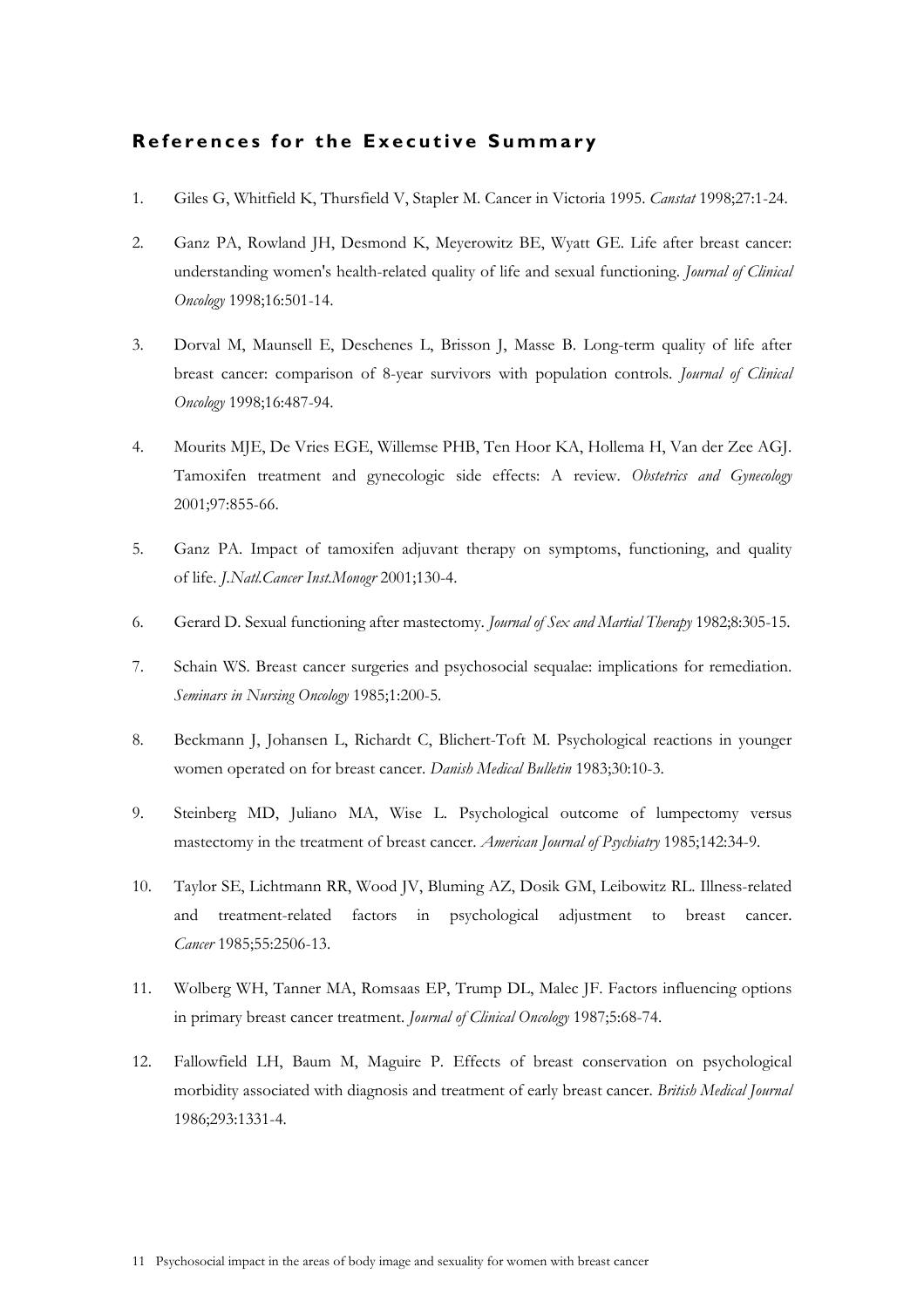- 13. de Haes JC, van Oostram MA, Welvaart K. The effect of radical and conserving surgery on the quality of life of early breast cancer patients. *European Journal of Surgical Oncology* 1986;12:337-42.
- 14. Ganz PA, Schag CC, Polinsky ML, Heinrich RL, Flack VF. Rehabilitation needs and breast cancer: the first month after primary therapy. *Breast Cancer Research Treatment* 1987;10:243-53.
- 15. Kemeny MM, Wellisch DK, Schanin WS. Psychosocial outcome in a randomized surgical trial for treatment of primary breast cancer. *Cancer* 1988;62:1231-7.
- 16. Holmberg L, Omne-Ponten M, Burns T, Adami HO, Bergstrom R. Psychosocial adjustment after mastectomy and breast-conserving treatment. *Cancer* 1989;64:969-74.
- 17. Rosenqvist S, Sandelin K, Wickman M. Patients' psychological and cosmetic experience after immediate breast reconstruction. *European Journal of Surgical Oncology* 1996;22:262-6.
- 18. Wilmoth MC. The aftermath of breast cancer: An altered sexual self. *Cancer Nursing* 2001;24:278-86.
- 19. Yurek D, Farrar W, Andersen BL. Breast cancer surgery: Comparing surgical groups and determining individual differences in postoperative sexuality and body change stress. *Journal of Consulting and Clinical Psychology* 2000;68:697-709.
- 20. Lindley C, Vasa S, Sawyer WT, Winer EP. Quality of life and preferences for treatment following systemic adjuvant therapy for early-stage breast cancer. *Journal of Clinical Oncology* 1998;16:1380-7.
- 21. Arora NK, Gustafson DH, Hawkins RP, McTavish F, Cella DF, Pingree S *et al*. Impact of surgery and chemotherapy on the quality of life of younger women with breast carcinoma - A prospective study. *Cancer* 2001;92:1288-98.
- 22. Cohen MZ, Kahn DL, Steeves RH. Beyond body image: The experience of breast cancer. *Oncology Nursing Forum* 1998;25:835-41.
- 23. Carver CS, Pozo Kaderman C, Price AA, Noriega V, Harris SD, Derhagopian RP *et al*. Concern about aspects of body image and adjustment to early stage breast cancer. *Psychosomatic Medicine* 1998;60:168-74.
- 24. Schover LR, Yetman RJ, Tuason LJ, Meisler E, Esselstyn CB, Hermann RE *et al*. Partial mastectomy and breast reconstruction. *Cancer* 1995;75:54-64.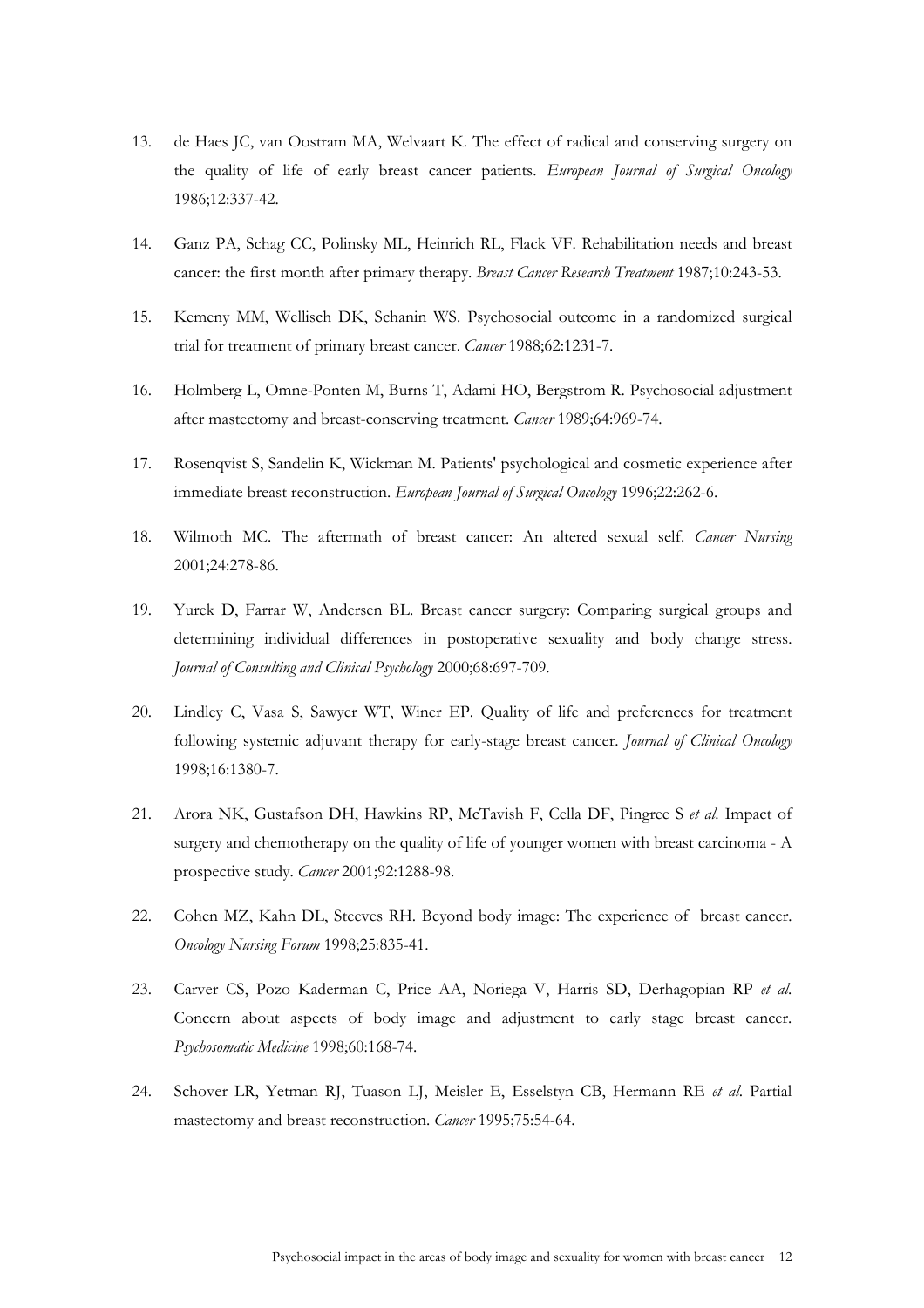- 25. Ganz PA, Coscarelli A, Fred C, Kahn B, Polinsky ML, Petersen L. Breast cancer survivors: psychosocial concerns and quality of life. *Breast Cancer Research Treatment* 1996;38:183-1999.
- 26. Moyer A. Psychosocial outcomes of breast-conserving surgery versus mastectomy: a meta-analytic review. *Health Psychology* 1997;16:442.
- 27. Wellisch DK, Di Matteo R, Silverstein M, Landsverk J, Hoffman R, Waisman J *et al*. Psychosocial outcomes of breast cancer therapies: lumpectomy versus mastectomy. *Psychomatics* 1989;30:365-73.
- 28. Kaplan HS. A neglected issue: the sexual side effects of current treatments for breast cancer. *Journal of Sex and Martial Therapy* 1992;18:3-19.
- 29. Makar K, Cumming CE, Lees AW, Hundleby M, Nobboltz JM, Kieren DK *et al*. Sexuality, body image and quality of life after high dose or conventional chemotherapy for metastatic breast cancer. *Canadian Journal of Human Sexuality* 1997;6:1-8.
- 30. Lindley C, Vasa S, Sawyer WT, Winder EP. Quality of life and preferences for treatment following systemic adjuvant therapy for early-stage breast cancer. *Journal of Clinical Oncology* 1998;16:1380-7.
- 31. Dow KH, Ferrell BR, Leigh S, Ly J, Gulasekaram P. An evaluation of the quality of life among long-term survivors of breast cancer. *Breast Cancer Research Treatment* 1996;39:261-73.
- 32. Young McCaughan S. Sexual functioning in women with breast cancer after treatment with adjuvant therapy. *Cancer Nursing* 1996;19:308-19.
- 33. Wilmoth MC, Ross JA. Women's Perception. *Cancer Practice* 1997;5:353-9.
- 34. Rose D, Davis JE. Effects of hormonal and chemo hormone therapy on the ovarian and adrenal function of breast cancer patients. *Cancer Research* 1980;4043-7.
- 35. Alfonso CA, Cohen MA, Levin M, Simon K, Abraham N, Metropolitan Hospital Center Psycho-Oncology Study Group. Sexual dysfunction in cancer patients: a collaborative psycho-oncology project. *International Journal of Mental Health* 1997;26:90-8.
- 36. Curran D, van Dongen JP, Aaronson NK, Kiebert G, Fentiman IS, Mignolet F *et al*. Quality of life of early-stage breast cancer patients treated with radical mastectomy or breast-conserving procedures: results of EORTC Trial 10801. *European Journal of Cancer* 1998;34:307-14.
- 37. Margolis G, Goodman RL, Rubin A. Psychological effects of breast-conserving cancer treatment and mastectomy. *Psychosomatics* 1989;31:33-9.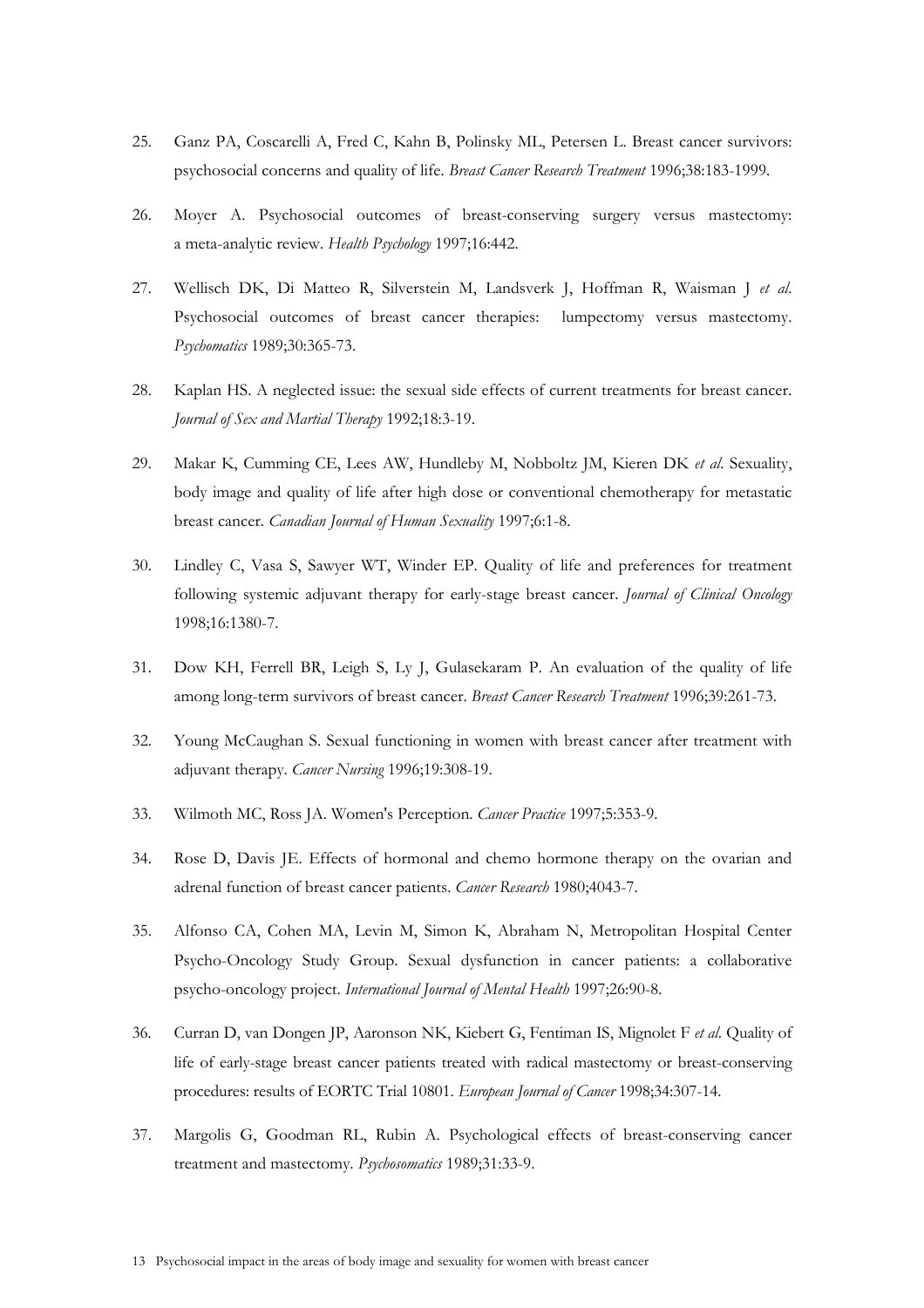- 38. Schain WS, d'Angelo TM, Dunn ME, Lichter AS, Pierce LJ. Mastectomy versus conservative surgery and radiation therapy. *Cancer* 1994;73:1221-8.
- 39. Barni S, Mondin R. Sexual dysfunction in treated breast cancer patients. *Annals of Oncology* 1997;8:149-53.
- 40. Margolis G, Carabell SC, Goodman RL. Psychological aspects of primary radiation therapy for breast carcinoma. *American Journal of Clinical Oncology* 1983;6:533-8.
- 41. Maraste R, Brandt L, Olsson A, Ryde-Brandt B. Anxiety and depression in breast cancer patients at the start of adjuvant radiotherapy. *Acta Oncologica* 1992;31:315-20.
- 42. Lasry JC, Margolese RG, Poisson R, Shibata H, Fleischer D, Lafleur D *et al*. Depression and body image following mastectomy and lumpectomy. *Journal of Chronic Diseases* 1987;40:529-34.
- 43. Fenlon D. Menopause, a problem for breast cancer patients. *European Journal of Cancer Care* 1995;4:166-72.
- 44. MacGregor JI, Jordan VC. Basic guide to the mechanisms of antiestrogen action. *Pharmacological Reviews* 1998;50:151-96.
- 45. Buzdar AU, Hortobagyi G. Update on endocrine therapy for breast cancer. *Clinical Cancer Research* 1998;4:527-34.
- 46. Carpenter JS, Andrykowski MA, Cordova M, Cunningham L, Studts J, McGrath P *et al*. Hot flashes in postmenopausal women treated for breast carcinoma. *Cancer* 1998;82:1682-91.
- 47. Barni S, Ardizzoia A. Tamoxifen-induced sexual dysfunction in a breast cancer patient: a case report. *Tumori* 1998;84:417-8.
- 48. Leonard RC, Lee L, Harrison ME. Impact of side-effects associated with endocrine treatments for advanced breast cancer: clinician's and patient's perceptions. *Breast* 1996;5:259-64.
- 49. Fisher B, Constantino D, Wickerman DL, et al. Tamoxifen for prevention of breast cancer: report of the national surgical adjuvant breast and bowel project P-1 study. *Journal of the National Cancer Institute* 1998;90:1371-81.
- 50. Ghizzani A, Pirtoli L, Bellezza A, Velicogna F. The evolution of some factors influencing the sexual life of women affected by breast cancer. *Journal of Sex and Martial Therapy* 1995;21:57-63.
- 51. Bines J, Oleske DM, Cobleigh MA. Ovarian function in premenopausal women treated with adjuvant chemotherapy for breast cancer. *Journal of Clinical Oncology* 1996;14:1718-29.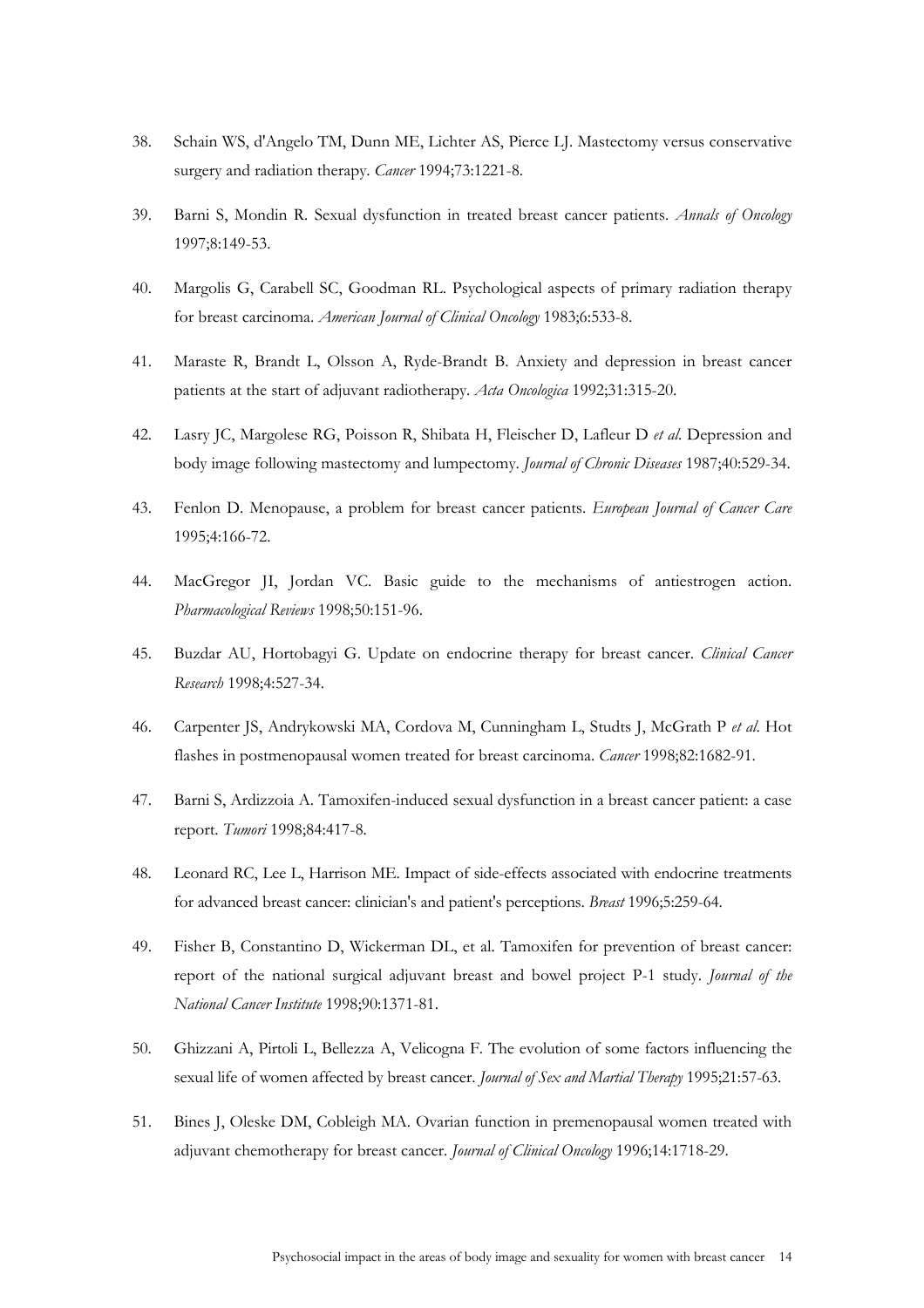- 52. Schover LR. Sexuality and body image in younger women with breast cancer. *Journal of the National Cancer Institute Monographs* 1994;16:177-82.
- 53. Bransfield DD. Breast cancer and sexual functioning: A review of the literature and implications for future research. *Psychiatry in Medicine* 1982;12:197-211.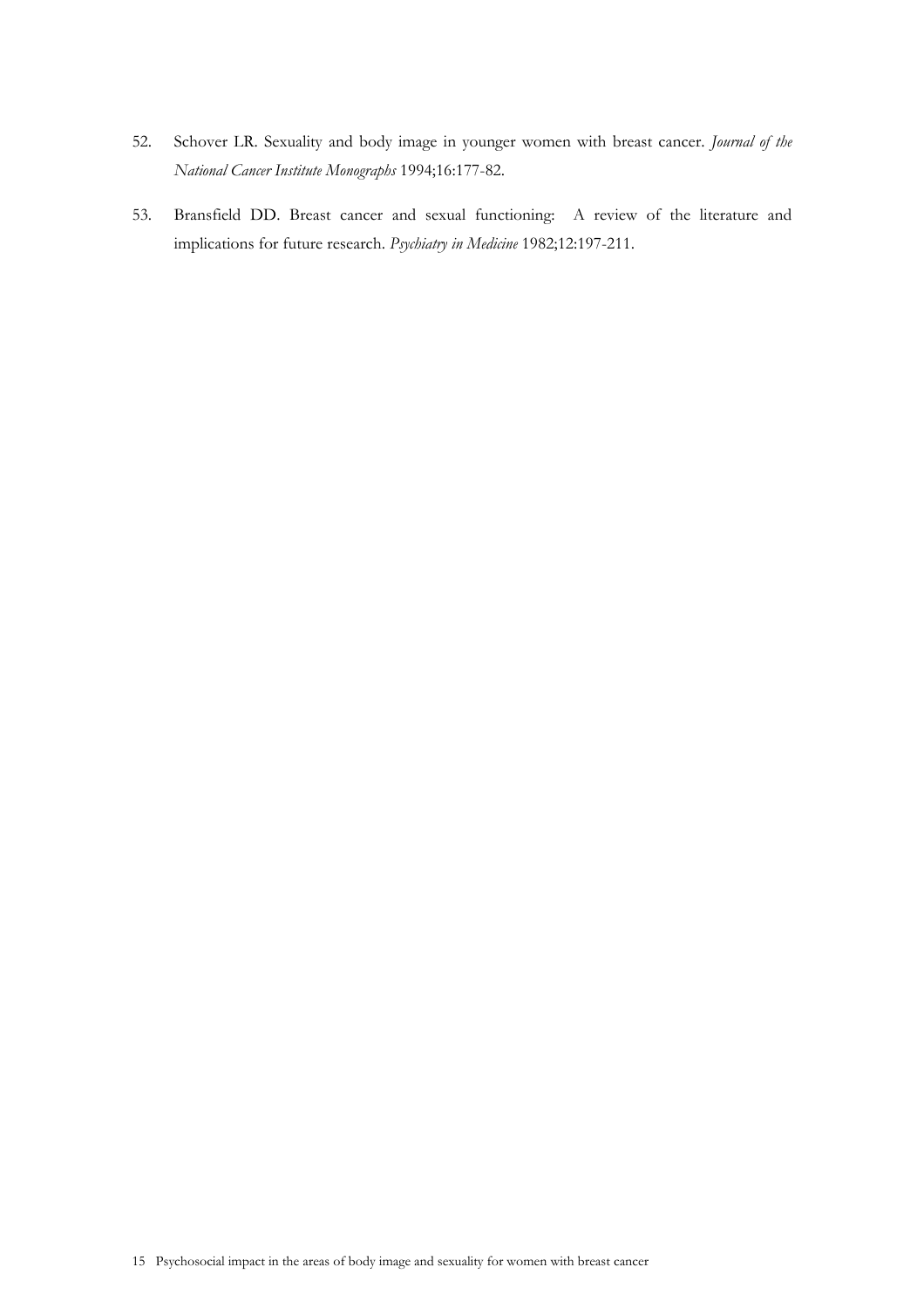# **2 INTRODUCTION**

It is estimated that breast cancer will affect one in eleven women during their lifetime.1 The potential for the diagnosis and treatment of breast cancer to impact on a woman's sexuality and body image is well recognised. In 1952, a report by Rennecker and Cutler<sup>2</sup> about the psychological problems of adjustment to breast cancer highlighted that the loss of a breast was a traumatic event that could profoundly affect women's sexuality and femininity. Increasing awareness of the psychosocial distress associated with breast cancer has put a new emphasis on quality of life.3 Sexuality is a multi factorial dimension of quality of life that, in addition to its physical expression, encompasses emotional, intellectual, and social aspects. These enhance personality, relationships, communication and love. Sexuality is an important quality of life issues' to breast cancer survivors, particularly as more women are living longer and have increased concerns with the quality of all aspects of their lives.4

## **Aim**

The aim of this report is to present an overview of published research about the psychosocial impact of breast cancer on women's body image and sexuality. It also considers the supportive care issues for women and their partners, as illustrated through a series of focus group interviews.

This report details the nature and frequency of occurrence of body image and sexual difficulties in women with breast cancer, with a particular emphasis on the past decade. It also identifies the impact of premature menopause on younger women, the impact of treatment regimens, and finally, the impact of each of these on the psychological functioning of women in their relationships, family, and community.

# **3 METHODOLOGY**

## **3.1 Research Review**

A computerised CD-ROM search of Australian and international publications between 1966 and 2001 was conducted in order to identify relevant studies examining psychosocial support in the areas of sexuality and body image for women with breast cancer. Searches were initially conducted in MEDLINE and Psychlit databases, and subsequently supplemented with further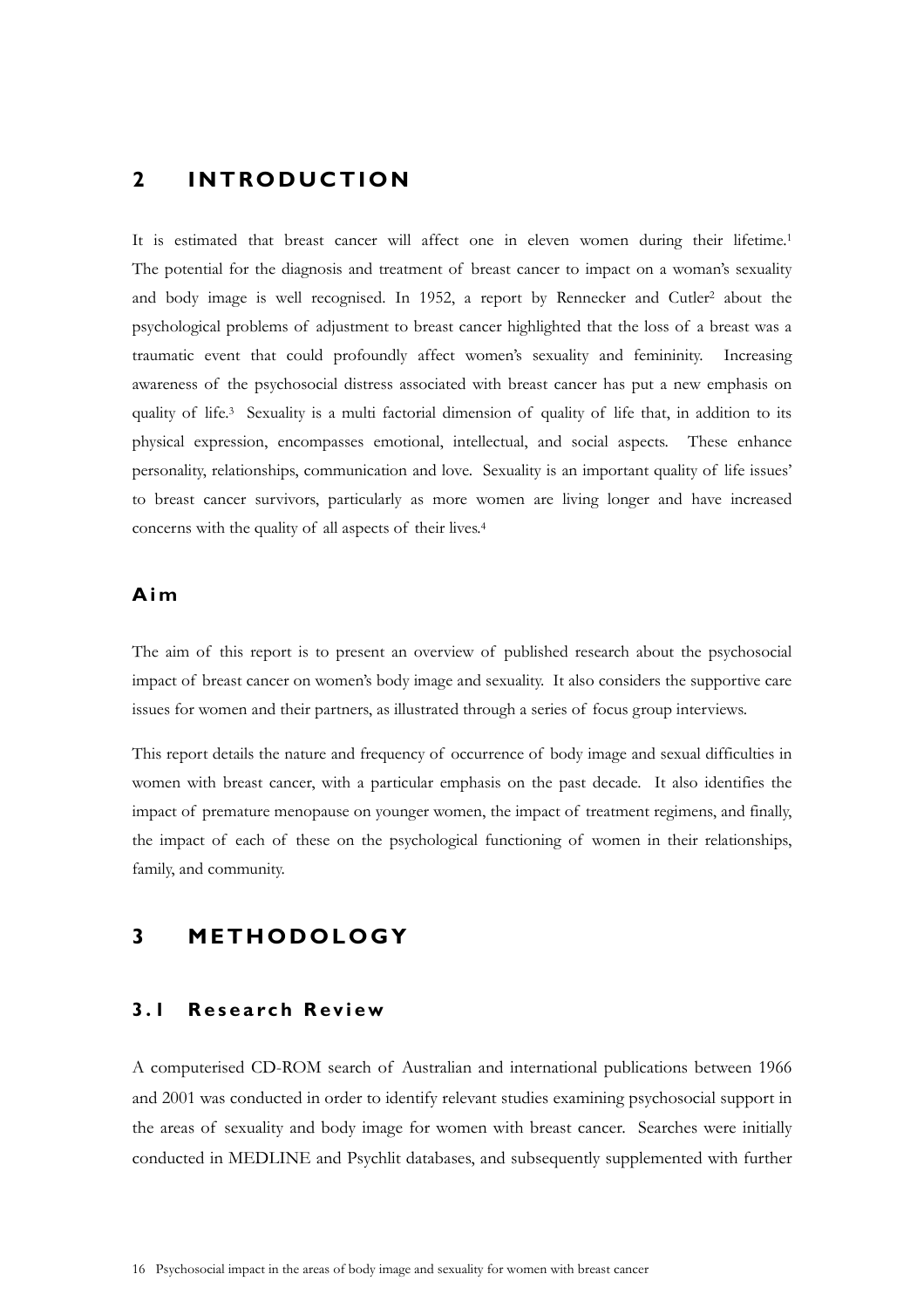searches in additional databases, namely, the Cochrane database, Embase Psychiatry, Clinpsych and Cinahl databases. Further, this was complemented with hard copy searches of all relevant current content editions of articles published and the International Index Medicus. Hand searches of government documents or reports and personal communications with relevant authors working in the field were also included. Letters via e-mail addresses were sent to the main cancer organisations and societies around the world in countries including: Australia, New Zealand, United States, United Kingdom, The Netherlands, France, Italy, Spain, Denmark, Sweden, Germany, Norway, and Japan. A request was made to provide information about any unpublished or ongoing research addressing the role of psychosocial support in the areas of sexuality and body image for women with breast cancer, and to provide information about resources available to assist women with sexuality and body image difficulties. The review of resources was conducted to identify if there was a need to develop additional resources, and if so, in what areas the resources should focus.

As a result, evidence-based statements for health professionals were developed to increase awareness, to assist health professionals to inquire about, and appropriately respond to, body image and sexuality issues in women with breast cancer. These evidence-based statements are provided in the executive summary.

Overlap with recent broad reviews about psychosocial issues in breast cancer and breast reconstruction was avoided. A review summarising the literature between 1986 and 1996 about psychosocial issues dealing with breast cancer<sup>5</sup> is available from the National Breast Cancer Centre. A review about breast reconstruction, which includes information about patient and professional resources is also available from the Centre.6

Key words used in primary database searches included *body image, sexuality, premature menopause, hormonal use, high dose chemotherapy, younger women, family relationships, radiotherapy, surgery, and sexual disorders including vaginismus, dyspareunia, sexual desire, arousal, orgasm and treatment of sexual dysfunction*. One hundred and twenty citations were retrieved of which 35 articles met the criteria of being specific observational or treatment studies about body image difficulties, sexual dysfunction, and predictors of risk. Articles that included sexuality as part of a general descriptive report about breast cancer (but no more detailed consideration of the issues) were abstracted but not included in the list of eligible studies. Many articles made only brief reference to sexuality.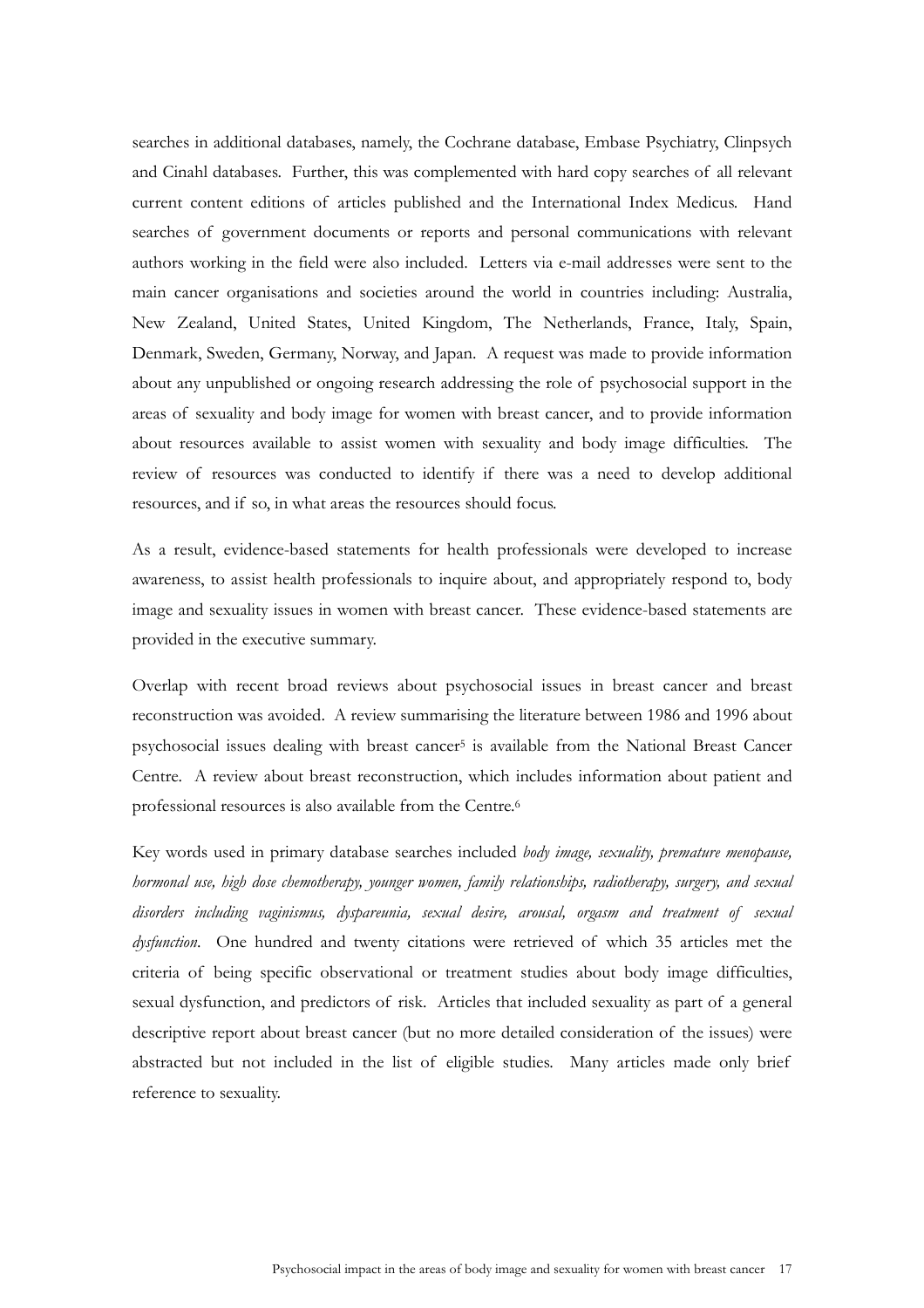Articles were independently appraised by two readers using standard criteria. These data included: disease stage; time since diagnosis; patient numbers; outcome measures; methodology; instrument scales used; results; and a quality of evidence rating. Descriptive, qualitative studies and case reports were given equal weighting to intervention studies. The latter were reviewed in terms of treatment settings, treatments, time since treatment, the consistency of intervention applications, independence of assessors of outcome and proposed achievements of treatments. Although we sought to examine all studies, homogenous patient selection (breast cancer patients were highly considered) was important, with the bulk of the emphasis falling on those study designs that used consecutive samples entered into randomised controlled trials.

## **3.2 Focus group interviews**

### **Research design**

An explorative, descriptive, qualitative research design was undertaken using focus groups to explore the experience of women and their partners of breast cancer and its treatment on body image and sexuality.

### **Participants**

Women who had been diagnosed with breast cancer and who had completed treatment, and their partners were invited to participate in this study. In total 27 women and six male partners and four female partners participated in the interviews. They were from Sydney, Melbourne, Brisbane and two large rural centres, Lismore and Alice Springs.

### **Recruitment**

In Lismore, a visiting medical oncologist recruited women and their partners. In Sydney, leaflets were distributed to breast cancer support groups asking women and their partners to volunteer for the project. In Alice Springs, lesbian women and their partners were recruited through snowball sampling and advertising in a lesbian magazine.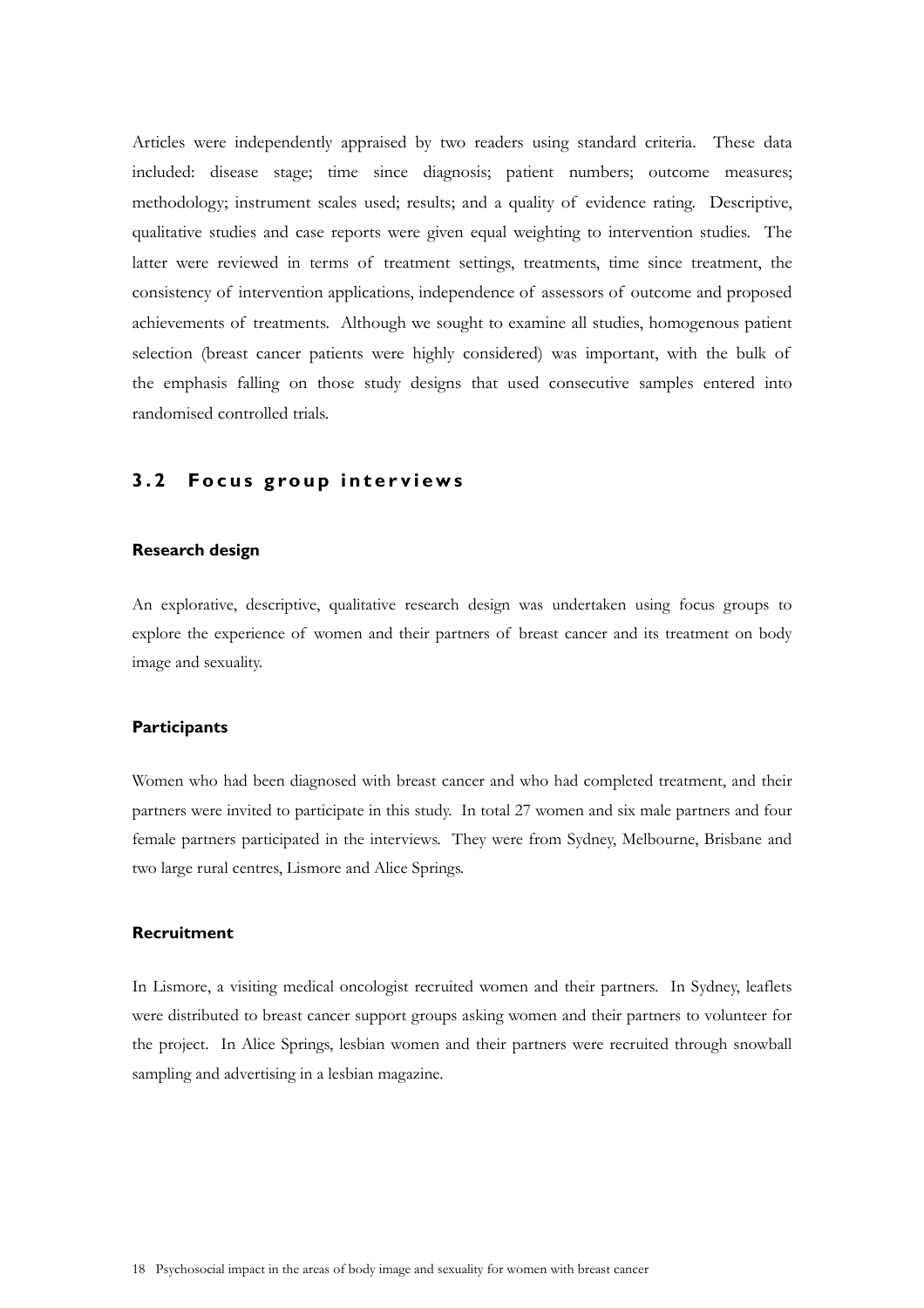### **Data collection**

Tape-recorded focus group interviews were held in Sydney and Lismore to collect data. Three focus group interviews were held at each site for heterosexual women: women who were pre-menopausal at diagnosis, women who where postmenopausal at the time of diagnosis, and partners. Two focus group interviews were held for lesbian women in Sydney. Women and partners were interviewed separately. Telephone interviews were also conducted with lesbian women and partners from interstate on a one-to-one basis at a time that was convenient to women.

Two members of the research team conducted the interviews. In Sydney the interviews were conducted at the New South Wales Cancer Council or Australian Catholic University (North Sydney), in Lismore at the private rooms of the visiting oncologist. Each interview lasted between 1.5 and 2 hours. Telephone interviews lasted between 1.0 and 1.5 hours.

A semi structured interview schedule was used to canvas several issues. Firstly the effect of treatment for breast cancer on body image and sexuality on women as perceived by women and their partners. Secondly, the interviews explored how the health care team met the needs of women and their partners, particularly in relation to their support and information needs. Finally, the support needed by women was discussed, together with the impact of treatment for breast cancer on relationships. While the interview schedule was used as a guide, groups and individuals were facilitated to allow participants to explore other issues related to body image and sexuality.

#### **Data analysis**

Interviews were transcribed verbatim, and entered into the software package QSR NUD\*IST version 4.0. The program assisted in the tallying and sorting of codes and categories, and the sorting and extraction of selected text segments after manual coding had been completed.

Transcripts were read and coded to capture the meaning of the data. All the transcripts were coded independently by two members of the research team and the codes compared and any differences resolved. The codes were sorted and categories and subcategories identified by the researchers. The categories and subcategories were used to write a description of the women and their partner's experience.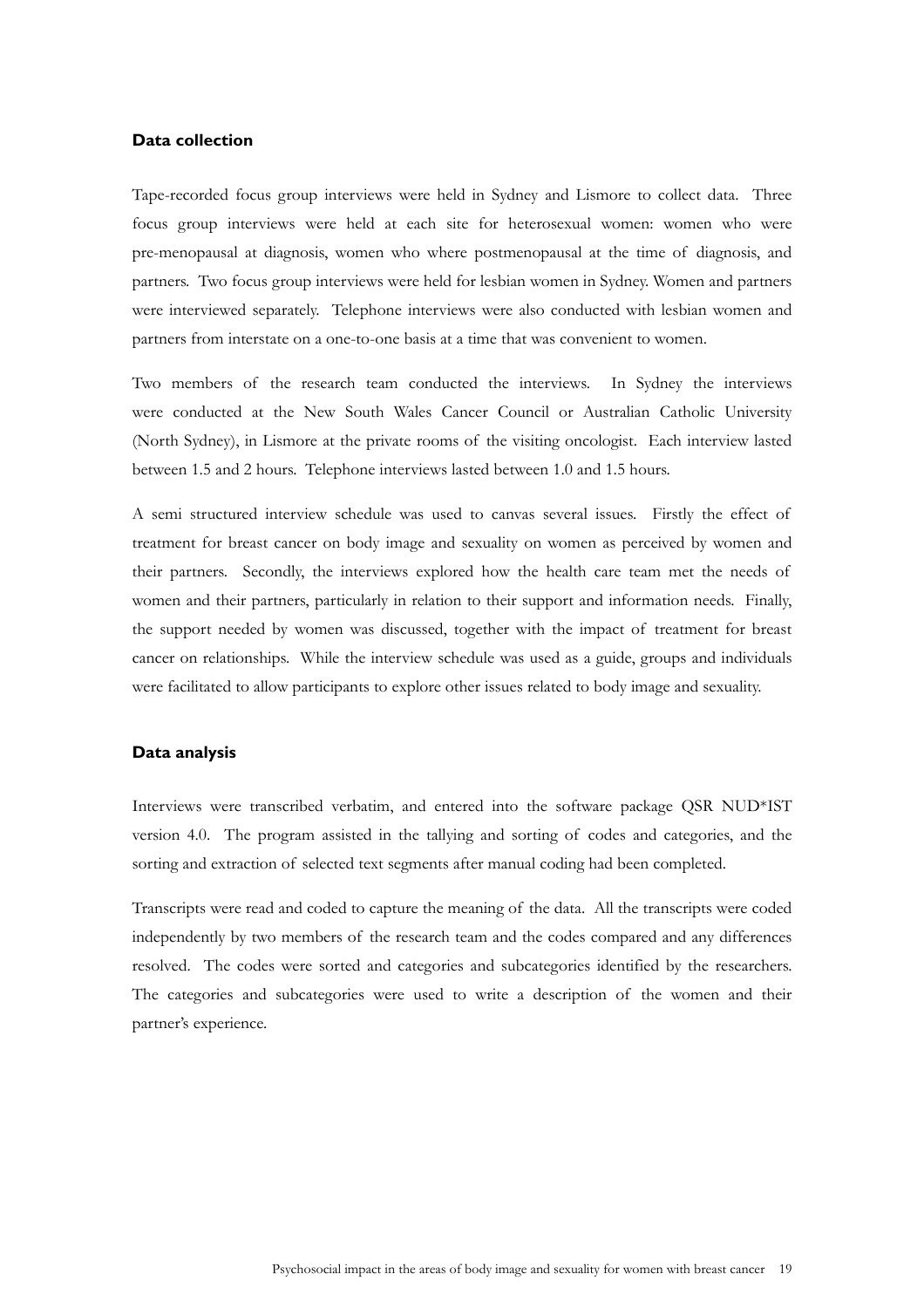#### **Ethical considerations**

Several strategies were implemented to ensure the protection of the rights of the participants involved in this study. The Research and Ethics Committee of Australian Catholic University granted ethical approval for the conduct of this study.

Participants were fully informed of the nature of the study by the researcher and written information provided before written consent was obtained. Participation in the study was strictly voluntary and did not attract financial remuneration.

Due to the sensitive nature of the subject being explored it was acknowledged that there might be some risk of psychological distress to the participants as they discussed their body image and sexuality. In order to minimise this, all participants were informed that they were free to refuse to answer any questions, stop the interview and/or withdraw from the study at any time without negative consequences. Participants were given a list of local services that could provide counselling about the issues of body image and sexuality.

Audiotapes were numbered and coded and not identified by name. No references to name or identifying features were used during analysis and report writing.

Data were available only to the research team. All data including audiotapes, computer disks and computer print outs were stored in a locked filing cabinet in the researcher's office during the project. All data will be kept for at least five years after completion of the project.

### **Limitations of the method**

The purpose of the study was to undertake an in depth exploration of the experiences of the women and men interviewed in the study rather than a broad perspective of a larger sample. Care should be taken in generalising the results to the broader community. All the participants were volunteers suggesting that they had views that they wanted to express.

There are many areas that this research was unable to address. It must be recognised that this research has not explored the impact of body image and sexuality for women diagnosed with breast cancer from different cultural backgrounds.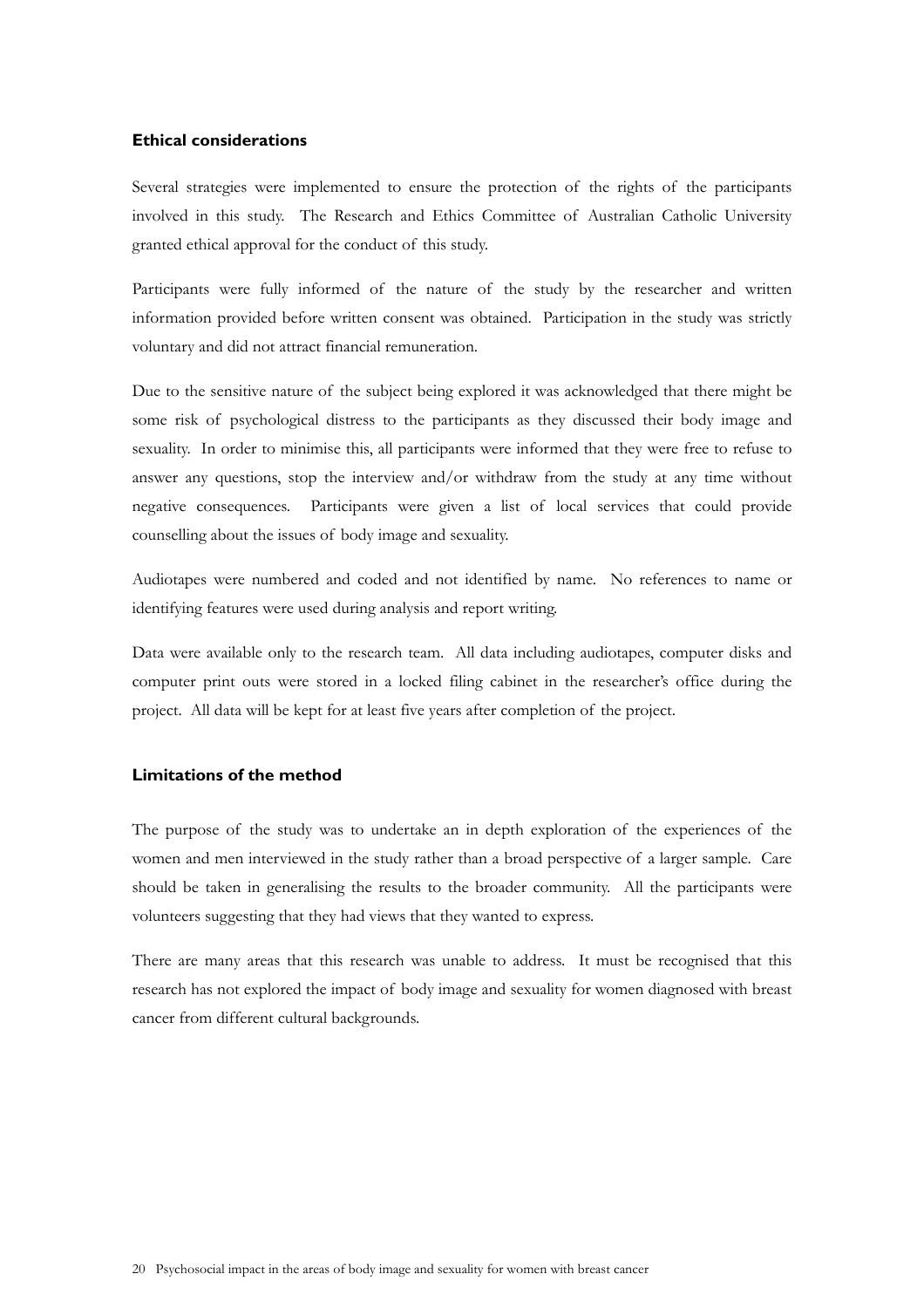# **4 RESULTS**

The psychosocial impact of breast cancer on women was examined from a number of different perspectives. These included the impact of diagnosis and treatment on body image and sexuality, information and support needs related to body image and sexuality, and the role of the health care team. The following were examined: treatment effects related to breast cancer including surgery, high and standard dose chemotherapy regimens and hormonal therapies; the impact of premature menopause, family relationships; and risk factors associated with predictive outcomes of sexuality problems.

Throughout this document exemplars from the interviews with women and their partners are shown in italics to illustrate the results of the systematic analysis and provide context or insight into areas not covered in published research such as the experience of lesbian women. This is no way implies that the data from the focus group interviews should be given equal weight as the systematic analysis, or any greater weight then research of this type would normally be given. A full report of the focus group interviews is available from the authors.

# **4.1 The women's experience: an introduction**

Body image and sexuality is one aspect of the total experience of breast cancer.<sup>7,8</sup> An exploration of the experiences of women diagnosed with breast cancer is required to understand women's needs in relation to body image and sexuality. While research has focused on evaluating the impact of a specific treatment on body image or sexual function, there is limited exploration of the total experience of breast cancer from the women's perspective. The impact of breast cancer on this global aspect of psychosocial health can vary considerably, as was highlighted by the women in our interviews. Women expressed concern that, in focusing on the impact of breast cancer on sexuality and body image, they do not become medicalised, but their whole person is recognised as paramount to the experience, and they require sensitive assessment and support, as with other areas of the breast cancer experience. This does not ignore that for some women, more active interventions may be required to facilitate adjustment to the physical and emotional impact of breast cancer and subsequent treatments.

*And you know … there's a real danger always with these things, when you recognise people need support or*  whatever, then it becomes over medicalised. You have a big problem, this is the solution for it and that's where the *pendulum swings the other way. Because obviously that's going to frighten people away too. Frighten men away.* 

*[Premenopausal woman]*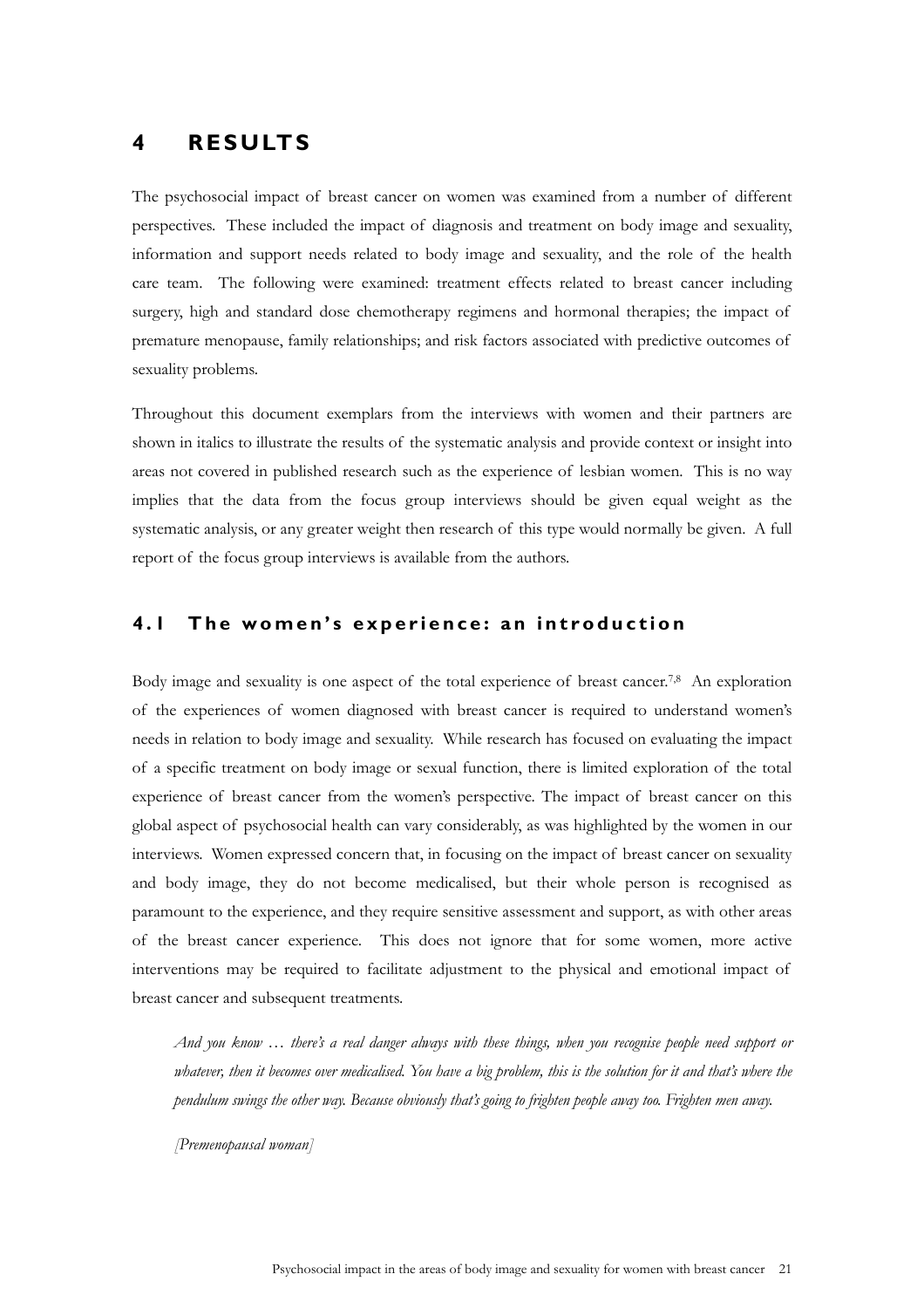There is limited agreement within the health care literature about the definition of 'body image' and 'sexuality'. The authors of most studies fail to define the terms or to explain the different approaches used to measure the impact of the disease on body image and sexuality. It is important to understand how these terms are operationalised by women and their partners when reviewing the available research. Women who participated in the interviews completed for this report found it relatively easy to define or describe body image, but the term sexuality was unable to be defined by most participants. It was generally agreed that body image was a societal construct and sexuality a more personal construct. Generally body image was defined as:

*I suppose how you perceive yourself and also how others perceive you.* 

#### *[Postmenopausal woman]*

Women view their bodies not only socially and sensually, but also in an existential sense, where the wholeness of body is needed to be truly present in the world.<sup>9</sup> There is a complexity of meaning to 'body' for a woman with breast cancer, requiring differing levels of clinical intervention in response to this varied meaning. Thus, a social support program such as "*Look Good, Feel Better*" responds to the body as a social symbol.

Understanding the significance of the breast for women with breast cancer, and within society at large, assists in comprehending the impact of breast cancer on women and their partners.<sup>10</sup> Given the nature of the disease, the women and men interviewed focused primarily on the personal and societal significance of breasts, although the impact of breast cancer and its treatment on other anatomical areas were also discussed. The women expressed a range of positive feelings for their breasts prior to surgery, and linked their breasts with their womanhood:

 *... I didn't develop breasts until I was about 42-43, so I've only had breasts for a very short period of time. I was a joke because I was so flat-chested, all of a sudden I managed to grow them and I was so proud of them, ... I had them for a few years and then all of sudden one's been cut from me ... - I loved them so much when I grew them and I thought, these are wonderful, I'm going to cherish these and nurture these breasts* 

#### *[Premenopausal woman]*

A woman's response to her breasts is strongly influenced by the portrayal of women in society. Women in the focus group interviews identified that after surgery they became even more aware of the media's portrayal of women and breasts: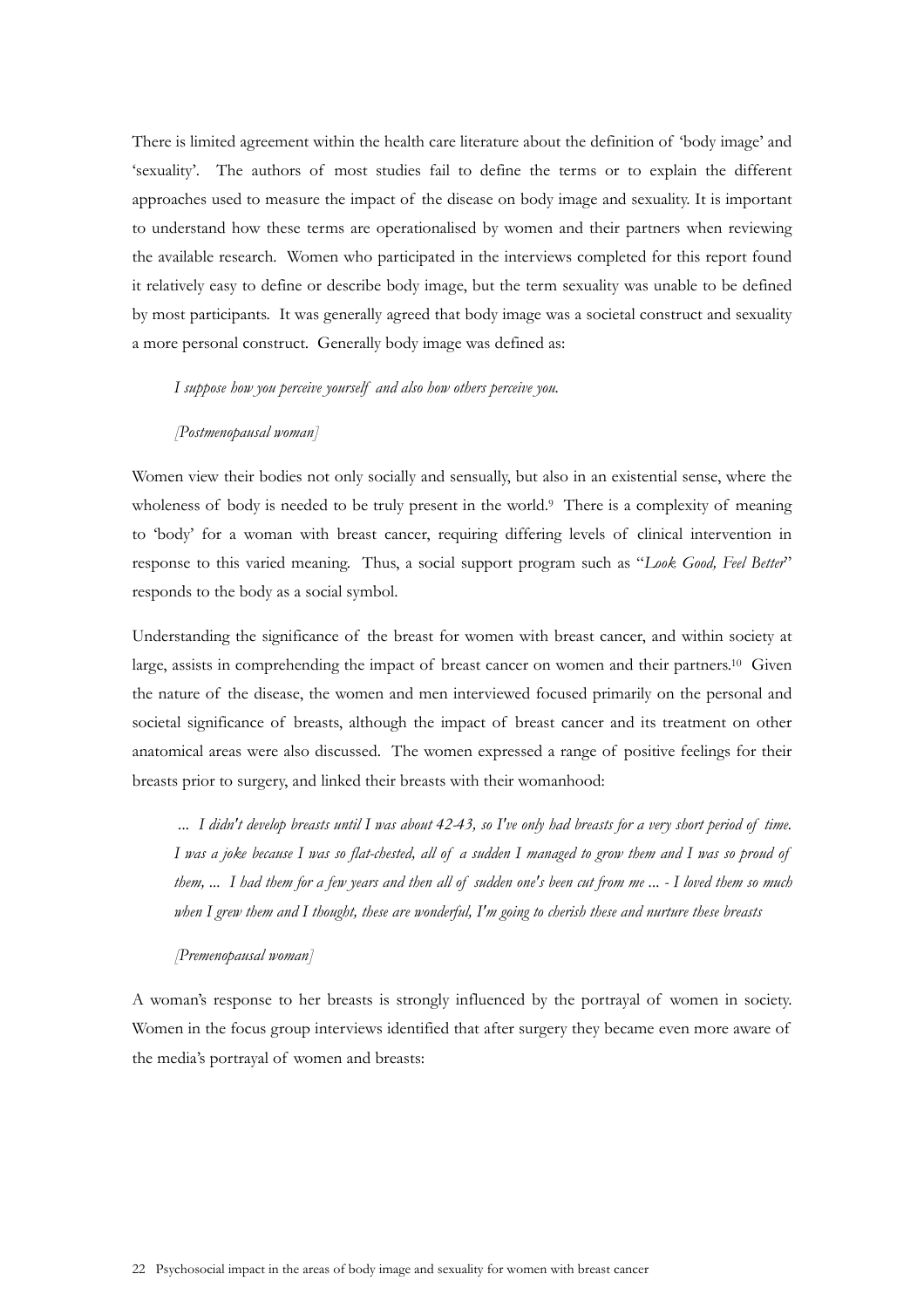*I mean society raise up breasts. ... I'll go to the movies and I'm watching film stars, or I'm watching television ads and I'm so aware of what the media do with women's bodies and breasts are just at the forefront at the whole time.* 

#### *[Premenopausal woman]*

Sexuality moves beyond the physical dimension of the body to consideration of the complexity of human sexual behaviour, which includes aspects such as attraction, gratification of desires, fantasy, lovemaking and sexual intercourse. The term 'sexual functioning' is which is ascribed in the clinical setting is predominantly expressed using behavioural terms and identifying problems that are described in terms of sexual dysfunction. Health professionals must take care to relate to the whole person, the woman, rather than assuming body image and sexuality equate with sexual dysfunction.

# **4.2 Impact of Breast Cancer and Treatment on Body Image**

The impact of breast cancer on body image and sexuality varies greatly between women, with both diagnosis and treatment having a significant impact on well being.3,4,11,12 The impact can include altered sexual function,<sup>11,13-27</sup>poor self-image,<sup>13-17,27</sup> loss of libido, <sup>13-17,26</sup> and relationship difficulties.<sup>9,13,25,27</sup> The results of these studies were supported by the focus group interviews, in which women described the physical impact of hair loss, weight gain, lymphoedema, fatigue, a feeling of disassociation and a lack of alignment in the arm, chronic wound infection, pain, limited range of movement in the shoulder, changed skin sensation in the area of surgery and arm and dry skin due to stopping hormone replacement therapy or radiotherapy. The impact was no less or greater depending on menopausal state, though specific symptoms may vary (such as chemically induced menopause). Some women did not consider the changes in body image and sexuality due to treatment for breast cancer to be significant.

The partners interviewed indicated that they noticed the changes had a marked impact on the women's perception of body image and sexuality, including sexual functioning. This impact resulted not only from breast surgery, but also chemotherapy and to a lesser extent radiotherapy. Partners also noticed the changes identified by women, and also commented on vaginal dryness and decreased libido.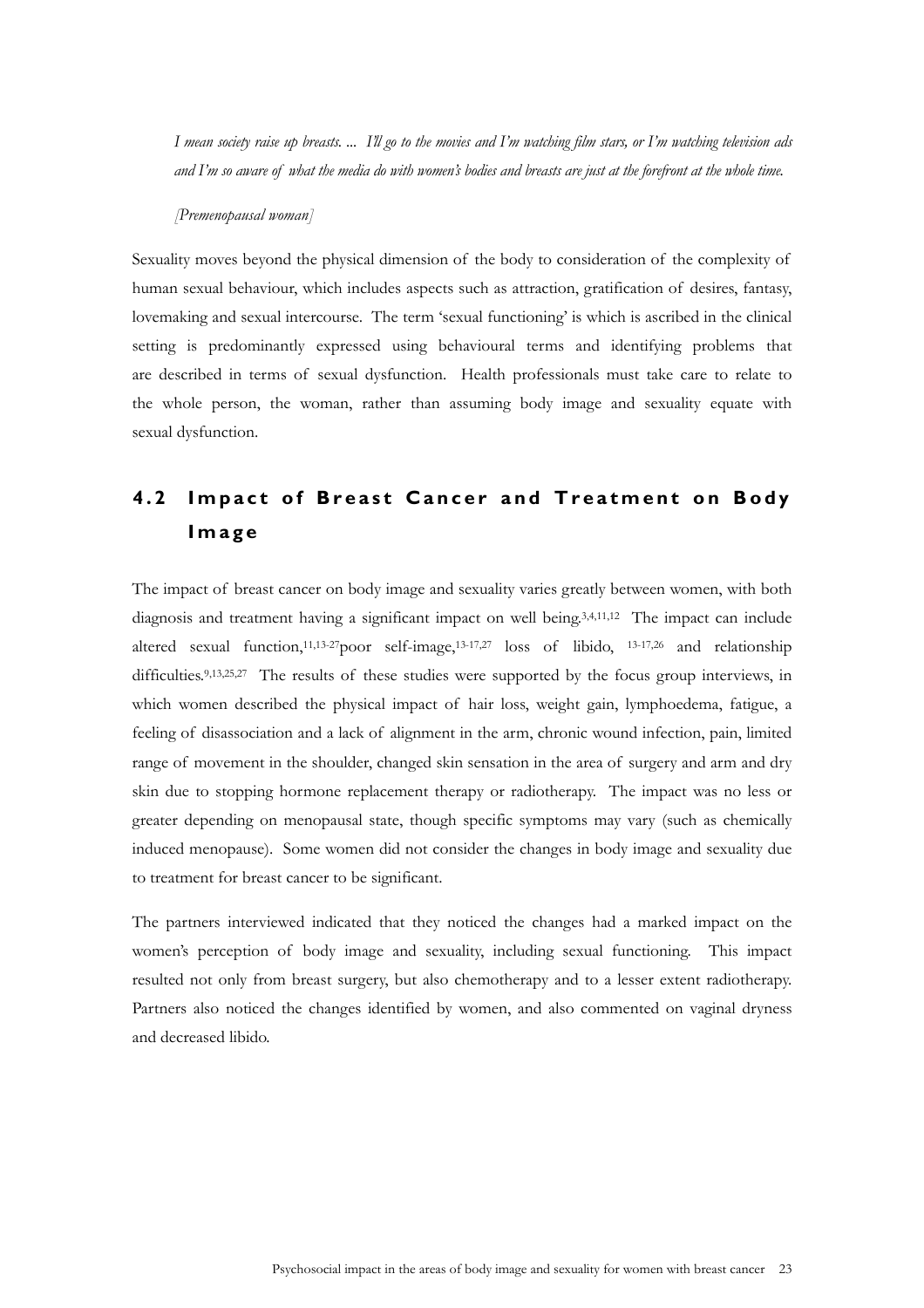*I guess it was the chemo induced menopause and she has a few physical problems from there. ... And then there's some dryness there that we have to cope with. It's taken some of the spontaneity away, but(sic) she misses that.* 

*[Male partner]* 

## **Physical and emotional impact**

While body image is often thought of in terms of physical appearance, sense of wholeness and functionality are also important.<sup>9,28</sup> Evidence suggests that women with breast cancer who have invested significantly in body image as a source of their sense of self-worth adjust poorly following treatment.28 Women with heightened perceptions of body image pertaining to either attractiveness or wholeness are at an increased risk of poor psychosocial adjustment following treatment for breast cancer.28

*Well, I had a very powerful perception of myself as being an attractive person, just essentially reasonably attractive beforehand and I know I went through a great grief and mourning period where I simply didn't feel that. ... not saying that I feel that now, but in essence I felt very shrouded by what had happened.* 

### *[Premenopausal woman]*

The psychological sequelae of surgery for breast cancer on body image and sexuality include: embarrassment in exposing body;18, 24} discomfort showing scars and with overall body changes;20,29 lack of sexual interest;13,29 problems with sexual relations and resumption of sexual activity;14 general sexual dysfunction;15,23,24,29 sexual satisfaction and concern about frequency;16-24,29 and difficulties with becoming sexually aroused.<sup>29,30</sup> All have the potential to have a significant negative impact on all aspects on the woman's life and her relationships. This was highlighted in the focus group interviews.

*I could cope without any sort of sexual relationship at all. Sexual attention. To be honest, I don't have any energy for that and so somehow it turns into a real focus. Because it takes a lot of energy just to think of the other person.* 

### *[Premenopausal woman]*

Outcomes related to body image have been examined as clinical evidence has demonstrated no advantage of mastectomy over breast conservation in breast cancer survival.31 Initial research in this area provided conflicting results. More recently a meta-analysis of these studies concluded that breast conservation leads to improved psychosexual outcomes.32 Differences in overall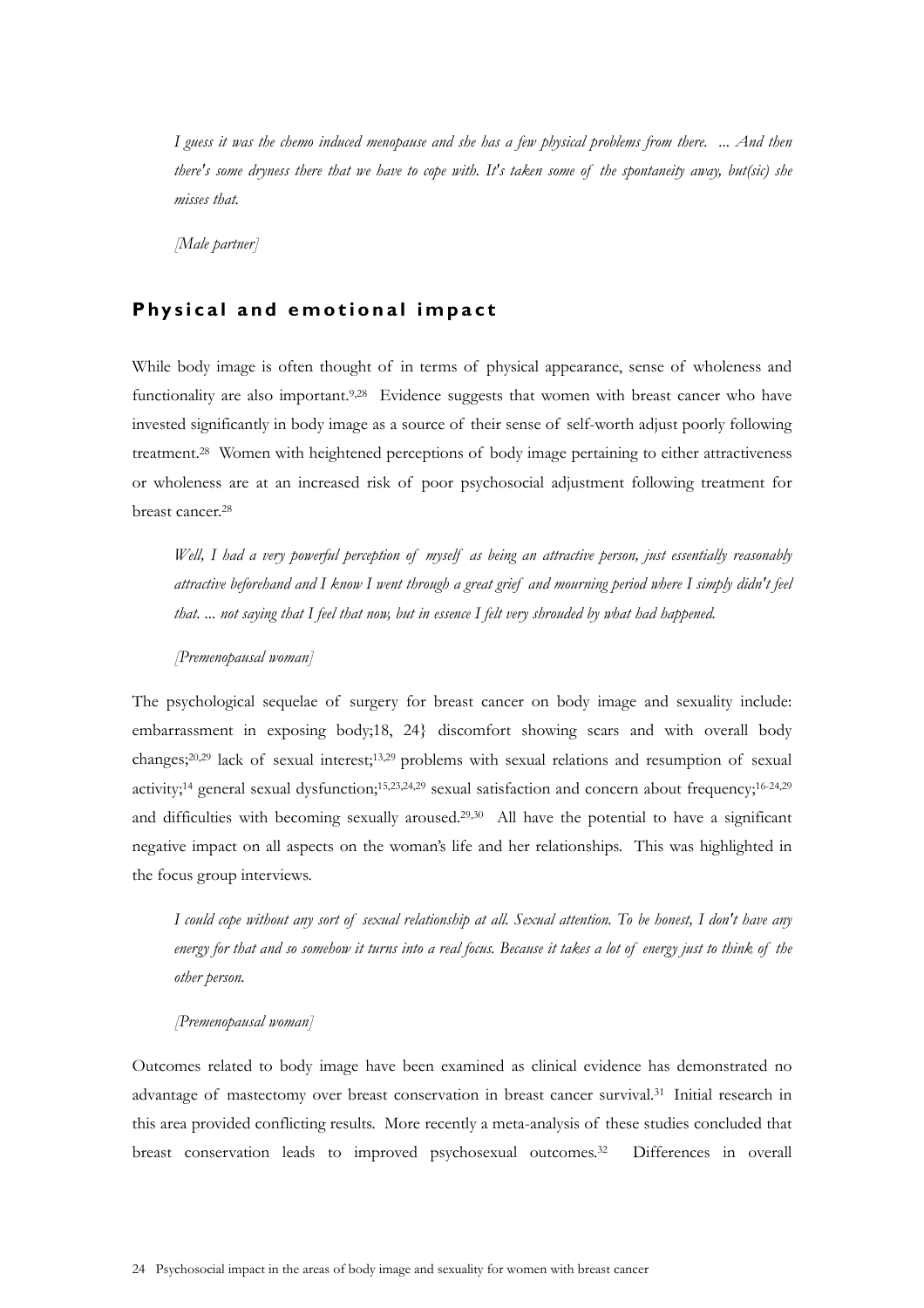psychosexual outcomes between mastectomy and breast conserving surgery include women with breast conserving surgery having better preserved body image and earlier resumption of sexual activity<sup>32</sup> and maintained breast caressing during sexual activity.<sup>30</sup> More recent evidence suggests that the variation in outcome due to surgery type may only become apparent over time.32 The possible long-term effects of diagnosis and treatment on sexual functioning include problems ranging from "not feeling sexually attractive", to "no interest in having sex", to "feelings of not being attractive to their partner".<sup>29</sup>

*Well … I do have [a reconstruction], but funnily enough, since then I never enjoy my husband touching my breasts now. Not my reconstructed one or my own breast.* 

#### *[Postmenopausal woman]*

Body image problems experienced by women following surgery include embarrassment in exposing their bodies, discomfort showing scars and with overall body changes.20,29 A focus on the breast or lack thereof, rather than on the whole person, occurs for some women in this situation where grief over their loss may dominate.

*… and then when I got home, I still didn't really want anybody to look at me, because I didn't have a breast form at that stage, I wore big shirts and things so that I could cover it up and it wasn't obvious.* 

*[Premenopausal woman]*

*I wore a camisole for ages after I came out of hospital, even though I had an implant. It took a long time before I could show [partner's name] my breasts and he wasn't worried. I mean it was me … in my head and I mean even though he said he wasn't worried and I know that he wasn't, but he said: You're more than breast and all that sort of stuff and I know he really believed it, but I didn't. It took me a long time to feel comfortable.* 

*[Premenopausal woman]*

Additional studies about the outcome of surgical treatments add further weight to the impact on body image and sexuality.22,33-55 This is especially the case for younger women with breast cancer,28,41,50 which is not intended to imply that older women are not significantly concerned about body image and sexuality. Evidence suggests that women of younger ages are more likely to choose breast conserving surgery over mastectomy<sup>32</sup> when the option is made available, indicating that concerns about body image and sexuality are important considerations, particularly in younger women, when considering choice of surgical technique.<sup>56-58</sup>

Concern with body image and sexuality may impact on a woman's behaviour. Women in the interviews reported difficulty adapting to the physical changes and the resulting physical limitations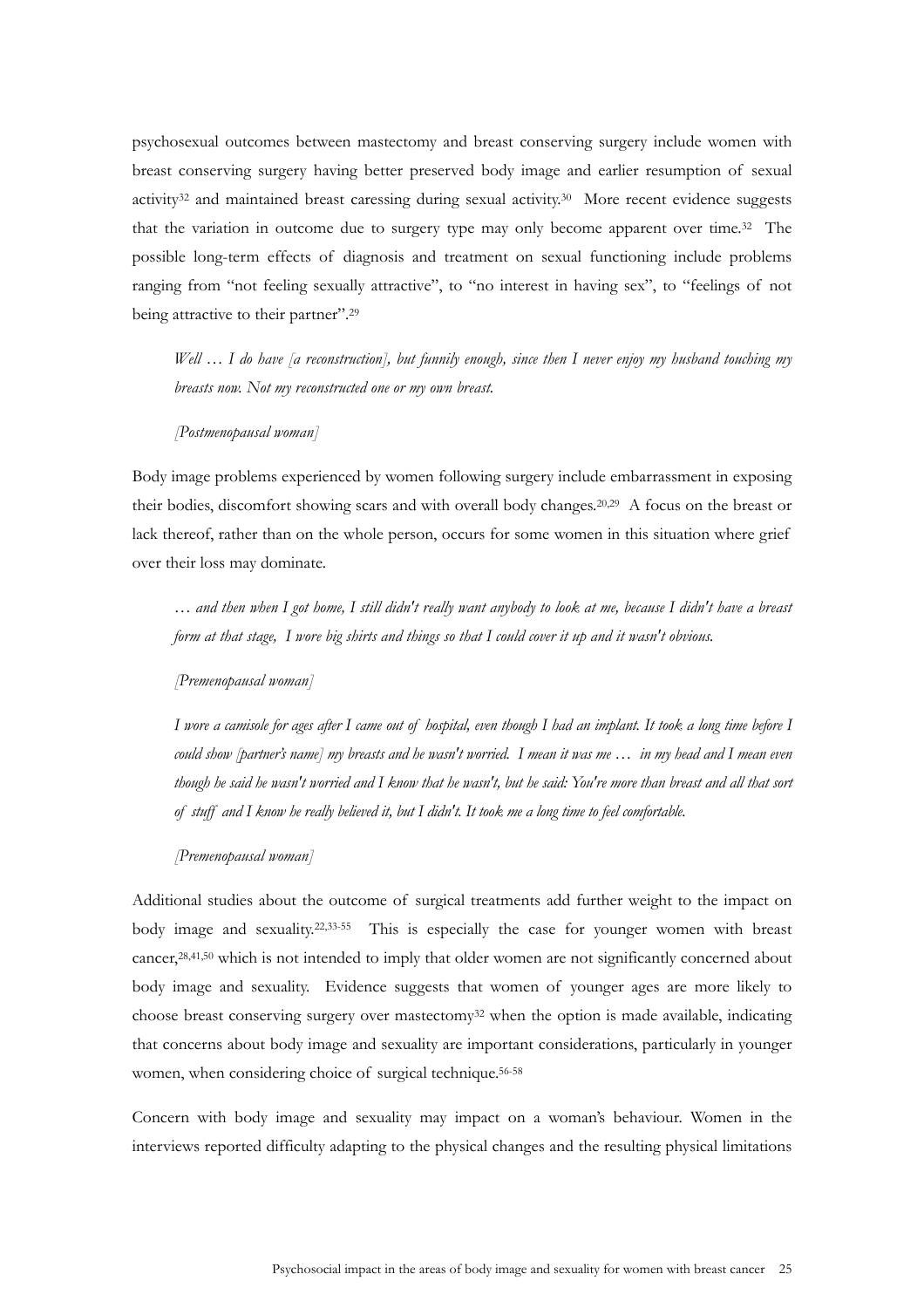from surgery and treatment. This had an impact on women's relationships with partners, making them hesitant to initiate physical contact, and changed behaviour in relation to exposing their body to partners and family. Several women described the approaches they took to cloaking and concealing their chest from their partners. For example:

*... my husband said, you seem to walk away from me when you take your clothes off, but I wasn't ever aware of that.* 

### *[Premenopausal woman]*

All women in the interviews who experienced hair loss commented that this was very traumatic, with some reporting it as more traumatic than the loss of a breast as it couldn't be hidden from others.

*I think having lost my hair, that was the major thing. That was very traumatic, to look in the mirror in the evening before going to bed, no breast, no hair, ... Oh my God, look at me! … And I was so conscious when it was growing back, it was so super short, everyone's looking at me… and it took a while to get over that.* 

#### *[Postmenopausal woman]*

Weight gain also had a significant impact on women's body image. Some women commented about fatigue leading to loss of libido following breast cancer treatments. Tiredness was significant enough to cause a change in lifestyle and to force the women to curtail their activities. Some women also reported being surprised by the amount of pain, the limited range of movement in the shoulder and the general discomfort experienced after surgery; effects which were present to different degrees many years after initial surgery. These effects also had an impact on sexual function, including libido and positioning during intercourse.

*... nobody told me about what was going to happen after. That I was going to have a brick in my chest and my arm was going to be like wood and the[feeling of] disassociation, ... My body just wasn't me … [a] lack of wholeness …* 

#### *[Postmenopausal woman]*

Complications following surgery, such as wound breakdown and development of seromas, added to the distress experienced. In terms of lifestyle changes other women and their partners talked more about changes to the type of clothing<sup>32</sup> including swimming costumes that they could wear post surgery and the restrictions on some activities like sports, household activities and sunbathing.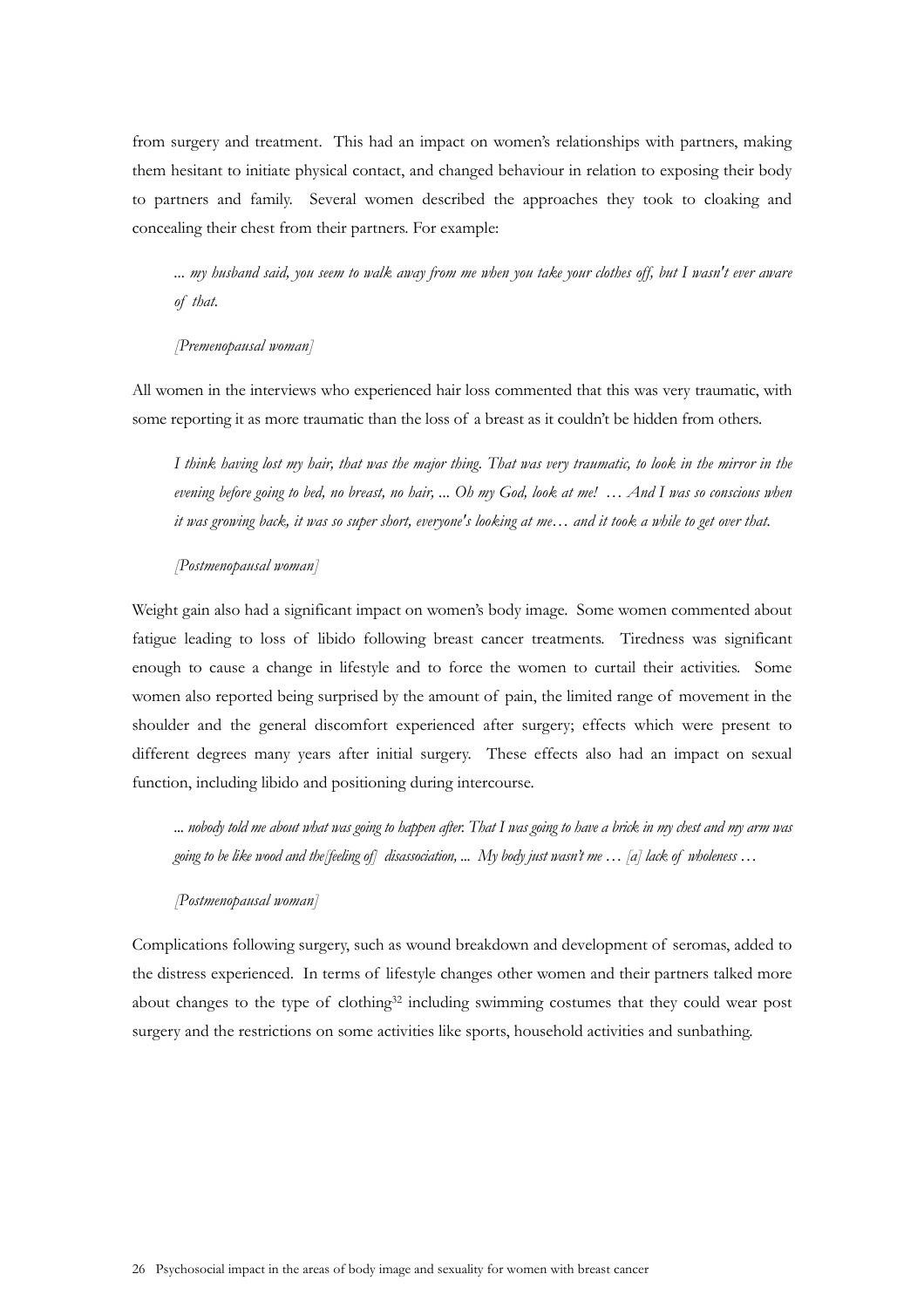### **Overall comment about body image**

Descriptive studies show that body image concerns expressed by women with breast cancer are directly related to treatment outcomes. Breast conserving surgery is associated with better psychosocial adjustment, including improved body image.32 Concern about body image outcome when treatment options are being considered is a potential predictor of poor psychosocial adjustment. Existential life sequelae follow choice of surgical treatment. Body image outcomes are reported to be intimately associated with sexuality.

## **4.3 Impact on Sexual Functioning**

The diagnosis and treatment of breast cancer can have a direct impact on sexual function. The aetiology of sexual dysfunction in breast cancer has not been well studied. There are multiple predisposing factors, including pre-existing sexual problems and normal age-related changes in sexual functioning.5 Significant deterioration in sexual and marital functioning as well as quality of life are long term consequences of breast cancer treatment.32 One study reported that, at three years post surgery, 47% of women reported being not interested in sex, 48% had difficulty becoming aroused, 64% had lubrication difficulties and 52% had difficulty reaching orgasm.29 In the focus group interviews, both women and their partners acknowledged changes made in their lovemaking as a result of physical changes, but did not suggest that the changes necessarily decreased their enjoyment of sex. Women and their partners highlighted the need for good communication, time and a willingness to experiment to maintain a healthy sexual relationship.

Sexual dysfunction can be prominent for women after treatment and presents in various forms. The most frequently identified problems include: absence of or reduction in sexual desire, followed by anorgasmia, vaginal lubrication difficulties, dyspareunia, inhibited orgasmic satisfaction, lack of interest in partner, brevity of intercourse, and vaginismus.59 Sexual history prior to the diagnosis and treatment for breast cancer is an important consideration when exploring sexual dysfunction, as poor functioning prior to diagnosis can be aggravated by breast cancer treatments.59 Sexual dysfunction is noted to be more predominant following chemotherapy, but has also been reported after surgery and radiotherapy.59

Research in this area has focused on specific treatments for breast cancer. The impact on sexual function will be described following the treatment modalities of surgery, chemotherapy, radiotherapy and hormone therapy.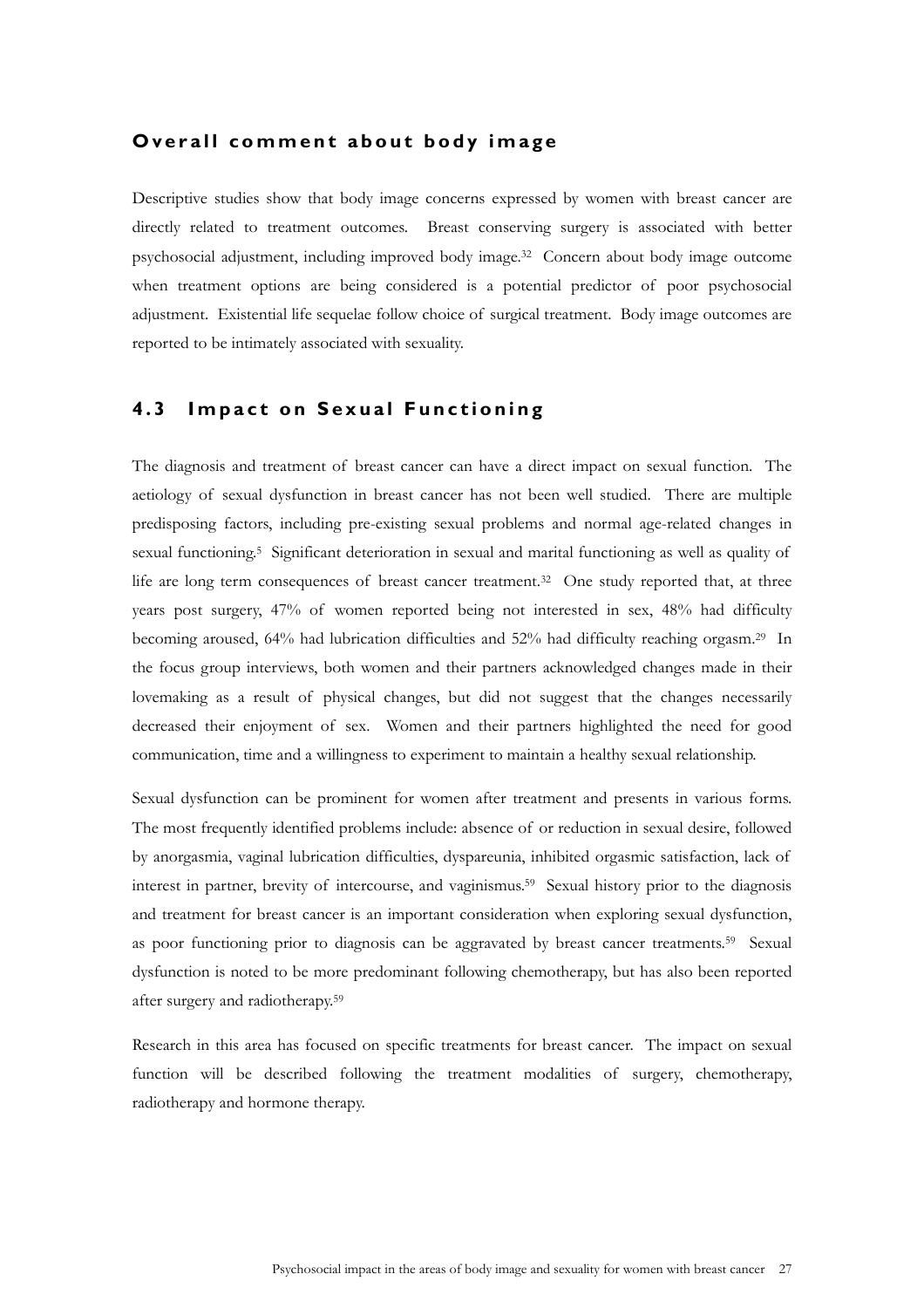Survival is a primary consideration for many women and their partners when choosing treatment for breast cancer. In the interviews conducted, body image and sexuality were secondary considerations at the initial stage of treatment. For a small number of women, body image and sexuality were primary considerations in treatment choice; this was particularly so with adjuvant treatment such as chemotherapy. Women commented that body image and sexuality should be discussed along with treatment choices.

*Well I think it's whatever stage you're at. When you're diagnosed, that's all consuming and you hear the word "cancer" you think you're going to be dead by the end of the year. Well I did. And you know losing a breast didn't worry me at that stage. It was just when I first saw it after it was done and then I started to think about all the other issues, how my husband would feel about it.* 

#### *[Postmenopausal woman]*

Some women felt confident to evaluate the information themselves and make a decision, while others wanted doctors to recommend treatment for them. They pointed out that choosing surgical treatment was important and that to be satisfied with the decision in the future they needed to have all the available information. As discussed previously, many women and their partners sought information from a variety of sources in order to make an informed and rational choice.

Despite the evidence about survival following different treatments, women commented that they faced pressure from some members of the health care team, family or friends to have a mastectomy to increase their chances of survival. Other women said that they did not expect to have a mastectomy, as the general information they had received indicated that most women do not have mastectomy any more. Women discussed how information obtained from different sources was inconsistent and sometimes confusing, which lead to frustrating and feeling uncertain about to decide what was correct.

*because these people, who I see as my family, were so overcome by my diagnosis and second diagnosis. They were as fearful as me that I might die and so they were trying in their own way to convince me to have a double mastectomy, because they wanted me to be here, because that's what it boiled down to.* 

*[Lesbian woman]* 

## **Impact of Surgery on Sexual Function**

Surgical treatment for breast cancer has an impact on sexual function.<sup>27,32</sup> The physical changes that results from surgery can have an effect on a woman's body image, which in turn can lead to sexual dysfunction.<sup>60</sup> Research comparing mastectomy, breast conservation and early and delayed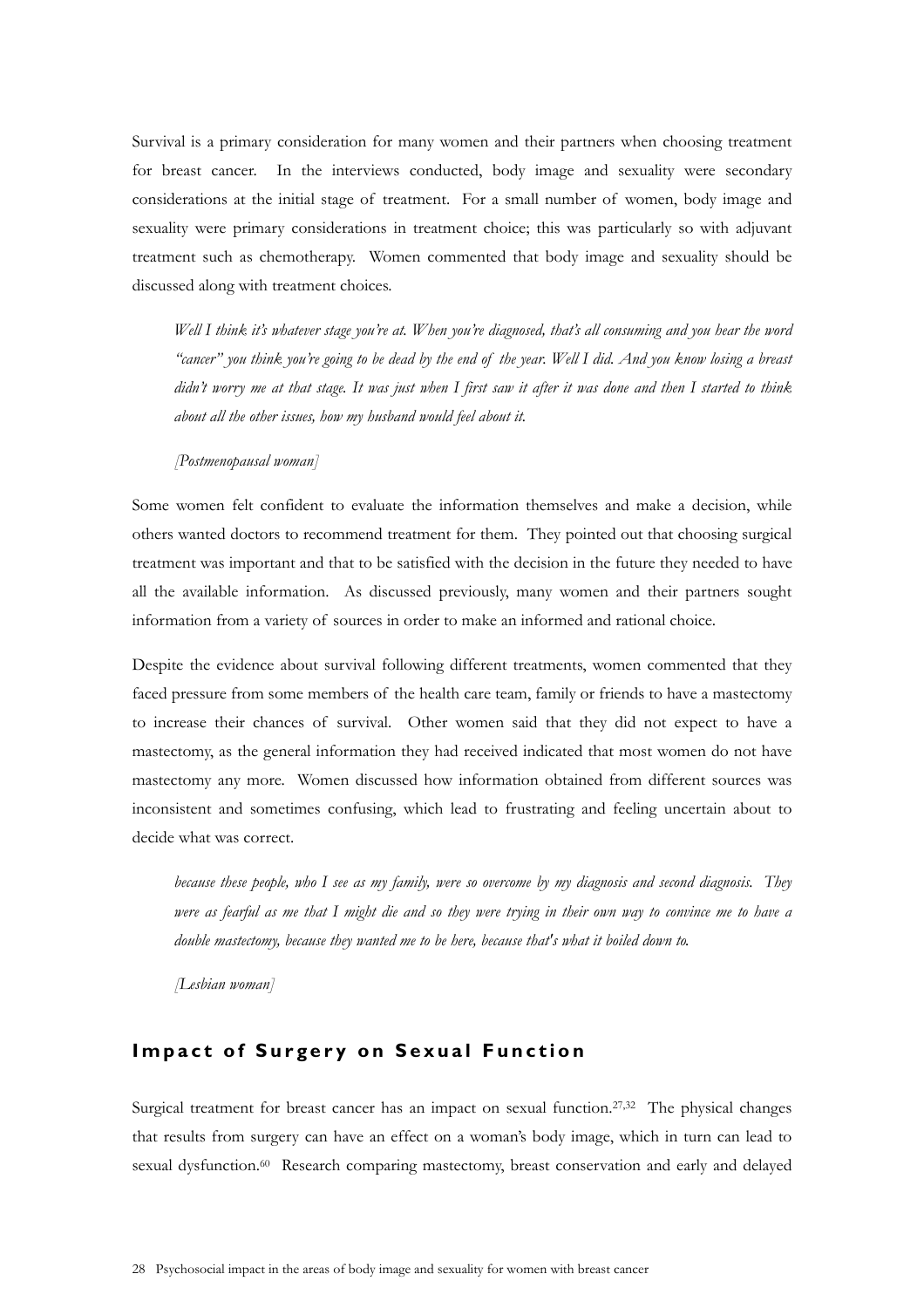reconstruction revealed improved outcomes for women who had undergone conservative surgery.27,60

Breast conservation has been shown to be more advantageous than breast reconstruction in terms of maintaining pleasure and frequency of breast caressing during sexual activity.30

A meta-analytic review (1980-1995) summarised the findings of 40 studies addressing the psychosocial outcomes of breast conserving surgery versus mastectomy.32 This review showed modest, but significant, advantages for breast conserving surgery in improving adjustment in the domains of body/self image, psychological, marital/sexual and social adjustment, and cancerrelated fears and concerns.<sup>32</sup> Improvement in adjustment was observed in the latter three domains at assessments made 12 months or longer post treatment. The study notes that some of the advantages of breast conserving surgery that are relevant to body image and sexuality include better fit of clothing, avoiding the need for a prosthesis, avoidance of potential discomfort with nudity and assistance in maintaining sexual relationships.

Methodological limitations of the review include a high use of self-report measures in the majority of the studies. Bias may be introduced by reluctance on the part of respondents to report any negative outcomes associated with breast conserving surgery. Other confounding variables are that some studies include patients who had breast reconstruction, self report assessments were conducted at the time of chemotherapy and radiotherapy treatments, patients with knowledge of poorer prognostic features were studied and choice of surgery in relationship to the age of the patient was not clarified.

Despite these limitations, the review emphasises that the extent of difference between the outcomes between mastectomy and breast conserving surgery is not significant, however, the benefits of conservation clearly extend beyond body image when long-term follow up assessments are considered. Strategies should be adopted that encourage women to take an active role in decision-making and to express her preferences of choice of surgical treatment.32

Interview participants highlighted the impact of surgery on sexuality, with both women and their partners describing the physical problems and the impact this had on sensuality and sexual relationships. These included altered skin sensation on the chest wall following mastectomy, some loss of sensitivity of areola and nipple following conservation surgery, loss of range of movement in the shoulder, pain in shoulder and axilla, lymphoedema, and pain in chest wall. These changes were long term and women reported that they had not been forewarned or told how physical changes might affect their sexual function. The physical changes reported by these women affected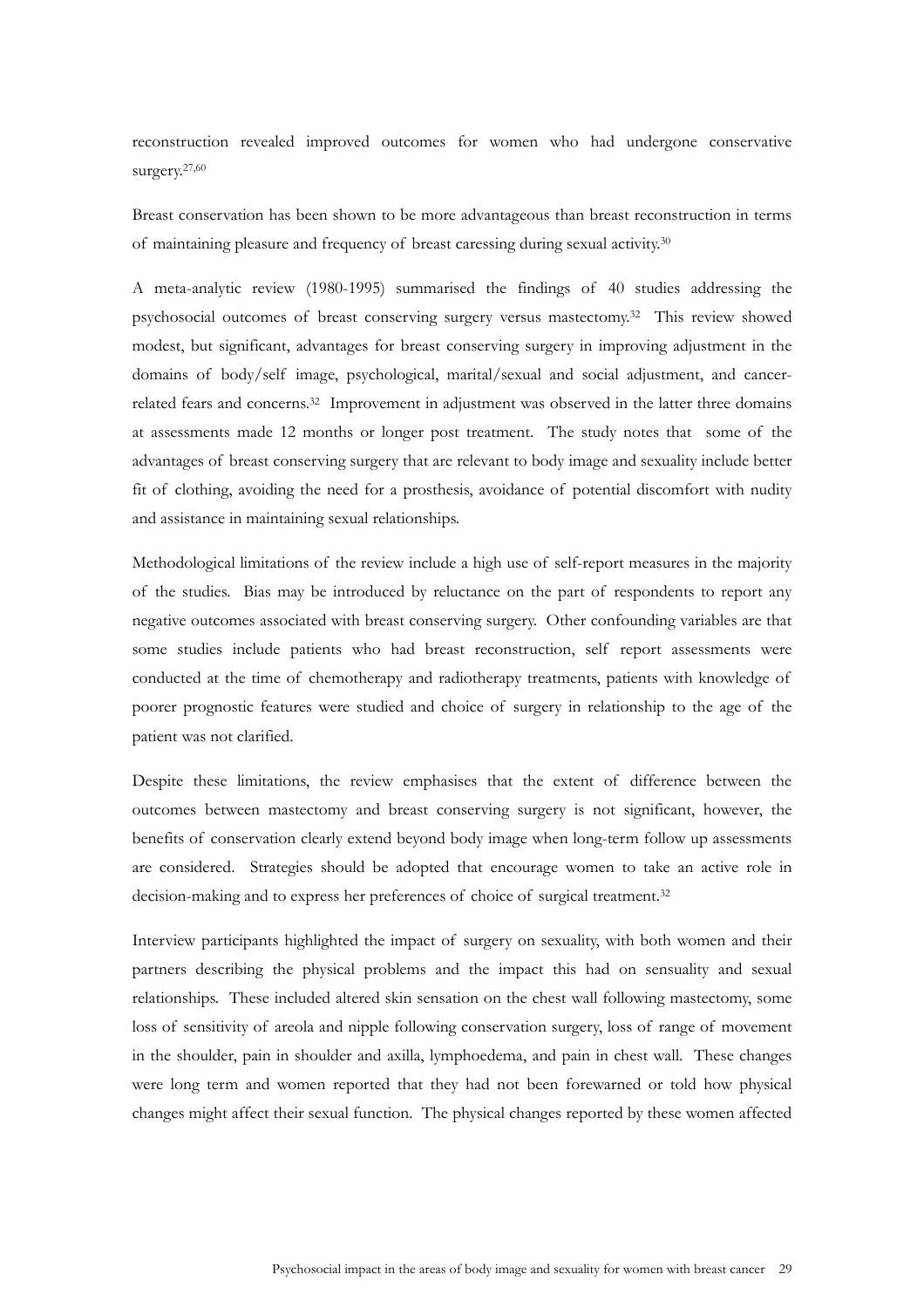spontaneity and changed their experience of sex, with some reporting an inability to move as comfortably during sexual intercourse as they could prior to surgery:

*It has taken us quite a bit of experimenting to get into positions that she finds comfortable. ... I guess we've explored what were all the possibilities beforehand anyway and it's still taken us a while to get into this - it would be silly to say a habit, but routine and I just wonder if other people have got the imagination to try lots of stuff, different positions.* 

*[Male partner]* 

Both men and women who were interviewed commented on the change in sensitivity (sometimes numbness, sometimes hypersensitivity) to the skin on the side affected by surgery, and their surprise at the impact this had on sexual function, particularly in relation to foreplay. Some women reported a lack of desire or discomfort when their breasts were touched.

Some women also reported a decreased libido following treatment for breast cancer. This was more prevalent in women whose body image was severely affected by surgery. Male partners reported that women's loss of libido and difficulty reaching orgasm complicated the process of initiating sex. Some men expressed concerns about initiating sexual activities, particularly not wanting to force themselves on their partners, but also being aware that the woman may feel uncertain about their attractiveness if sex was not initiated by the male partner.

*Well not to initiate, I mean sex is always a problem in relationships, lets face it and there's always a problem, who wants more sex and who wants less sex and so on and about who's going initiate it and who's not going to initiate it and so on … And after this, what you feel is you've got to let the woman initiate because obviously you're not going to impose your [pause] desires you know because obviously you don't die from it, but that of course puts strains on the relationship as well. Because you're not initiating it, [she thinks] "He doesn't love me any more".* 

*[Male partner]* 

# **Impact of Radiotherapy on Sexual Function**

Radiation therapy for breast conserving treatment of breast cancer does not have the strong psychosexual sequelae often detected with women undergoing adjuvant chemotherapy. No studies were documented that reported extensive increases in psychosexual problems following radiotherapy. Radiotherapy as the primary adjuvant treatment has significantly less impact on sexual function.14-16,22,30,45,46,59,61-64 Studies have reported the incidence of sexual dysfunction following radiotherapy to be as low as  $6\%$ <sup>59</sup> A study that compared sexual outcomes before and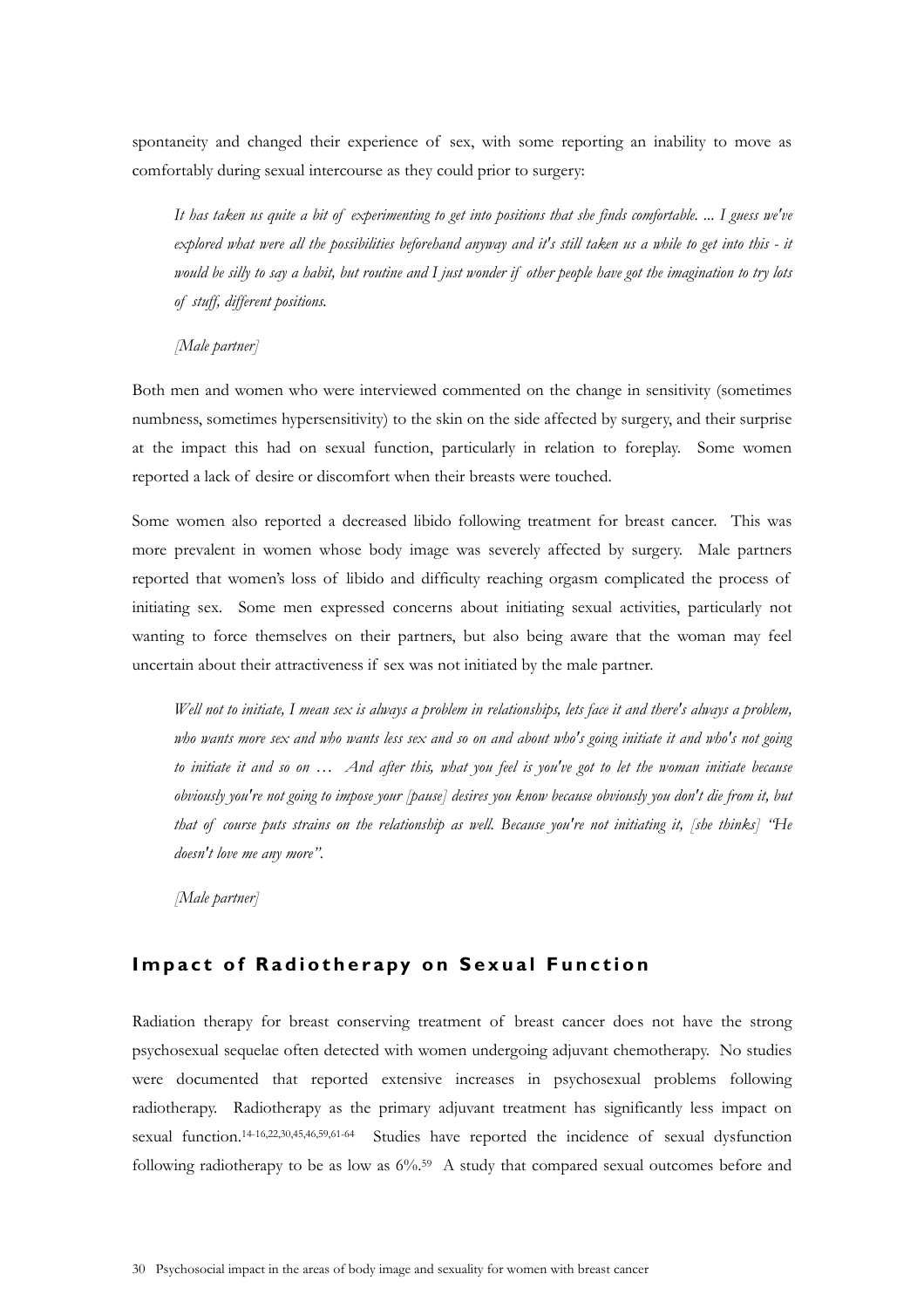after radiation treatment found that the quality of sexual activity for 75% of women was unchanged or better, where primary radiation therapy was chosen by women prior to surgery.<sup>62</sup>

A report from the same group of researchers compared mastectomy with breast conserving surgery and radiotherapy, where chemotherapy was administered equally to both arms of the study,45 Women who had a mastectomy felt less attractive, less sexually desirable, and more ashamed of their body; they enjoyed sexual relationships less than they did before treatment. The women who had radiation therapy were followed up for three years post treatment and experienced no change in any of these areas.45

A descriptive study comparing breast conservation with immediate breast reconstruction after mastectomy also confirmed no association between radiation therapy and the psychosexual outcomes of body image and sexual dysfunction.30 Sexual variables including desire, physiological arousal, coital satisfaction, a dry vagina, and dyspareunia were not associated with previous treatment with radiotherapy.

Adjuvant radiotherapy to the breast may have short-term side effects, including breast tenderness and skin redness, but there is no evidence of significant impact on sexuality. The impact of lymphoedema secondary to axillary radiotherapy is well recognised as a side effect, but the impact of this on sexuality has not been thoroughly explored. Data from our interviews, however, highlighted the impact lymphoedema has on both body image and sexual function.

*.. nobody told me about what was going to happen after. That I was going to have a brick in my chest and my arm was going to be like wood and the disassociation, ... My body just wasn't me and still has moments when it's – an objective part of it, this part here [pointing to chest wall and arm] is an object. ..* 

*[Postmenopausal woman]* 

## The Impact of Hormone Therapy on Sexual Function

A variety of endocrine therapies are now available, providing considerable symptomatic relief and survival advantage to women with breast cancer, while causing relatively few side-effects,<sup>65-67</sup> The most frequent of these include hot flushes, weight gain, nausea, lethargy, and vaginal bleeding, discharge or irritation, while tamoxifen has 1% rate of thromboembolic events and a risk of endometrial cancer of 2 cases per 1000 patients per year.<sup>67</sup> Any impact on body image or sexuality appears small.

Specific hormonal therapies are classed as nonsteroidal antiestrogens (e.g. tamoxifen, toremifene, droloxifene and raloxifene), steroidal antiestrogens (e.g. faslodex), luteinizing hormone-releasing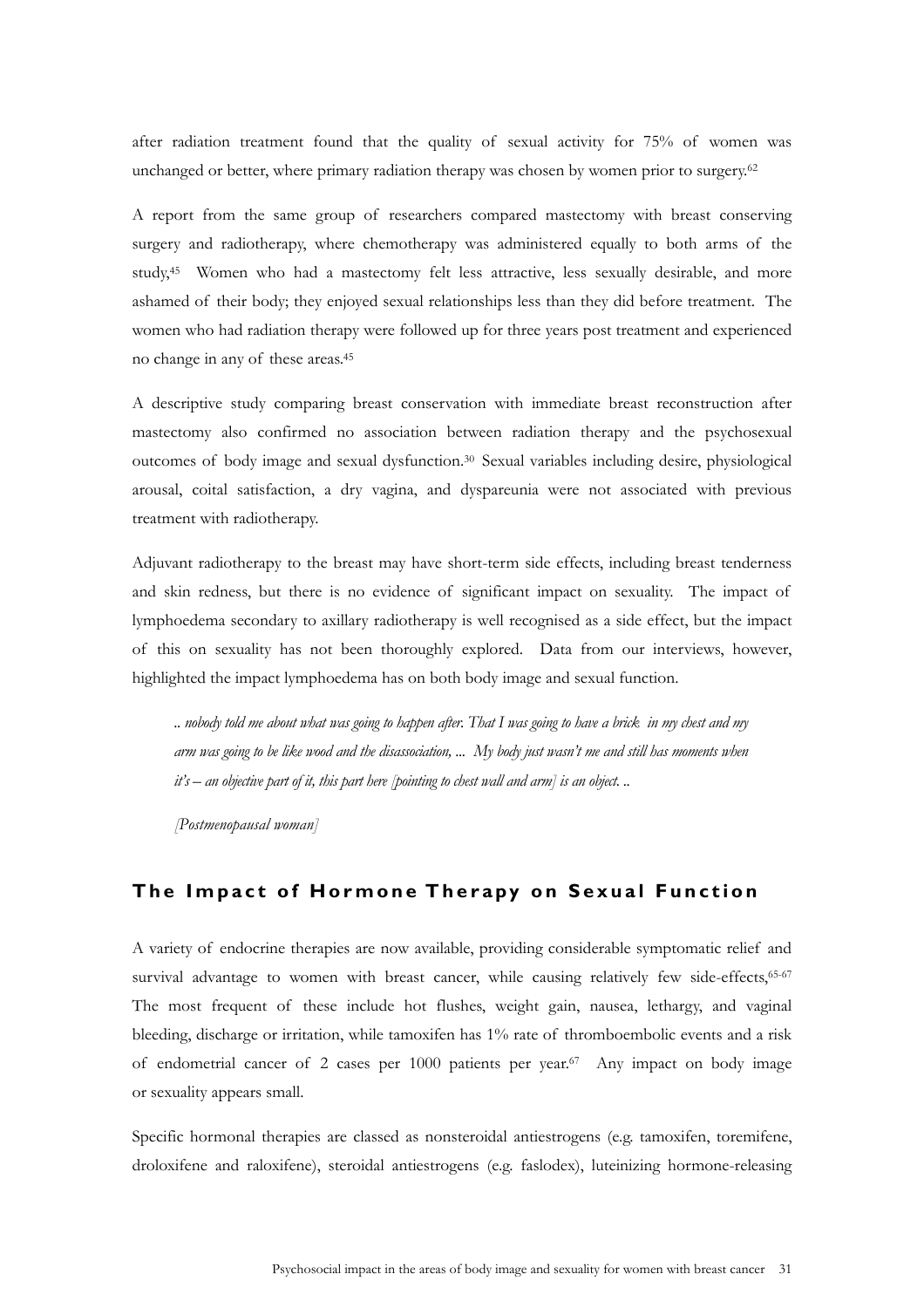hormone agonists (e.g. goserelin), selective aromatase inhibitors (e.g. anastrozole, letrozole, vorozole, formestane and fadrozole), progestins (e.g. medroxyprogesterone acetate) and androgens/antiandrogens.67

Tamoxifen has been the main subject of studies. Hot flushes occur in two thirds of women taking tamoxifen, one third of whom report severe flushes.68 Anecdotal reports describe tamoxifen both increasing and decreasing libido; these appear to be very rare events.<sup>69,70</sup> The report of the National Surgical Adjuvant Breast study is clear that while tamoxifen increases hot flushes and vaginal discharge, it does not significantly increase depression.12,71 This is a noteworthy finding given the folklore about mood changes with tamoxifen. A meta-analysis comparing tamoxifen with other hormonal therapies showed comparable response rates for metastatic disease, but different toxicities, with other therapies globally showing more fatigue and weight gain but less flushing than tamoxifen.72

In the recent large NCI survey of sexual functioning of American breast cancer survivors was studied an average of three years post diagnosis.3 Almost half the sample were currently taking tamoxifen (ranging from 31% of women less than 50 years of age, to 57% of women 60 years and older). Tamoxifen did not make a significant contribution to sexual dysfunction. A limitation of this study was that it only appraised the 65% of women who indicated that they were sexually active, and lack of interest in sexuality was a common reason for being sexually inactive. However, the finding was similar to that reported by Schover *et al*. 30

In one study, only 3% of women were noted to discontinue tamoxifen because of side-effects,<sup>50</sup> and a minority report some degree of sexual dysfunction. Anecdotally in case reports, women complained about soreness, dryness, and shrinkage of the vagina as a consequence of tamoxifen. It has been hypothesised that tamoxifen may increase sex hormone binding globulins, reducing the bio-availability of testosterone.50

Selective aromatase inhibitors have replaced the non-selective aminoglutethimide and achieve profound suppression of plasma oestrogen. They may cause less weight gain than megestrol acetate.<sup>73</sup> Studies have reported rates of vaginal dryness at  $\langle 2\%$ ; hot flushes  $\langle 13\% \rangle$ <sup>74</sup> Trials comparing anastrozole with tamoxifen are currently being conducted. Preliminary results suggest that anastrozole was of equal efficiency with tamoxifen in first line treatment of post-menopausal women with advanced breast cancer and had somewhat fewer side effects, including vaginal bleeding.75

Letrozole is another selective aromatase inhibitor with greater potency than aminoglutethimide and good tolerability.76 Hot flushes have been reported at rates between 5-20%.77-79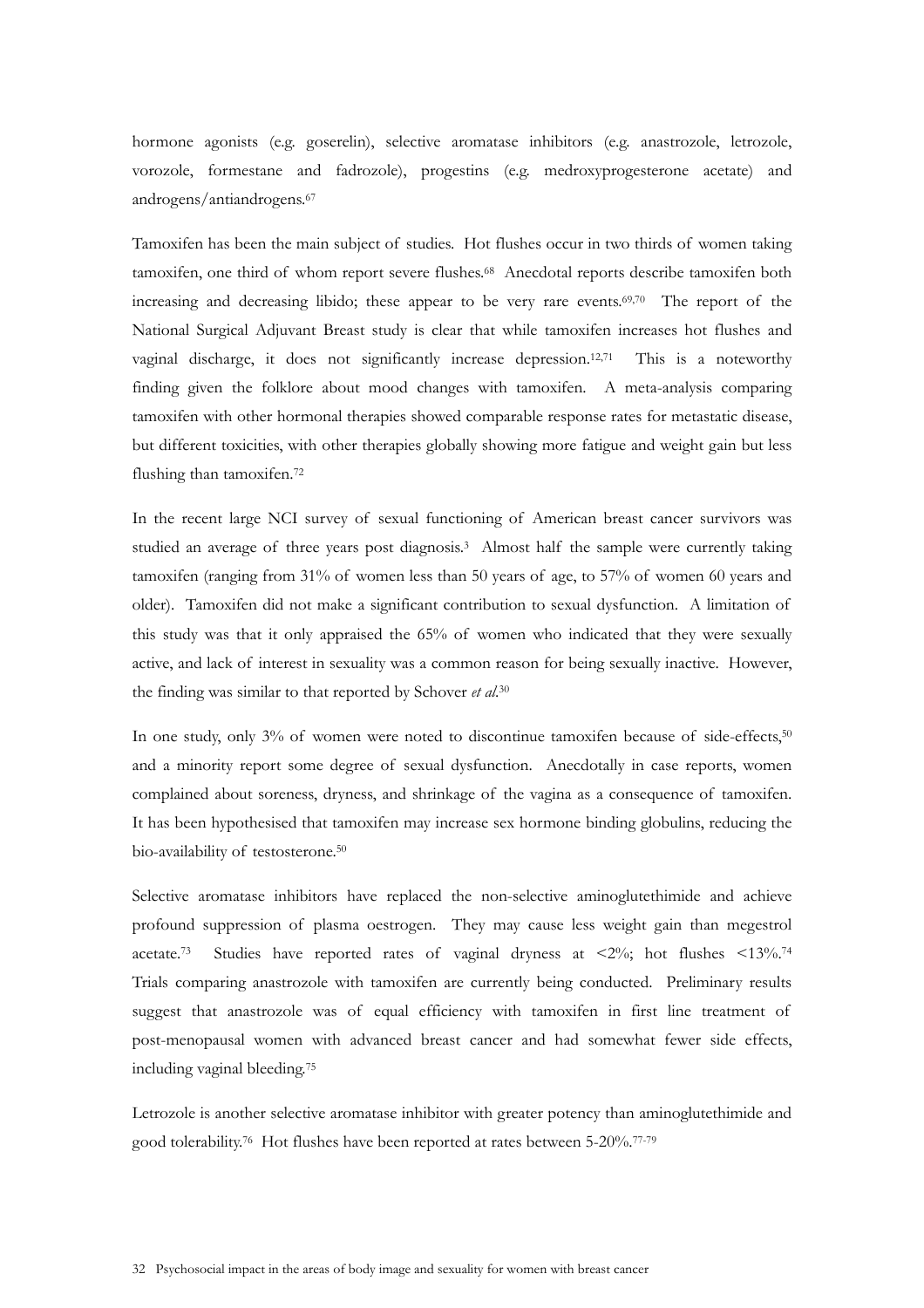Luteinizing hormone-releasing hormone (LHRH) analogues such as goserelin act through the hypothalamic-pituitary axis to suppress ovarian function and generate side effects such as vasomotor instability, vaginal dryness and headaches.<sup>80</sup> There are reports of mood disorders associated with such therapy.<sup>81,82</sup> In one small trial involving 149 premenopausal women who had not received chemotherapy, treatment with goserelin was associated with the experience of more intense menopausal symptoms that appeared more quickly, compared with tamoxifen.83 With the exception of hot flushes and sweating, the side effects of goserelin were less severe when taken in combination with tamoxifen.83 An adverse effect of goserelin on sexual functioning and sexual frequency in younger women has also been documented in a recent prospective study, although this effect did appear to be reversible following cessation of treatment.84

Hormone replacement therapy is a controversial issue in breast cancer care. Currently the HABITS (*h*ormone replacement therapy *a*fter *b*reast cancer: *i*s *i*t *s*afe?) trial is asking that important question about whether oestrogen replacement therapy can be safely given to women who have been treated for breast cancer.85

While not described in the literature review, our interviews highlighted problems experienced by postmenopausal women on hormone replacement therapy (HRT) at diagnosis. Several postmenopausal women were taking HRT prior to the diagnosis of breast cancer. Following diagnosis, and sudden withdrawal of HRT, woman reported rapid onset of menopausal symptoms such as severe hot flushes, vaginal dryness and skin changes, all identified as very distressing.

#### *Well I actually found the hot flushes were terribly distressing for me.*

#### *[Postmenopausal woman]*

In summary, hormonal treatments for breast cancer are currently associated with a number of side effects, but provide a significant survival advantage and considerable symptomatic relief. Their role has been strongly established, but further studies are required to fully examine the role of hormone replacement therapy in the sexual dysfunction of women with breast cancer.

## **Impact of Chemotherapy on Sexual Function**

Chemotherapy can have a significant impact on a woman's physical, emotional and cognitive state, which in turn may affect quality of life.<sup>27,50,86,87</sup> Chemotherapy has been associated with long term impairments in sexual function.3,4,27,29,88,89 The influence of chemotherapy on sexuality is direct, through gonadal and hormonal effects, and indirect, by producing feelings of fatigue, apathy, nausea, vomiting, malaise and causing sleep or appetite disturbances that interfere with libido.<sup>50</sup>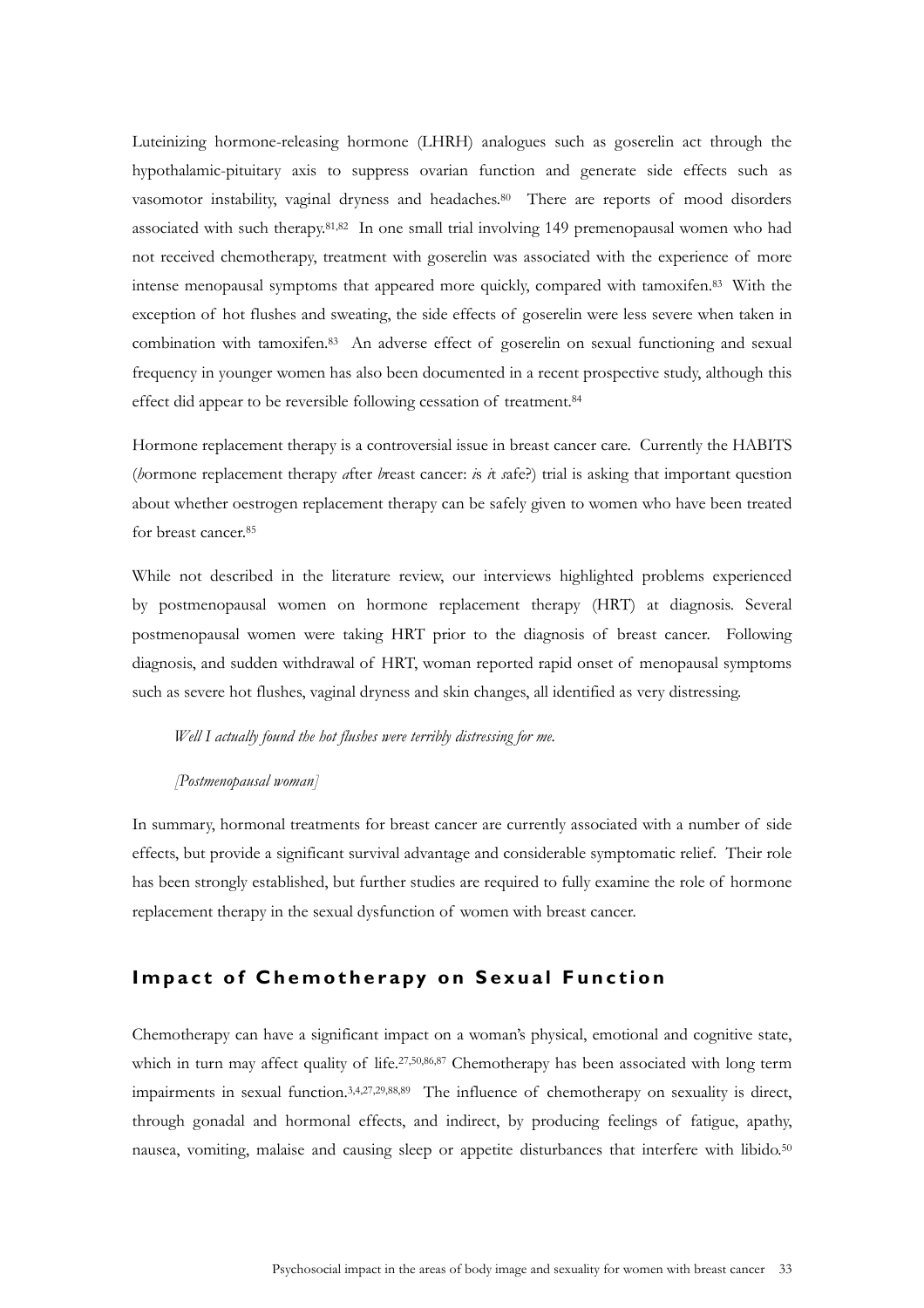Commonly used adjuvant chemotherapeutic agents and combination regimens of drugs can have prominent effects on a woman's body image and sexual confidence; these include cyclophosphamide, methotrexate, 5-fluorouracil, adriamycin, epirubicin, mitoxantrone, etoposide, vincristine, cisplatin, carboplatin, thiotepa, ifosfamide and paclitaxel.61,86-91

Recent studies evaluating the impact of adjuvant chemotherapy on quality of life have indicated significant effects on sexual dysfunction, 3,4,29,50,61,86-91 including pain or difficulty with intercourse, problems with vaginal dryness, impaired sexual activity, and decreased sexual drive.<sup>61,86,87,89</sup> The severity of sexual dysfunction following chemotherapy can be high, with studies reporting between 50-60% of women treated for early breast cancer having sexual dysfunction beyond 12 months post treatment.49,87 Increase in sexual dysfunction among patients subjected to high doses of chemotherapy over conventional doses has also been reported.86

The impact of chemotherapy on body image was also evident in the qualitative data gathered. For many of the women interviewed, the physical impact of chemotherapy on body image, such as weight gain and hair loss had a significant impact on their sexual function:

*I just found that at the time I was very fit ... And then I had chemotherapy in May. I just ballooned and then recently decided, no, I can't look at myself, I look gross. And I also had as much hair as I've got now I really felt quite revolted, it really put me off sex, too.* 

*[Premenopausal woman]* 

*Well it's about identifying yourself as female or male. ... That's how I felt, having no hair and I'm about to go through that yet again for the second time. My feeling is – I felt androgynous, my breasts and my hair were attributes of my femininity and I had extremely long hair, I never had it cut in my life, so it was quite a big shock.* 

*[Premenopausal woman]* 

Change in sexual functioning following chemotherapy was more evident in women who became menopausal following chemotherapy than for other breast cancer treatments.3,49,89 The role of induced ovarian failure, with reduction in both oestrogen and testosterone, is receiving more attention. Induction of premature menopause due to adjuvant therapies, discontinuation of hormone replacement therapy, psychological reactions to cancer and hormonal based cancer therapies can further contribute to changed sexual functioning.<sup>89</sup> The need to provide women with appropriate information about the possibility of chemotherapy induced menopause was noted by several authors.

The effects of premature menopause identified in the interviews included vaginal dryness, decreased sex drive and an affect on the sexual spontaneity. Men reported that both they and their partners missed this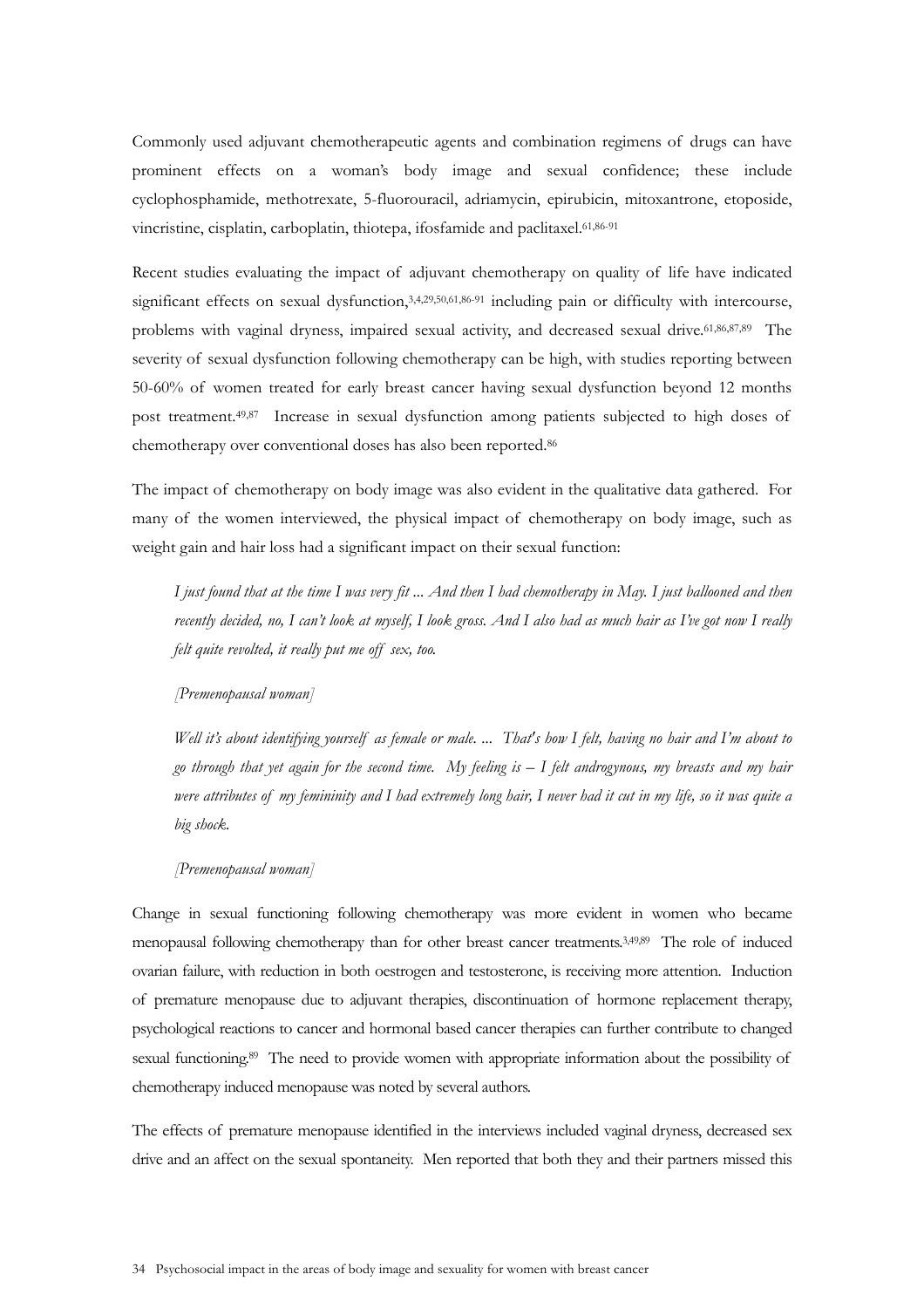spontaneity and the normal vaginal secretions produced during intercourse, not only because of the loss of spontaneity, but also because of the role they played in male arousal.

*I mean it's no big deal, but I mean I'm just saying the smell and the moistness [of vaginal secretions] and so on is quite nice, a turn on and so on. If it's not there, it's not there, but...* 

### *[Male partner]*

Preliminary data have indicated that ovarian hormonal blood levels highlight not only deficiencies of oestrogen but also androgen in producing sexual dysfunction.50 In one study, 10 patients with breast cancer post adjuvant chemotherapy had testosterone levels indicative of androgen deficiency syndrome. Currently there are no data identifying the frequency of this outcome and whether it is more likely following adriamycin/cyclophosphamide compared with cyclophosphamide/methotrexate/fluoruracil, or other regimens. Unpublished data from the Australian pilot (n99, Basser, personal communication) and the International Breast Cancer Study Group (IBCSG) Trial 15 will shortly generate findings about the impact of high dose chemotherapy regimens such as epirubicin and cyclophosphamide on sexual functioning.

# **Impact of Autologous Bone Marrow Transplantation and High Dose Chemotherapy on Sexual Functioning**

In Australia in 1996, breast cancer accounted for 18.2% of autologous transplants. However in recent years, treatment with high dose chemotherapy with autologous bone marrow transplantation for the treatment of breast disease has declined after studies showed no benefit for high dose chemotherapy over conventional therapy.92

Few studies have examined the effect of high dose chemotherapy on specific psychosexual outcomes of women with breast cancer.<sup>93,94</sup> One review of studies of high dose chemotherapy concentrated on acute non-mortal side effects and survival; long term outcomes have not been the research focus.93

A descriptive study of women with breast cancer (mostly stage III & IV) assessed pre and post treatment with high dose chemotherapy [cyclophosphamide/ thiotepa/ carboplatin] and autologous bone marrow transplantation showed that 33% and 34% of the patients reported concerns with intimate relations and appearance respectively.94 This raised concern about the need for follow-up of sexual issues by health professionals.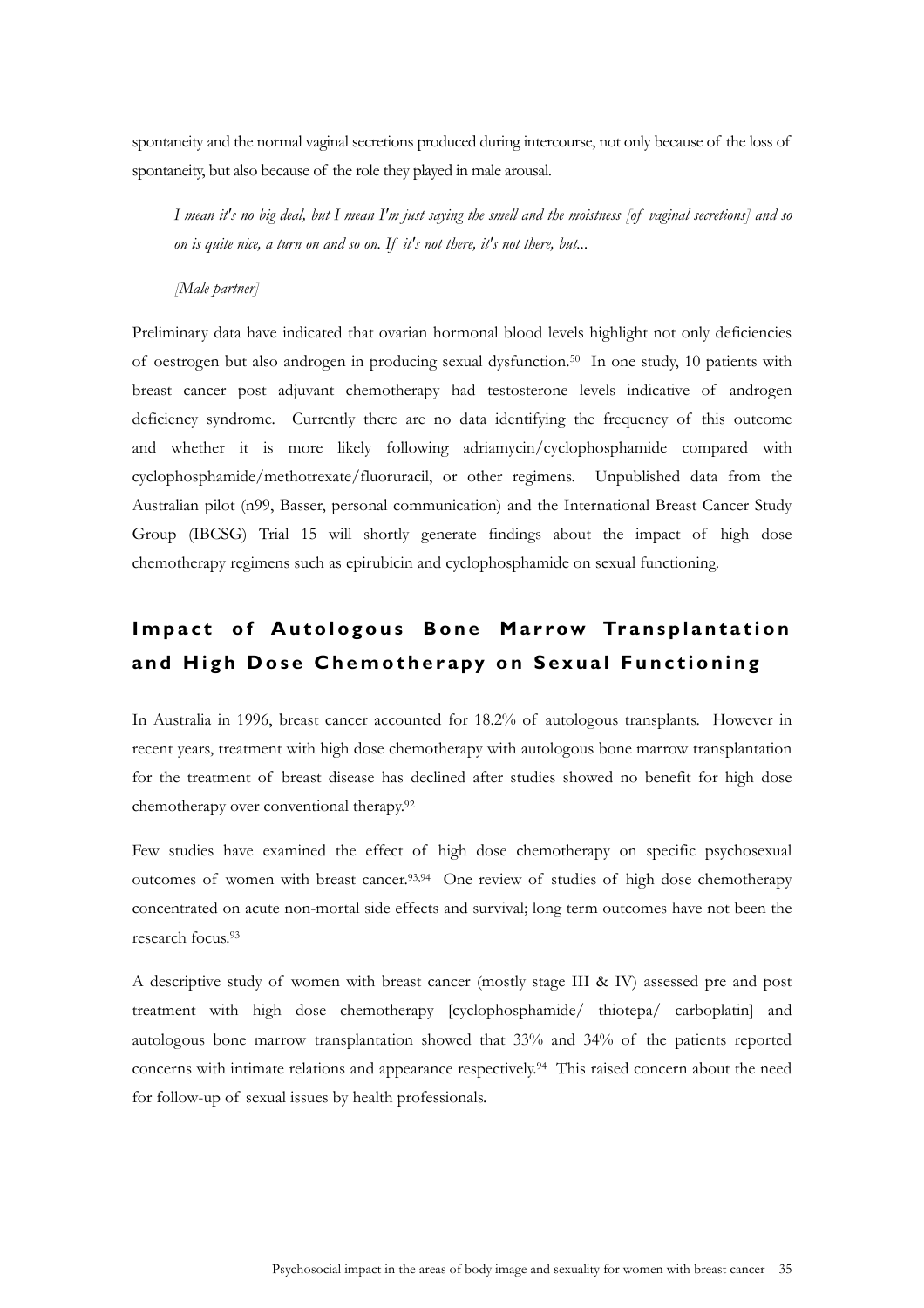At present the use of high dose chemotherapy is only recommended within the confines of a clinical trial. However if high dose chemotherapy is prescribed in this setting the number of younger women experiencing ovarian failure will increase. The result will be loss of both oestrogenic and androgenic hormone production. Physiologically, both oestrogen and testosterone are needed for the female sexual response. Oestrogen influences the vagina's response to sexual stimulation, while testosterone influences desire and orgasm. The ovaries generally produces 95% of a woman's oestrogen, but only 25% of her testosterone. However testosterone production from the ovaries would generally continue for some ten years post menopause.<sup>65</sup> Hence ovarian ablation from high dose chemotherapy may produce a different sequence to normal aging if it results in a female androgen deficiency syndrome as well as the expected oestrogen deficiency syndrome.

Studies that identify sexual dysfunction with associated hormone deficiency status as a long-term consequence of high dose chemotherapy are required.

# **4 . 4 P r e m a t u r e M e n o p a u s e**

By and large, research has been focussed on extending survival without careful examination of quality of life issues such as body image and sexuality. For example, menopause naturally requires adaptation to a range of bodily changes, and its premature onset as a result of treatment of breast cancer may significantly influence sexual functioning, body image and self-esteem in pre-menopausal women. Bilateral oophorectomy as surgical management of advanced breast cancer precipitates menopause. It is also clear that chemotherapy brings a substantial risk of premature menopause and altered quality of life. Chemotherapy can ablate ovarian function causing the cessation of ovulation with loss of fertility and premature menopause.

One recent review of the literature from 1966 to 1996 explored menopausal status in the setting of adjuvant chemotherapy and chemotherapy related amenorrhea.<sup>80</sup> These authors concluded that ovarian damage was the most significant long-term sequelae of adjuvant chemotherapy. In another descriptive study, premature menopause was the key association between chemotherapy and sexual dysfunction.81 A specific study of sexual functioning following treatment with adjuvant chemotherapy, which controlled for endocrine therapy, showed that chemotherapy was associated with significant sexual dysfunction and menopausal symptoms.<sup>89</sup> These women were much more likely to report weight change, hot flushes, mood swings, vaginal dryness, decreased libido, dyspareunia, and difficulties in achieving orgasm. Premature menopause in these patients causes oestrogen loss, followed by vaginal atrophy; androgen reduction is also relevant in decreasing sexual desire and orgasm. One study evaluated factors that influenced the sexual life of women affected by breast cancer and compared women who still had regular menses with those who were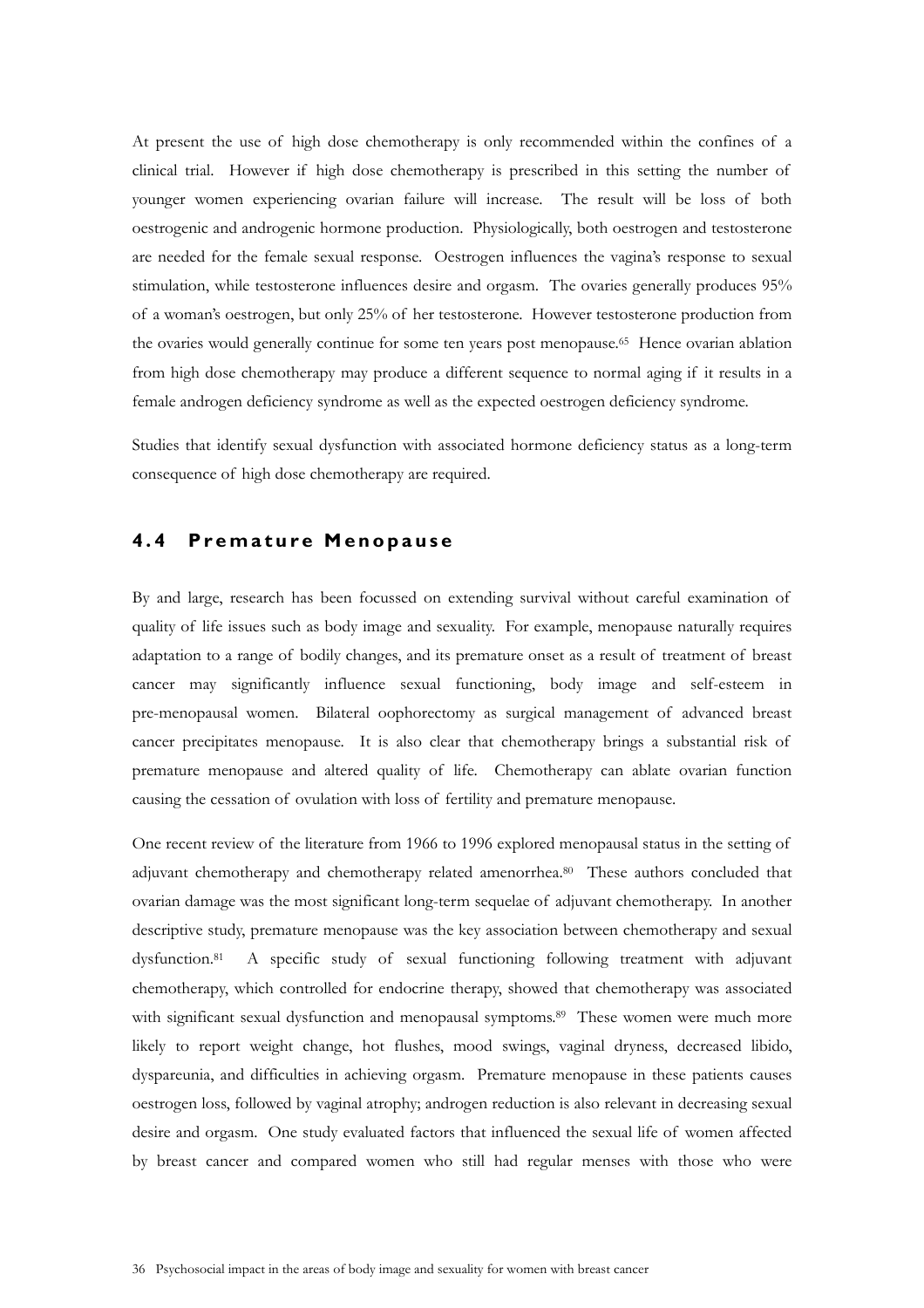menopausal.82 The regular menstruating women reported significantly more satisfactory sexuality, including the presence of normal sexual desire, sexual gratification and better marital adjustment than those who were menopausal.

The key issue that arises for women in this predicament is hormone replacement therapy. In Kaplan's sexual therapy clinic, ten patients were identified with decreased levels of serum testosterone following adjuvant chemotherapy for breast cancer. All women had been satisfied with their sexual relationships prior to treatment; however after treatment the women reported loss of libido, difficulty with sexual satisfaction, and diminished enjoyment of clitoral stimulation. It seems likely that chemotherapy induces unwanted hormonal changes in a proportion of women, particularly in those who experience premature menopause. Testosterone has previously been used as fourth line hormonal therapy for advanced breast cancer. However, if today concern exists about the metabolism of testosterone into oestrogens, associated treatment with selective aromatase inhibitors that block this metabolic pathway may be warranted. Trials in this area are needed to clarify this treatment regime.

Studies examining the menopausal effect of chemotherapeutic regimens on women treated for breast cancer are few. As studies of different chemotherapy regimens strive to improve survival, concurrent examination of their impact on sexuality as a dimension of quality of life is called for. High dose chemotherapy with bone marrow rescue could be expected to induce premature menopause with consequent sexual problems. Furthermore, the choice made by several women to accept hormone replacement therapy in the setting of breast cancer points to the urgent need for studies that explore the safety of this approach.

# **4.5 Adjusting to Changes in Body Image and Sexuality**

Adjustment to the changes in body image and sexual functioning occurs over time, though this can vary considerably. This was highlighted in our interviews with women from all groups reporting differing periods of adjustment. Some women seemed to adjust relatively easily to the loss of a breast, whereas others struggled.

However, time can lead to healing and adjustment, or as highlighted in longitudinal studies, 3,4,20,29 a worsening of problems. These studies revealed that while there was limited impact on sexual functioning one-year post surgery, it worsened over the subsequent years of follow-up. By the second and third years of follow-up, there were problems regarding body image, sexual interest and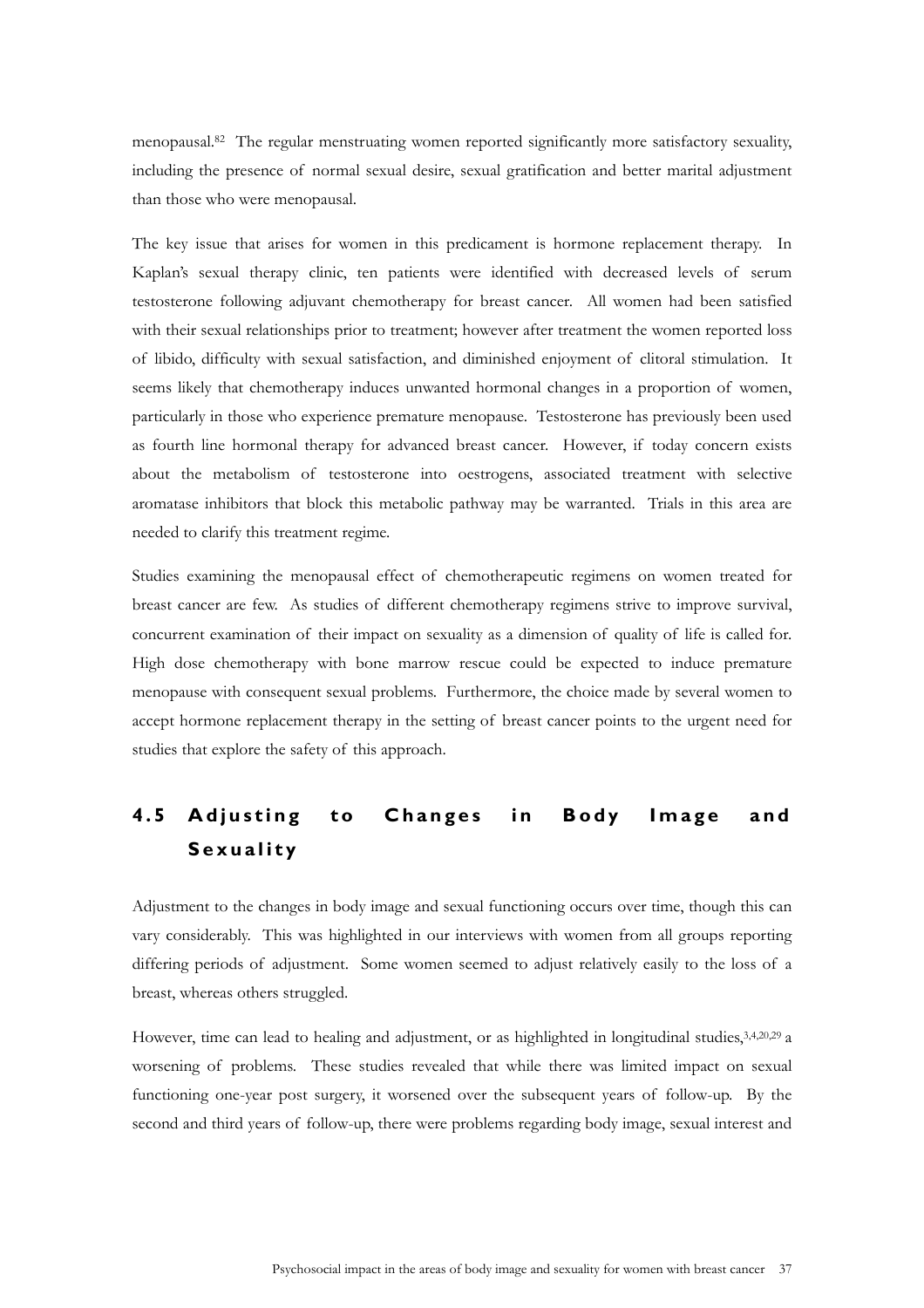functioning.20,29 This lack of immediate onset has implications for the health care team in determining timing of assessment and intervention.

To overcome the physical and psychological barriers created by a diagnosis of cancer requires commitment and resourcefulness. In the interviews from both partners and the women it was evident that sexual adjustment was dependent on several factors: the impact on body image, the unique dynamics of any relationship including its nature prior to diagnosis, the emotional make-up of the individuals, and their psychological adjustment to the illness. The pre diagnosis relationship has been highlighted as a significant factor in assisting with adjustment to changes in body image.

*I mean if you've got a good relationship, then it's probably going to be fine as long as, you know you probably have to talk more and listen more and if you've got a bad relationship, it's probably going to be a bad time and you know there's no good saying to some man that you've got to listen more if he's not interested in doing it.* 

*[Male partner]* 

Early studies (1953-1981) recognised that the pre-operative relationship influenced post-operative sexual adjustment.85 Thus, spouses who indicated lower pre-mastectomy sexual functioning reported decreased sexual functioning post-operatively.85 However, in contrast with desire for sexual intercourse, many patients were observed to seek greater intimacy within their relationship following this cancer diagnosis.85

*On some levels, having had a mastectomy has only made us closer and there's much, much more to our relationship than what a breast can affect.* 

### *[Premenopausal woman]*

One study of survivors of breast cancer showed that worry about intimacy was greatest in single women who were dating.<sup>29</sup> This was confirmed in our focus group interviews. Women without a partner at the time of diagnosis found adjustment to the changes difficult and remained concerned about how to begin a new relationship, when to share news about the mastectomy and what impact this would have on the subsequent relationship.

*but I want to talk to somebody who's been through it, who's single, who can say, well is there a life after this? Can I meet a man, What do I say to that man, I've got no breast? And will he accept me without my breast?* 

### *[Premenopausal]*

The initial viewing of the scar after surgery was a major hurdle or watershed point for both the woman and her partner as noted in the interviews. For the latter, it was the time to face any fears that they would not be able to deal with the sight of the wound and the lack of a breast. For some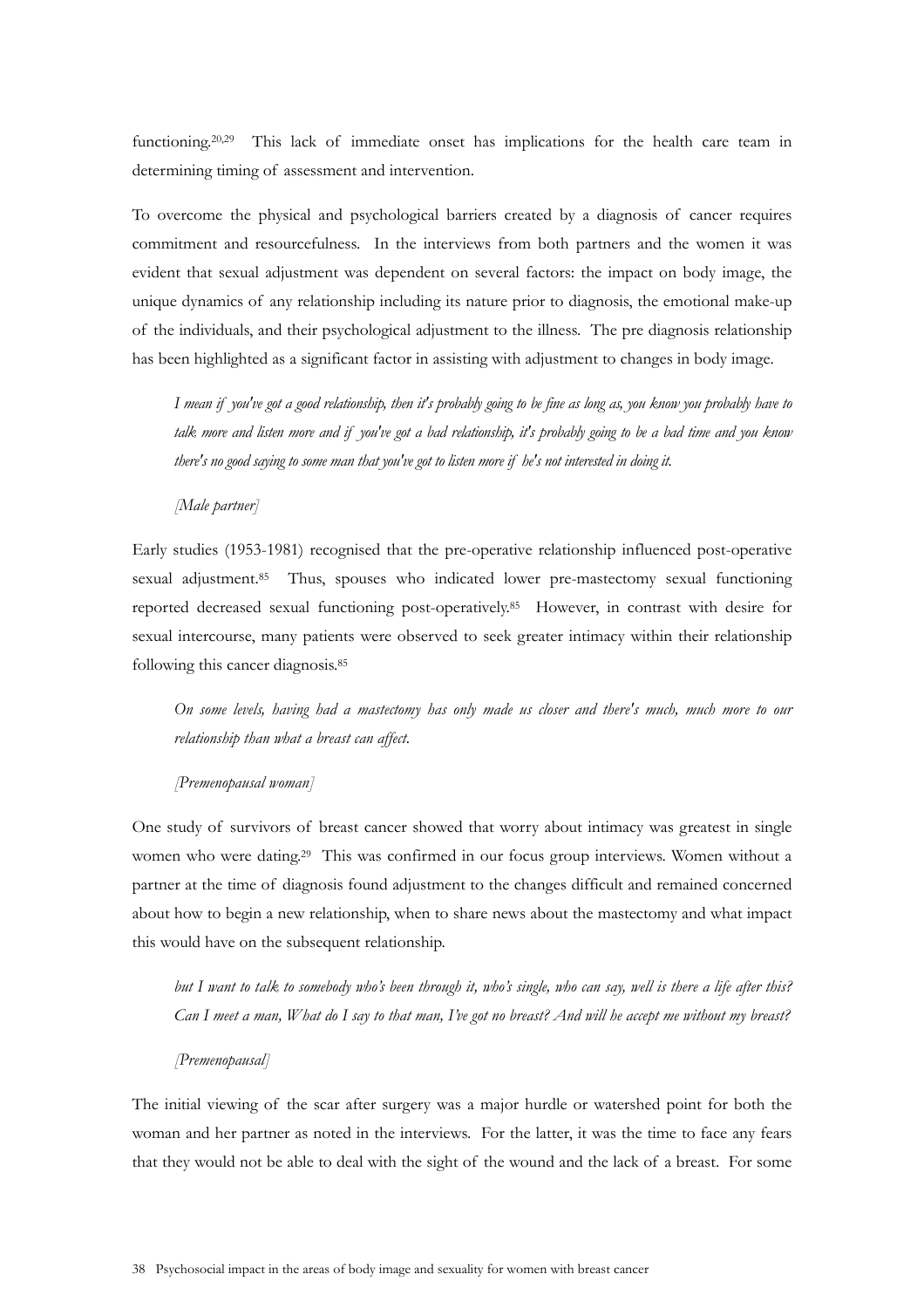women, the initial viewing of the scar was very traumatic; for others, it was the first time that they really considered the impact of the surgery on their body. Some were unable to reveal their chest to their partner for some time after surgery, needing time to adjust to the changes to their body. How this was handled by the health care team is considered important by the woman as it can possibly impact on her ultimate adjustment.

*I was lucky when I first saw my scar, they realised the day before that I hadn't looked, … and the Social Worker was with me and said: "Well you really should look before you go home" ... So the two of them stayed with me when I actually saw it. Actually they gave me a little hand mirror first and then they moved over the dressing table and I did cry when I saw it. ... but you see this one big one and then there's nothing there, you're like a boy. And all the staples, it's very visible and all your scarring is raised and red, it was just awful.* 

#### *[Postmenopausal woman]*

Some women interviewed commented about the fact that although our society emphasises body image and that treatment for breast cancer does impact on this, they were able to get on with life. They recognised that they needed to put the experience into perspective and move forward.

*… But you know these are all part of the treatment and so you get on with it and it's often not until later on that you have a chance to reflect on these things that you realise how hard it is. But you do, get on with it, you buy a wig and so forth, but as you go, you are conscious of the fact that there are changes.* 

#### *[Premenopausal woman]*

Other issues that were raised by women in our interviews included that they had difficulty adjusting following surgery and treatment for breast cancer and finding it difficult to explain why they were different. Some of these women also experienced feelings of shock, panic attacks, distress at unemployment, loss of confidence and periods of despair. Some women described feeling resentful towards those with breast cancer who were doing well.

*What's wrong with me? Why am I taking so long [to recover and adjust]? Everybody's [other women with breast cancer] out there doing great things and yet I'm flat out surviving.* 

#### *[Postmenopausal woman]*

To some extent, women judged their adjustment by how they felt exposing their bodies or viewing them in the mirror. Some used a variety of approaches to celebrate their new body. Other women felt that reconstruction completed their adjustment.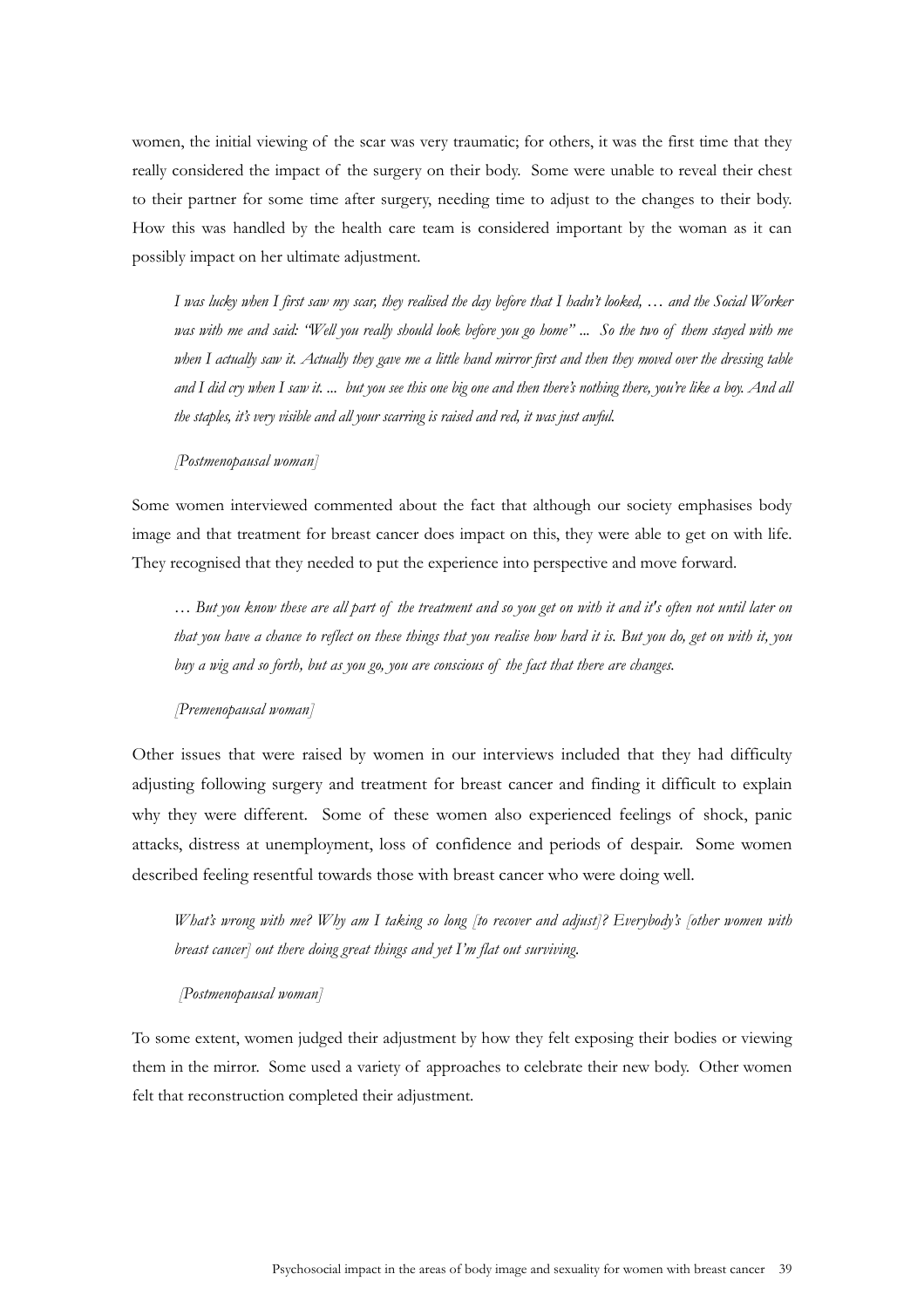*I mean in the very beginning I talked to the surgeon about the work that he was doing and because I was thinking from very early on I had in my mind about body art and that I was going to put this tattoo on.* 

*[Lesbian woman]* 

Some women reported very positive outcomes from cancer. They were able to develop a new outlook on life. This included an appreciation of the events of each day and a sense of valuing themselves as a person. For some women, the experience of breast cancer was a stimulus for major change in their life.

*Well I've always suffered from depression and I do see a psychiatrist, but funnily enough breast cancer was such a positive thing in my life that I suffer far less from depression now. … when I got the cancer diagnosis … since then, I'm just doing so many voluntary things, like I work with the [name of organisation] outreach program at a refuge that's been set up for domestic violence victims ...* 

*[Postmenopausal woman]*

# **4 . 6 A c t i v e l y M a i n t a i ning Body Image**

Several studies have highlighted that maintenance of confidence in one's body is an important dimension in limiting deleterious impact of breast cancer on body image and sexual function.<sup>32</sup> Research contrasting breast conservation with mastectomy revealed significantly better preserved body image, fewer problems in connection with nakedness, earlier resumption of sexual function and a strong feeling of preserved sexual attractiveness for women who have breast conservation surgery.32 As reported earlier, younger women are more likely to select breast conserving surgery over mastectomy,28,32,41,50 when the option is made available, suggesting that concern for body image and sexuality are important issues when considering choice of surgical technique.<sup>56-58</sup> Moreover, it is noteworthy that despite considerable research on body image and sexuality, there is little research that addresses how to respond to women with such difficulties, particularly those previously who have mastectomy. Data from our focus groups are used to further explore this area.

Women and their partners interviewed described in great detail how they responded to this predicament of altered body image. They were very concerned to maintain the way they presented themselves to others. To this end, clothing, prostheses and breast reconstruction were important. Although the prosthesis was clearly considered important, it was often described in negative terms, such as expensive, hot and uncomfortable. It could also be difficult to get a prosthesis that was the right size, particularly for postmenopausal women or those with larger breasts. The discomfort experienced when wearing a prosthesis was not recognised by many, as they declared expectations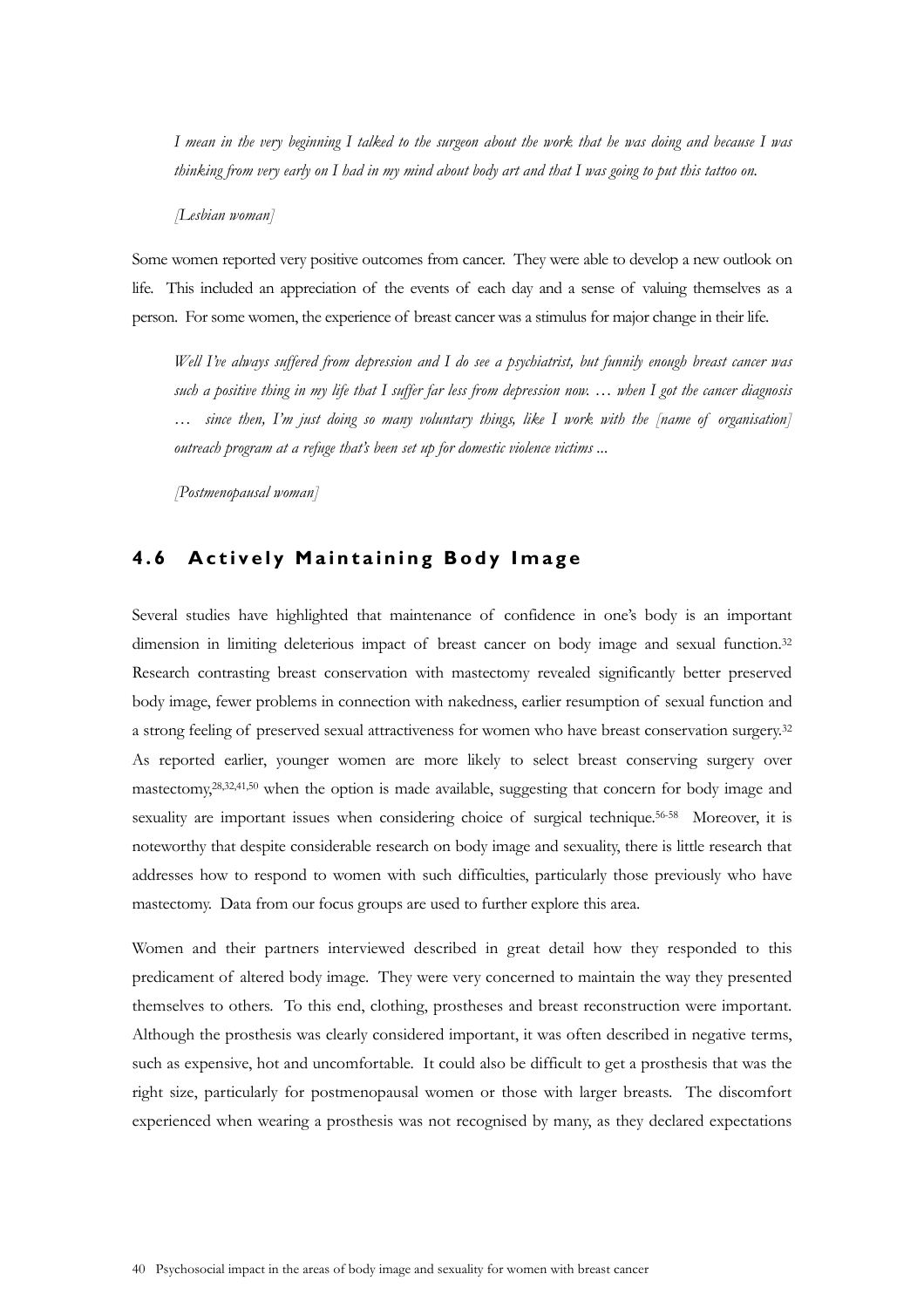that it should be worn at all times. However, the prosthesis gave others an important sense of normal body form that increased their self-confidence, as described by this woman:

*... The moment I had that prosthesis in my bra and they told me to put a T Shirt on and I looked in the mirror and I was so happy. I almost physically hugged the professional fitter, because you sort of perceive yourself as a woman with two breasts, suddenly you've got one breast, you're not quite exactly the same..* 

#### *[Premenopausal woman]*

The type of clothing previously worn was often inappropriate after surgery. This included dresses with straps, swimming costumes and certain types of underwear. For larger breasted women, finding a bra that was supportive and comfortable was more problematic following surgery. The changes that women had to make in selecting clothing following surgery had an impact on their sense of self and the image they wished to present to the outside world. Premenopausal women raised this point more frequently. For some, concealment was paramount; for others, it was unnecessary, as they wanted to use their experience to educate others.

*I guess the other thing is, in terms of functionality, is whether it places any limitations or changes in terms of how you functioned previously. And for me it felt it did in terms of the clothes that I could wear, that changed almost overnight and interestingly, sort of contemporaneously, the fashion changed in terms of all dresses are suddenly strappy and of course the bras and stuff that you buy for a prosthesis are huge, I mean, they're nothing like the underwear that I used to wear in the past. So I have a whole wardrobe full of dresses that I can't wear and, all the underwear that I couldn't wear...* 

#### *[Premenopausal woman]*

*For 3 years, she just wouldn't look at herself at all and for those couple of years that I knew her as a friend, there was no body [shown], it was just all baggy clothes, even though she had the prosthesis and looked normal, she had a bad image problem.* 

### *[Female partner]*

Only a minority of women in the focus groups had breast reconstructions. Others were considering this option, and there was considerable interest in the experience and outcome of those who had had reconstructions, including modelling their results. However, still others expressed no interest in reconstruction. For women who had had a reconstruction, their body image was the driving force for this surgery.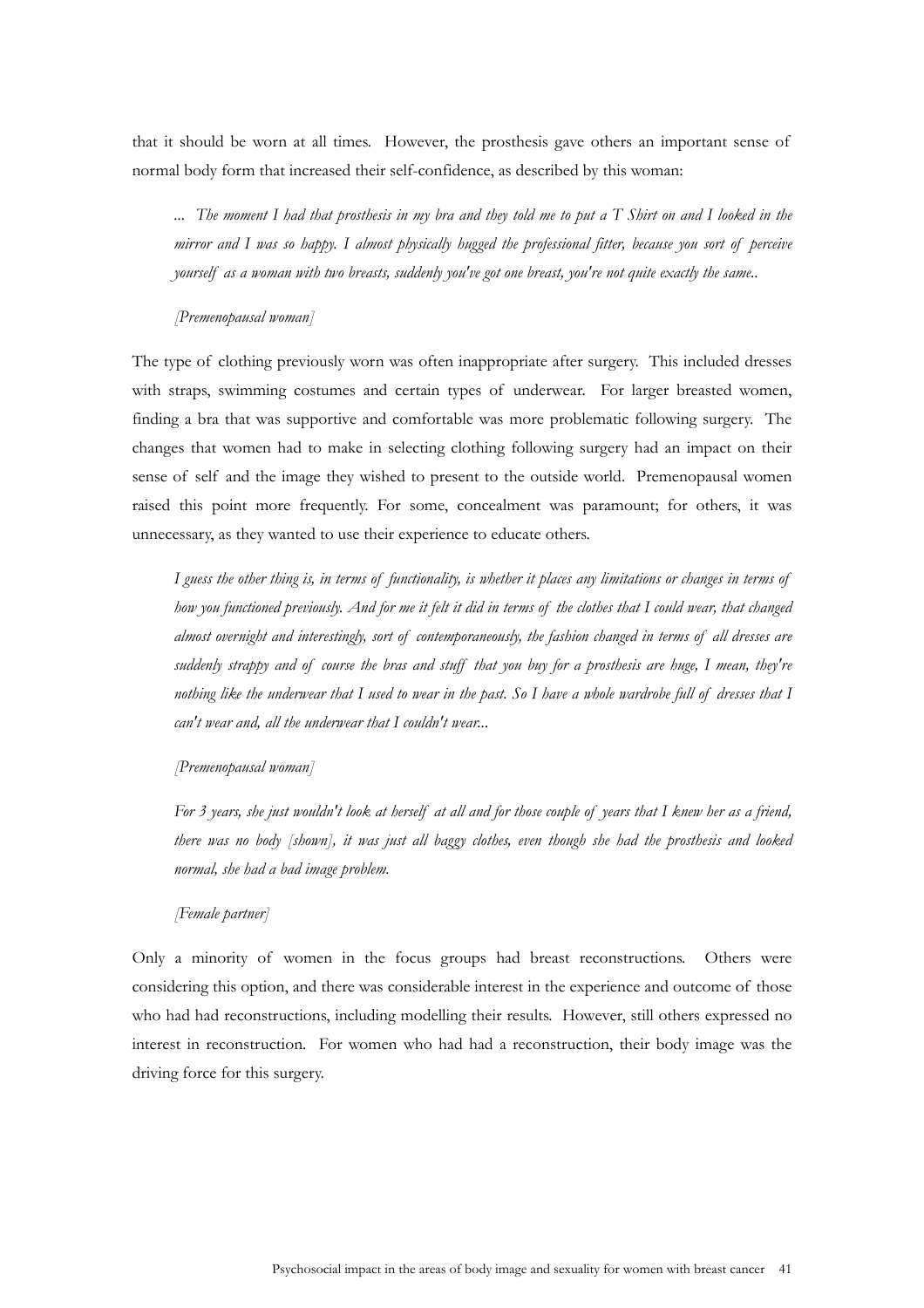*I had a reconstruction, but it wasn't for my husband, it was for me. Oh it was just my whole body image, because I love clothes and I've never felt old and it was important to me.* 

*[Postmenopausal woman]* 

Not all women had been offered reconstruction, and for those that were not, there remained a sense of rejection of being considered unworthy. Women questioned who was offered reconstruction and expressed the opinion that it might be more likely if the woman has a male partner.

*Something I thought of was, well, I don't look glamorous ... But I just sort of felt, what is it about me that they think I don't care what I look like? Yet I'd got to a stage where I was ready to have a companion or something.* 

*[Postmenopausal woman]* 

While there is limited research about the psychosocial benefits of breast reconstruction (see the National Breast Cancer Centre's commissioned report *Breast reconstruction: a review of the research and patient and professional resources*),95 the loss of sensation following breast reconstruction has been emphasised as a relevant matter for informed consent when outlining this treatment.<sup>61</sup>

Both male and female partners interviewed recognised that maintaining body image was important to their partners. Where possible, they would support this, to emphasise that their partner remained a sexually attractive woman,<sup>96</sup> as described by one of the men:

*[name] has always seemed to respond well to presents of lingerie and things like that. I've made a point of still doing that. Buying whatever you call them, camisoles?* 

*[male partner]* 

## **4.7 Impact on Relationships**

Sexuality is one means of developing greater intimacy in a relationship. Overcoming any physical and psychological barriers created by cancer requires commitment and resourcefulness. As has been described, sexual adjustment is dependent on several factors, not the least being the nature and quality of the pre-existing relationship. Our discussion is necessarily focussed on sexuality and does not attempt to deal with broader family issues that are the focus of other reviews.

Any study of sexual functioning that ignores the quality of the dyadic relationship is limited. Early studies (1953-1981) did recognise that the pre-operative sexual relationship influenced later adjustment.85 These studies focused on heterosexual relationships, and to date there has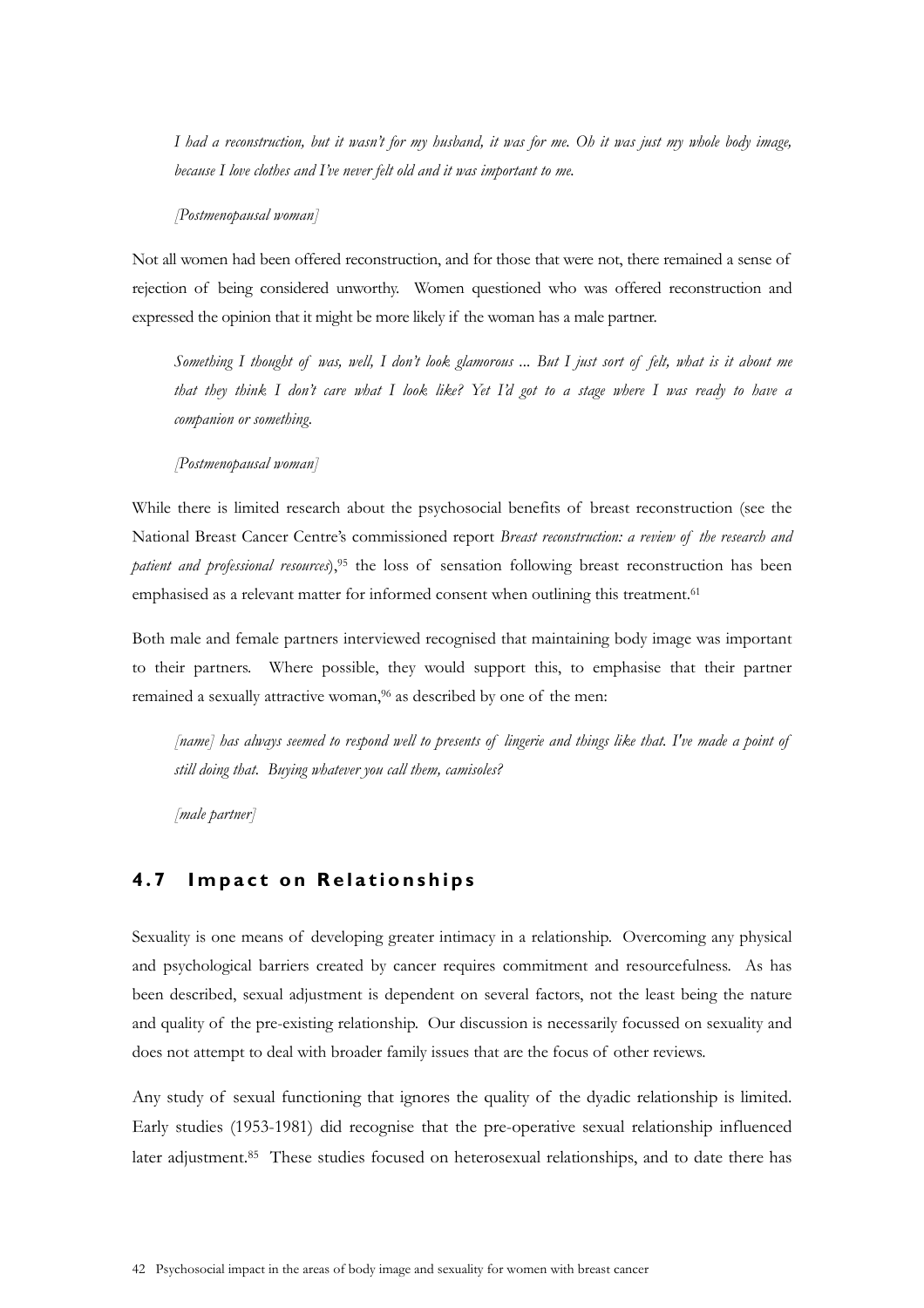only been one study by Fobair et al that compared lesbian and heterosexual women's response to breast cancer.<sup>97</sup> Fobair et al report that lesbian women suffer fewer problems with body image however predictions regarding sexual functioning were not confirmed. Some noteworthy observations from studies of heterosexual relationships include that of Wellisch and colleagues, who showed that when men were more involved in the decision-making regarding their wife's treatment, they rated more highly their level of sexual satisfaction both before and after treatment.<sup>98</sup> Furthermore, men's failure to see their partners naked was often of their own choosing. Other researchers found that one quarter of male partners reported a decreased desire for sexual intercourse post illness.<sup>99</sup> Another common response was described as a protective role that the partner can assume, sometimes at the expense of open communication between the couple.96 Clearly the nature of the dyadic relationship is critical to sexual functioning for any and every couple.

In the interviews, both women and their partners noted that the strength of the relationship prior to the diagnosis was important and the nature of the relationship determined how well partners could support the women throughout treatment of breast cancer.

*Well I guess that all revolves around all the relationship you have with your partner. I doubt that anybody could have equipped me any more than I have been. [wife's name] and I have a really open relationship and so this was just another issue that we dealt with ..* 

### *[Male partner]*

Women acknowledged not only the importance of their partners' participation in the process following diagnosis of breast cancer, including decision making, but the critical role partners played in helping them adjust to changes in body image and sexuality through support and reassurance. Women described that when their partners could not cope with the loss of their breast, it made it harder for them to cope.

*He made that statement, he said, "I can't cope with this". That's what he said to me. "I'm sorry, I can't cope with this". So where does that leave me?* 

*[Premenopausal woman]*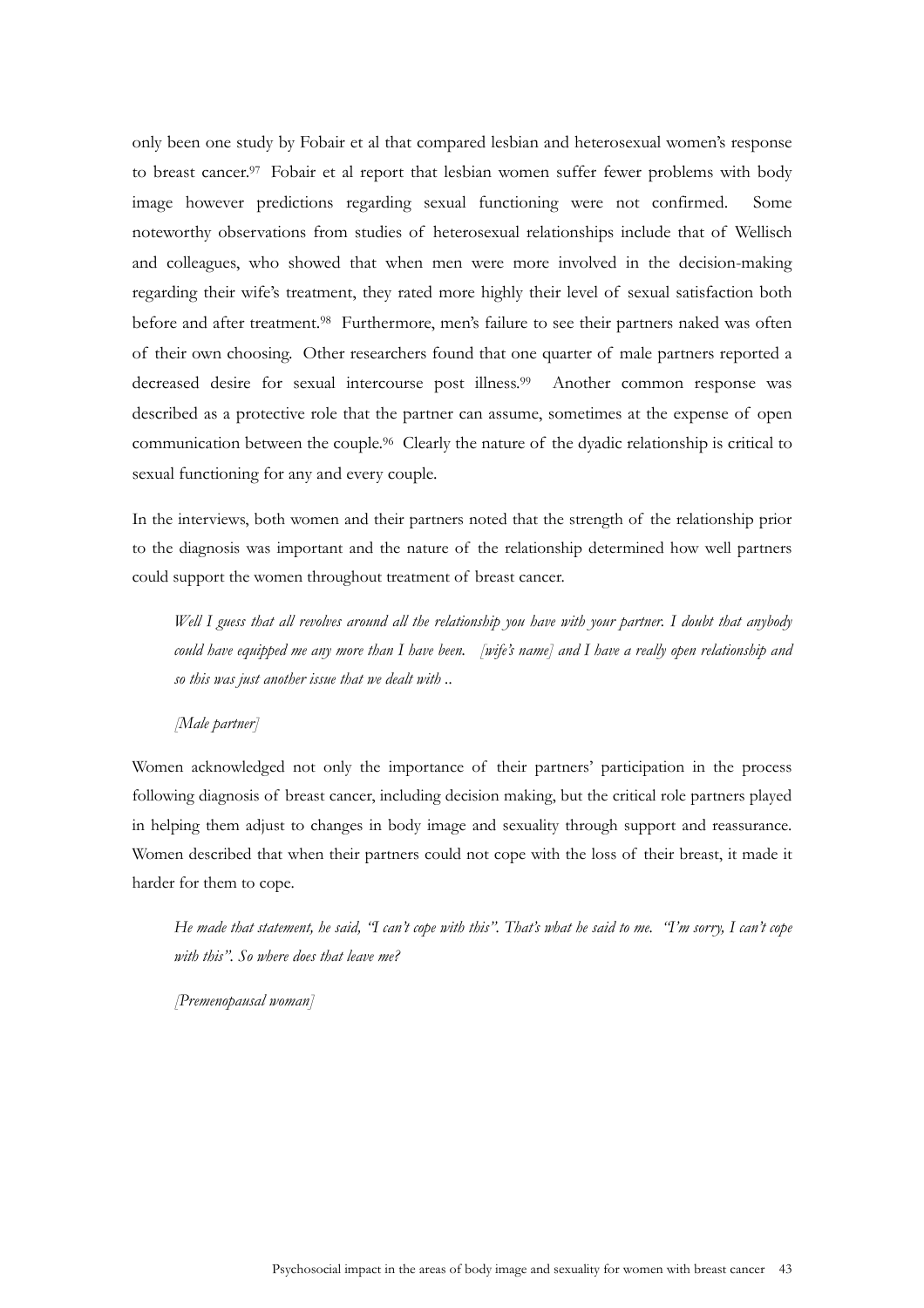*….. my husband's completely accepting of me and made a point of not allowing the lack of the breast to interfere with our sex life. We didn't stop, well since I've got better, we wanted to get straight back into it, so it couldn't become an issue I suppose. Of course it's never going to be the same, life's never going to be exactly the same and sex is never going to be exactly the same. Not worse. It's just different. [laughs].* 

#### *[Premenopausal woman]*

In a more recent studies comparing mastectomy and breast conserving surgery in which sexuality was studied, all of the negative changes in sexual behaviour toward the partner were more prominent in the mastectomy group.52 These consisted of avoidance of undressing in front of their partner, having sexual intercourse in the dark, and avoidance of being touched by their partner. In a further mastectomy versus breast reconstruction study, marital happiness was not significantly associated with treatment outcome.<sup>30</sup> Factors predictive of greater psychological distress in their family relationships included a troubled marriage, poor body image, sexual dissatisfaction, and treatment with chemotherapy.

Some women in the interviews reported finding it difficult to believe partner's reassurances that the loss of a breast did not worry them, but acknowledged that it was probably more to do with themselves than their partner.

*He said, "I don't care what you look like", but then we have all heard that before. And then they probably mean it, but I care what I look like, you might not, but I do.* 

#### *[Premenopausal woman]*

In one quality of life study,<sup>3</sup> younger women experienced greater difficulties in relationships. Older survivors had the least difficulty communicating with their partners, but no age related differences were reported for affection across all of the ages examined. In our interviews, some women reported talking about body image and sexuality to their partners, though not necessarily immediately after surgery, needing time to adjust themselves. Other women found it hard to talk to their partners, and consequently found other women who had been through the experience more of a support.

Women and their partners who participated in the interviews identified that the diagnosis and treatment of breast cancer changed the dynamics within the relationship. When one partner experiences decreased libido and other alterations in sexual functioning, initiation of sex is fraught with misunderstanding. Furthermore, within the relationship, the woman can receive more attention and support due to her illness. Spending more time in each other's company during treatment and recovery also put strain on the relationship. Women noted that they felt pressured,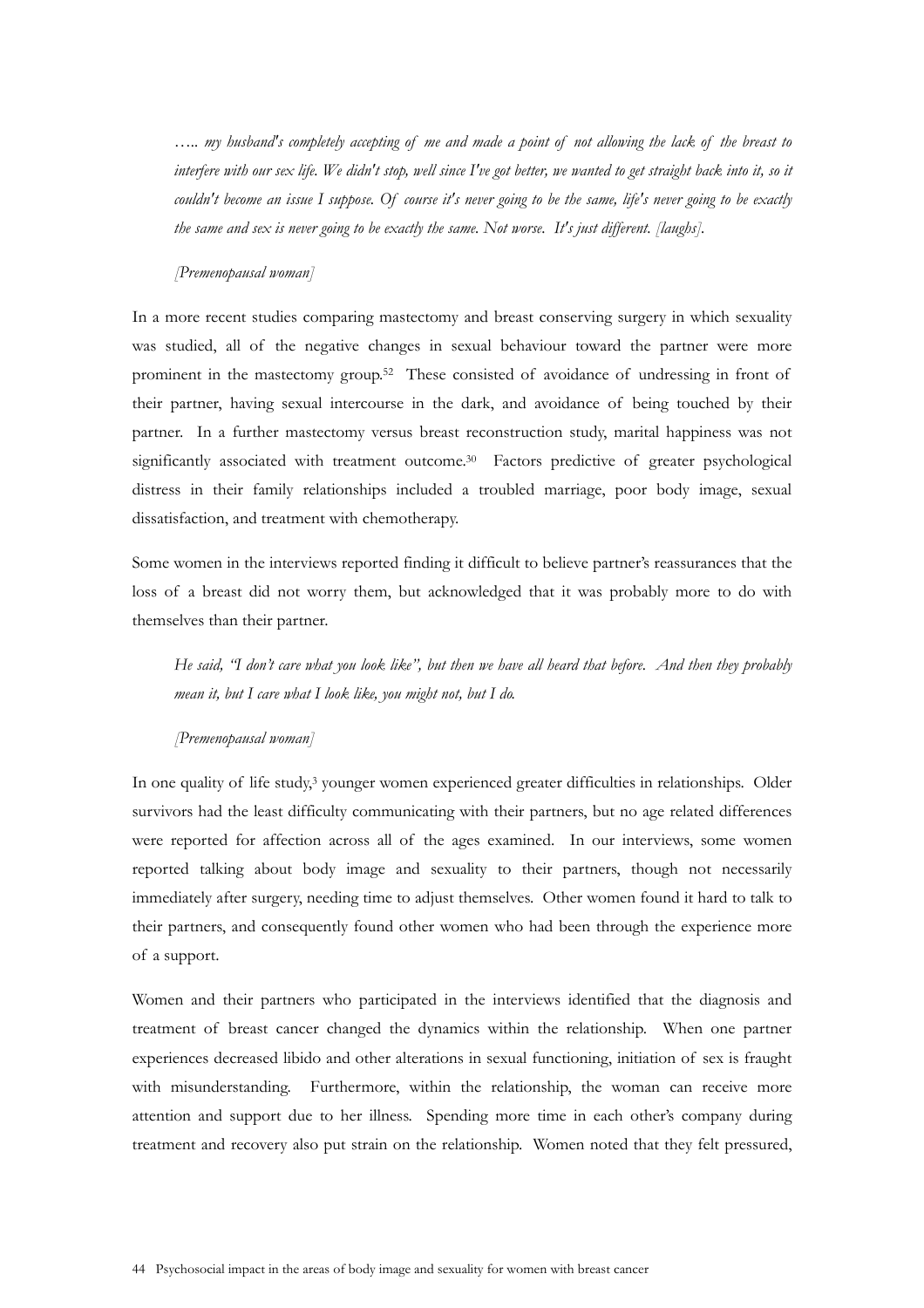not necessarily by their partners but by themselves, to resume sexual activity and household duties. Strain can develop when the partner has to take over extra duties, as well as provide support. These were seen especially when young children were involved.

*so I suppose there's that feeling of great responsibility and keeping the balance wherever I can between these 3 [herself, partner and child] stressed people…* 

*[Female partner]* 

One could easily assume that any outcome of sexual functioning, as a consequence of cancer, would occur within the primary couple.

# **4.8 Information Needs About Body Image and Sexuality**

Within our literature review, no systematic work was found assembling the information needs of women and their partners related to the impact of breast cancer on body image and sexuality. This was surprising given the evidence that supports breast conservation and highlights the significant impact of treatment on body image and sexuality. Data from our interviews will therefore be used to further explore this area.

Both partners and the women in our focus group interviews described feeling ill prepared for the impact of surgery and the follow-up treatments on sexuality and body image. They were given very little, if any, information on this effect of treatment by members of the health care team. Consequently, they accessed information from as many sources as possible over the course of time. Women sought reassurance, practical tips and personal experience from other woman who had breast cancer, as described by this woman:

*Support of other women who are going through it at the same time. I mean people who are going through it now,.* 

#### *[Premenopausal woman]*

Women also read books containing womens stories about breast cancer to understand other's feelings and reactions. Women used our focus groups to share practical information about managing prostheses, reconstruction and clothes (particularly swimming costumes).

Both the women and their partners in the focus groups stated that the only information they received prior to surgery about changes in body image and sexuality were photographs of women post mastectomy and the physical effects of chemotherapy on sexual function in some cases.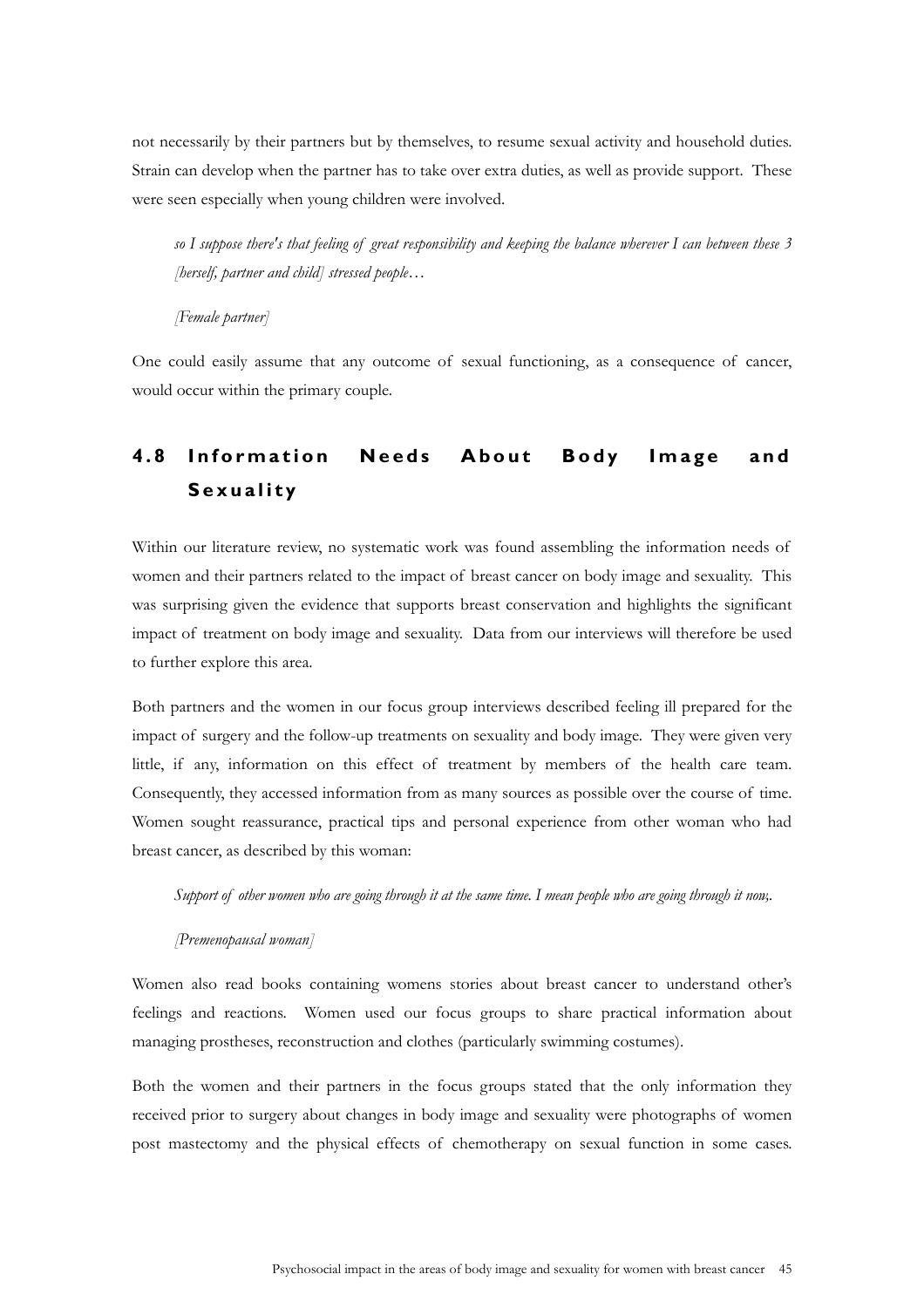This information was considered to be of limited benefit because of its poor quality, lack of detail and because it didn't cover the emotional impact of these and other effects of treatment for breast cancer. Furthermore, women noted that much of the educational material was written for other audiences, for example, information about menopause was aimed at older women. Lesbian women commented that it was more difficult for them to obtain any information about body image and sexuality that specifically addressed their needs.

*I think pictures are good, but they're not a living woman. Pictures are pictures and they can look pretty stark. pictures for me depict medical books, it would have to be done with sensitivity, to get away from medical imagery, do you know what I mean ?* 

#### *[Lesbian woman]*

How to address the impact of treatment on sexual function, both in the short and long term, was a significant issue for women and their partners. Both identified several issues about which they needed information, but didn't receive anything. These included: the effects of stopping hormone replacement therapy, with consequent management of re-emerging symptoms; the effects of premature menopause; the impact of chronic pain or sensory change in chest wall and arm, limited range of movement in the shoulder and lymphoedema; loss of libido; improving poor self image; the physical impacts on sexual functioning; and maintaining sexual health. Participants stressed that the minimal information they did receive did not deal with the emotional impact of these physical effects. Sometimes women who did not receive information about early menopause (induced by chemotherapy) or the effects of stopping hormone replacement therapy sought help from complementary medicine practitioners. This highlights an area of unmet need for patients in our current service system.

*I think the literature that's around tends to cope with how to physically deal with for example hair loss, rather than talk about what that might mean emotionally for people. ... There's very little support material that goes beyond the basics.* 

#### *[Lesbian woman]*

Women varied as to when they would like to receive information about body image and sexuality. Suggestions ranged from receiving information at the time of diagnosis, to at the time of viewing the scar, four days after the mastectomy, at the first check-up or before leaving hospital. This range indicates the skill and sensitivity required by the health care team to assess the needs of different women. It was suggested that, as a simple first step for changing practice in this area, women receive information that they could read when ready.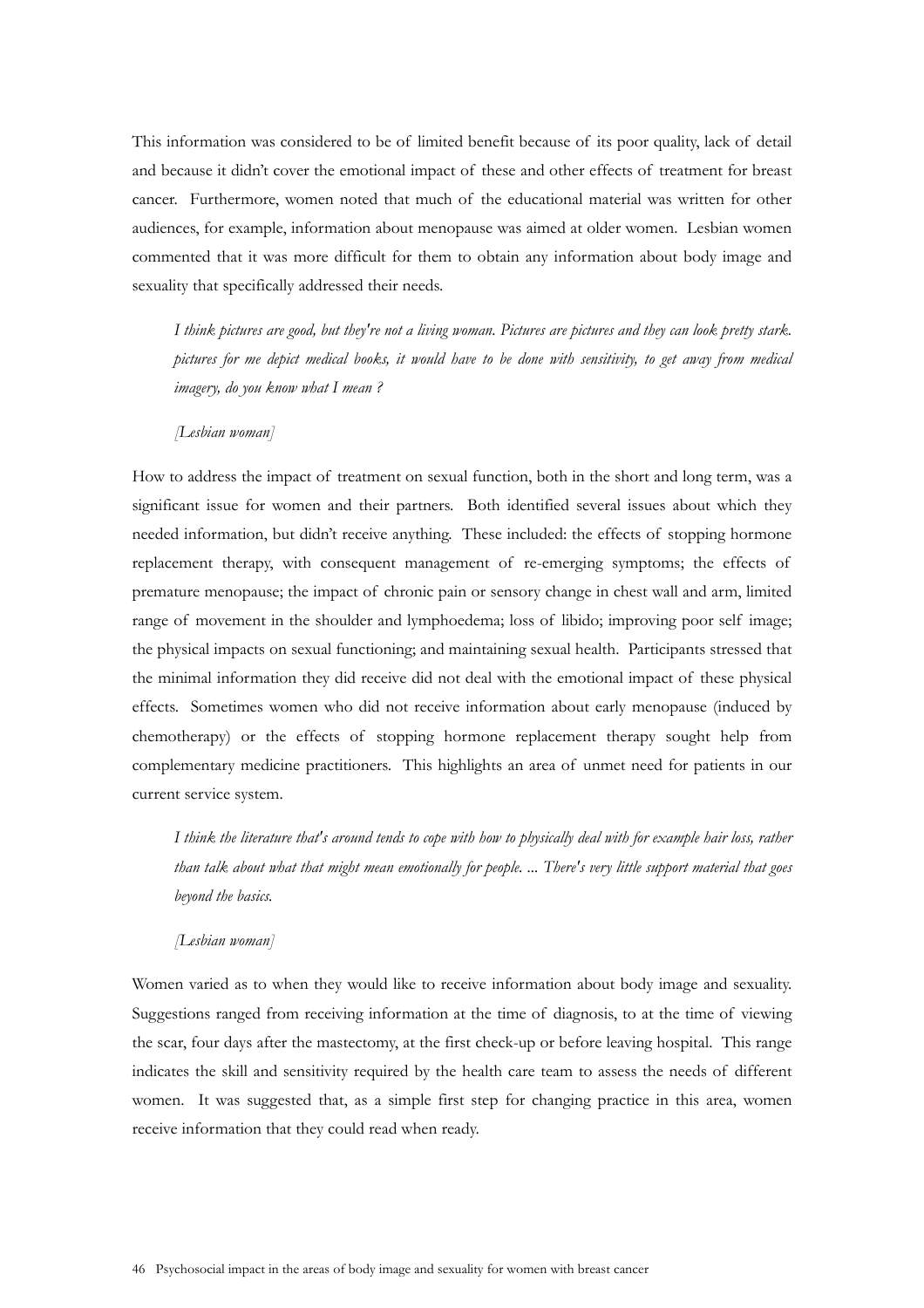One of the frequently mentioned sources of information in the interviews was the Internet. A search was conducted to determine available resources in the area of body image. Currently there are a range of resources available providing extensive information for women with breast cancer about many diverse issues, including prevention, treatment and therapies, as well as psychosocial issues that involve sexuality and breast cancer support.

# **4.9 Support Needs Related to Body Image and Sexuality**

During the focus group interviews, most women acknowledged that they needed support to cope with the alterations in body image and sexuality following diagnosis and treatment for breast cancer. Apart from partners, women sought support from friends, family and support groups. Women commented that frequently they found the support from these sources didn't meet their needs. In some cases, women's distress was such that they sought professional support from counsellors.

*I would encourage women to go where ever they could get some support and some help. There's no right or wrong place to go. … Women [need] to know that what they're feeling at the moment, at the time, during their treatment, during their diagnosis and the following months, is normal. This is the big thing, I can't emphasise that enough.* 

#### *[Lesbian woman]*

The most important source of support for some women was other women, who had been through the experience of surgery and treatment for breast cancer, as they felt that these were the only women who could understand how they were feeling and respond in appropriate ways.

*the Breast Cancer Support Service, they can feel comfortable, … talking to somebody else. They say things to you that they wouldn't normally say to their family or other people, because – silly things, embarrassing things that will happen to you, that they will feel comfortable saying to you[BCSS volunteer] because you've already been there.* 

### *[Premenopausal woman]*

However other women found the support offered through the BCSS to be of little personal benefit. Some women cited that the BCSS was unable to offer volunteers who were of a similar age, in similar circumstances or of the same sexuality. Several women reported a negative experience with volunteers whom they perceived to be lacking in skills to address their areas of concern.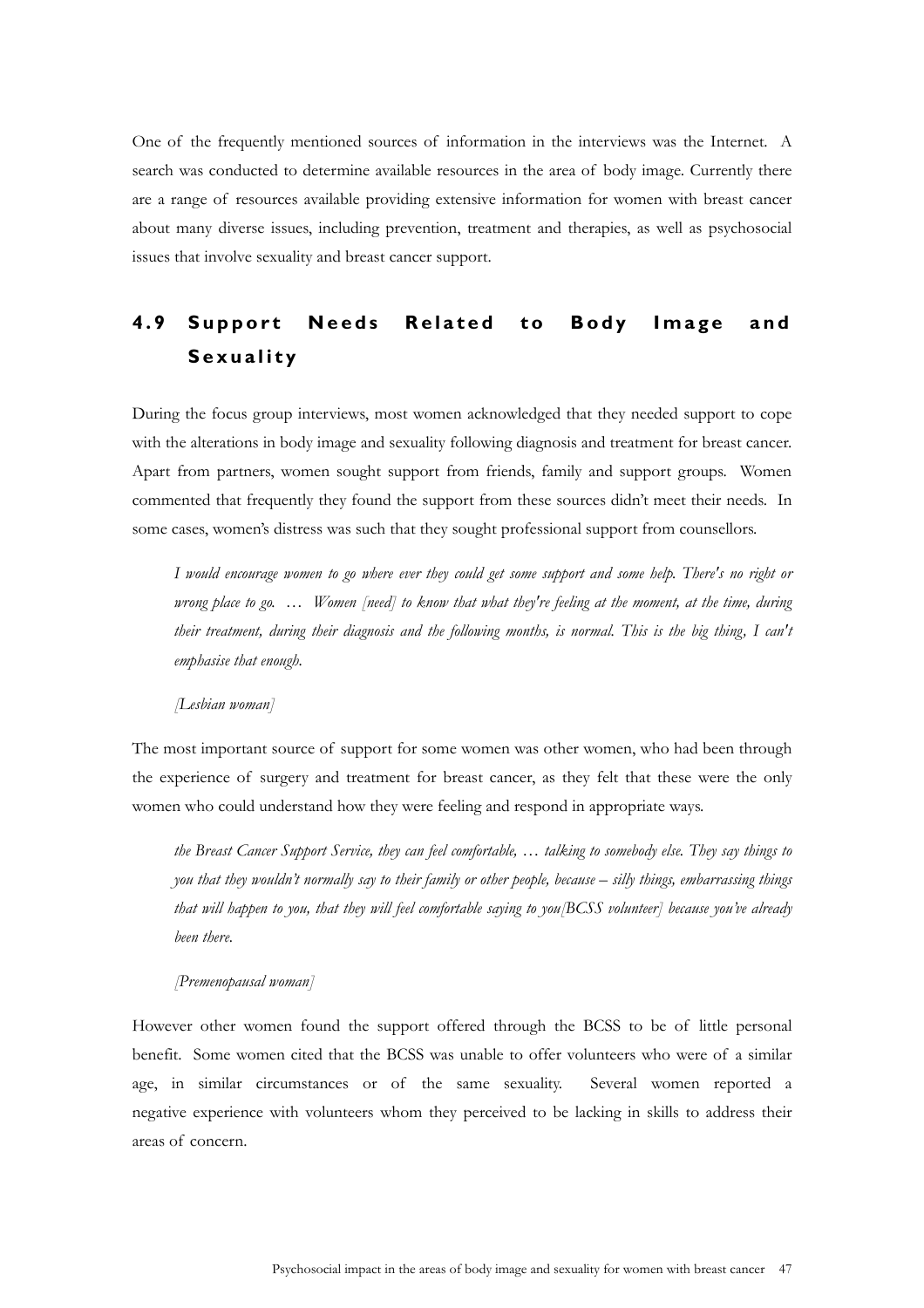Young, single women stated that they needed to talk to other young single women for support. This need related to a concern expressed throughout the interviews with dating and telling new partners that they had a mastectomy.

Some lesbian women were part of support groups but always felt slightly alienated from the group, as their sexuality was never acknowledged.

*Everything's geared to heterosexual people and even in our breast groups where you can try and get some answers, the whole conversation goes around what their men folk want and that kind of stuff. I never at any time felt comfortable discussing my lesbian feelings and how it might affect me at any time.* 

*[Lesbian woman]* 

Women who were involved in support groups found them very worthwhile, but acknowledged that they didn't often address body image and sexuality, unless conditions are created that encourage them to address these issues.

Women identified that issues related to body image and sexuality were difficult to broach with family and friends and when they did, the support they needed was often not there. Similarly, gestures that were intended to be supportive often seem to devalue the woman's experience. Women commented that they needed someone to listen to them, whereas often the support of friends was unhelpful, because it was aimed at cheering them and being positive, consequently appearing to dismiss their concerns, as expressed by this woman:

*They make comments to me the whole time that they think they're saying the right things. ... , like, but you're hair's going to grow back. They just make statements that say, "well it's not all that bad, it's not as if your hair's gone forever [name], it's going to come back". They don't really know what I'm feeling and the fact that I haven't got any hair right now. And I mean my breast is not going to grow back.* 

### *[Premenopausal woman]*

Many women in the focus group interviews highlighted that body image and sexuality remain taboo topics, stating that they had never really discussed honestly how they feel about their body image and sexuality. Humour was used to help them deal with the changes in body image and sexuality and to relate to friends and family. Others developed a positive approach and only wanted positive people around them.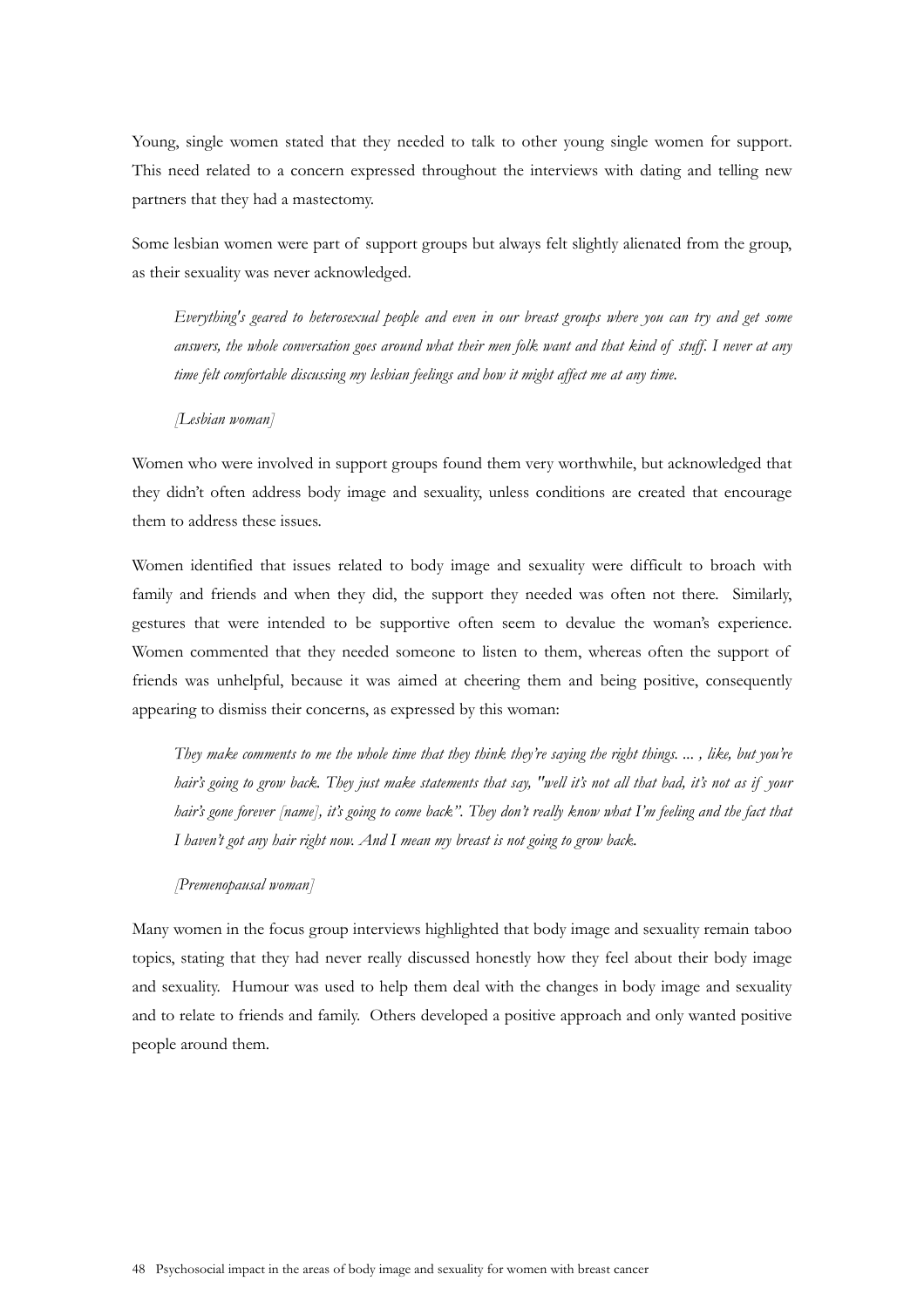*I've been happy with my body image, I mean I can laugh at the fact that I've lost my boob. I played in an orchestra and I went to the pub with friends afterwards one night and the Leader of this orchestra said, "well what does this prosthesis look like anyway?" And I turned around and there was hardly anyone around and I just got it out and threw it at him. I mean that's my way of coping and I've got a black humour anyway.* 

#### *[Premenopausal woman]*

Because women found difficulty finding support for issues related to body image and sexuality, they often talked about it to an impartial counsellor or communicated with friends at a distance rather than face-to-face.

*Well I guess for me, now, I've sought some therapy, and it's been very good for me and I probably would have ended up having some totally emotional crash if I hadn't sought out somebody. But I think it would have helped me out of a year of agony if I'd had been able to have that help beforehand and directly after the mastectomy especially. I just was in a terrible state.* 

#### *[Lesbian woman]*

Both male and female partners acknowledged that there were times when they needed assistance in how best to support women in relation to body image and sexuality, and some didn't know where to turn for help.

*Yeah, for me it may have been helpful at the time if I'd read say someone's biography I suppose of what they'd been through. And I suppose in a sense that's why I started my log. I suppose with the idea of allowing others to be able to read it …* 

### *[Male partner]*

Partners acknowledged the value of speaking to someone who had also gone through the experience. Both men and women agreed though that frequently others ignore partner's support needs, as friends and family concentrate on supporting the women.

*The biggest relief for me, this is two and a half years after the final treatment, was to find a guy that I knew briefly years ago, that I'd run into at work. ... his wife had breast cancer and they moved back here and we found we had something in common and it was probably a 20-minute conversation. But to know that he and she had been through similar sorts of fears and experiences was a great relief for me, because I really hadn't talked it through with anyone other than [partner's name]. And you don't say: "Shit, I was scared" to [partner's name].* 

*[Male partner]*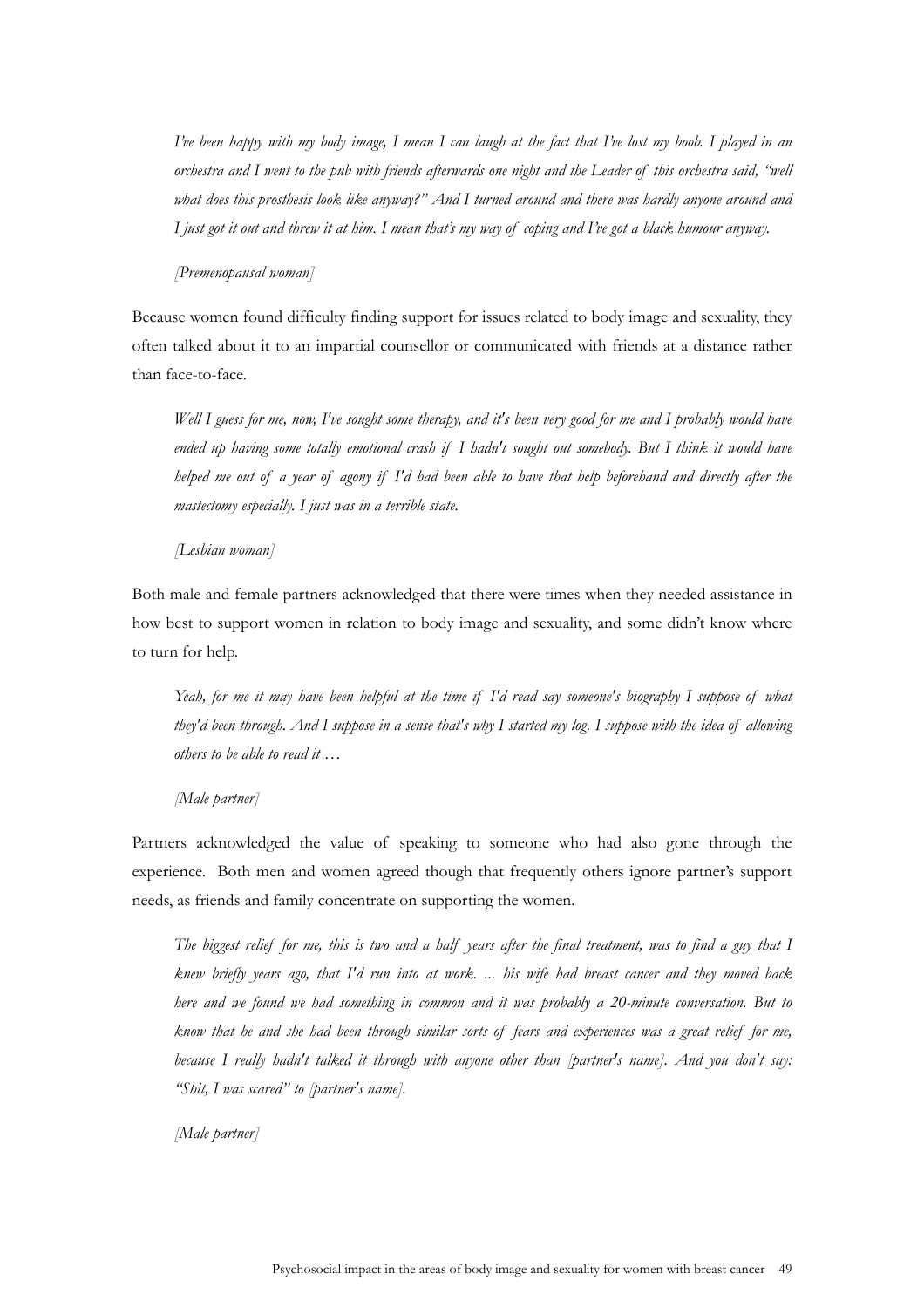*I mean even hearing your experiences, has been really good, because I haven't talked to anybody, so I think that is great, being able to share experiences and hearing that somebody else fell apart, you know. I don't feel such an idiot! It's probably a normal reaction.* 

*[Female partner]* 

Female partners commented on how isolated they felt and were more open about the possibility of joining a group than male partners, who were ambivalent about joining men's groups, citing fears that other men would not have accurate information or would not be open emotionally.

# **4.10 Support from Health Care Professionals**

In our focus group interviews, women and their partners reported generally finding little support from health care professionals in the areas of body image and sexuality. The only clinicians that were identified as consistently offering support in this area were general practitioners, and in some cases nurses. The overall feeling was that the health care professionals were too busy with 'medical things', and that, in their experience, the team did not appear to treat body image and sexuality as an important issue. They were perceived to be unwilling to deal with such issues, even if they could see the woman's need.

Look I honestly don't think that was the issue for them [doctors]. I think they are more focussed on the *clinical issues …[they would] deal with body image and sexuality issues if you raised them, but they definitely didn't have a protocol no matter how subtle, that worked you through some of those issues.* 

### *[Lesbian woman]*

Many stated that they would not feel comfortable bringing up the issue of body image and sexuality with most members of the health care team. Several reasons were cited. Firstly, there was a lack of time and privacy during consultations – both women and their partners felt rushed during consultations or visits to clinics. Secondly, women commented that the members of the health care team were often young, and did not appear to have the skills and knowledge to be able to offer effective help in this area. Thirdly, most women did not try to raise the issue because they interpreted from the doctor's behaviour or attitude that he or she would feel uncomfortable or consider the issue irrelevant and outside the scope of their speciality.

*But they're also pressed for time. That's my feeling. I mean….You get this hurry, hurry feeling, particularly in the clinics.* 

*[Postmenopausal woman]*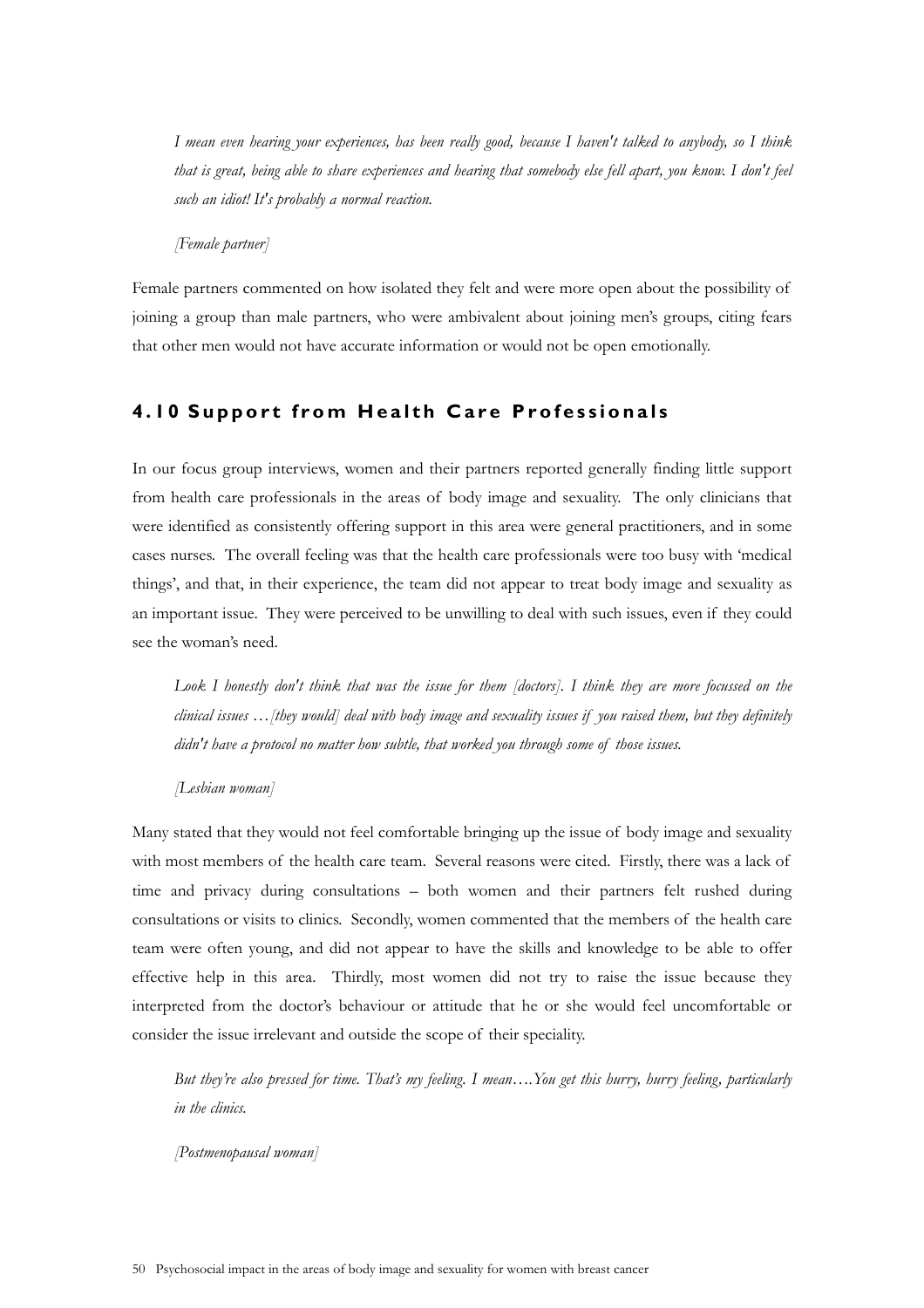*My surgeon was ... a very practical middle aged gentleman and I can't imagine that, if I would have come up with questions like that, I think he would have felt that was irrelevant. Not so much irrelevant, but a different area in a way. Not his area is what I think. I think he might have felt uncomfortable with that.* 

#### *[Postmenopausal woman]*

Lesbian women reported that their interaction with professionals was complicated by their sexuality and past experiences of the healthcare system. These women said they would not have discussed body image and sexuality with these professionals because of prior discomfort in attempting to discuss sexuality with them.

*I think if I was to raise an issue of sexuality with anyone, oncologist, nurse or whatever, they'd probably freak. I mean they might cope with a heterosexual person raising the issues, but they really wouldn't cope with me raising the issues.* 

#### *[Lesbian woman]*

Several women commented that when they did raise these issues, they were rebuffed or their concerns were dismissed. This reinforced their perception that the health care professionals were not willing or able to help with problems related to body image and sexuality.

*But I tried to talk to the resident about that [sexuality and sexual function]. You know she was so young ...You don't want to embarrass them either. I mean the resident that I tried to talk ... couldn't understand it [woman's problem], well I certainly wouldn't have tried with anybody else after that.* 

*[Postmenopausal woman]* 

Women felt disappointed when the issue of body image and sexuality was not raised when they needed it, or when they could not find a suitable member of the health care team with whom they could discuss these issues. It was noted that body image and sexuality may not have been addressed directly. Women appreciated surgeon's considering body image when discussing treatment options with them.

Women report that their relationships with the health care team was aggravated or damaged by unsupportive comments about body image and sexuality. Women felt that this was due to health professional's feeling uncomfortable or lacking the necessary skills in dealing with people.

*My GP ... said to me, " well look, you're over the hill anyway. ... you're past your use by date anyway" ... I thought he could have said something nicer... because you know we look at 20 year olds and we think of them as being in their prime and anyone that's a long way from that is you know considered differently.* 

*[Postmenopausal woman]*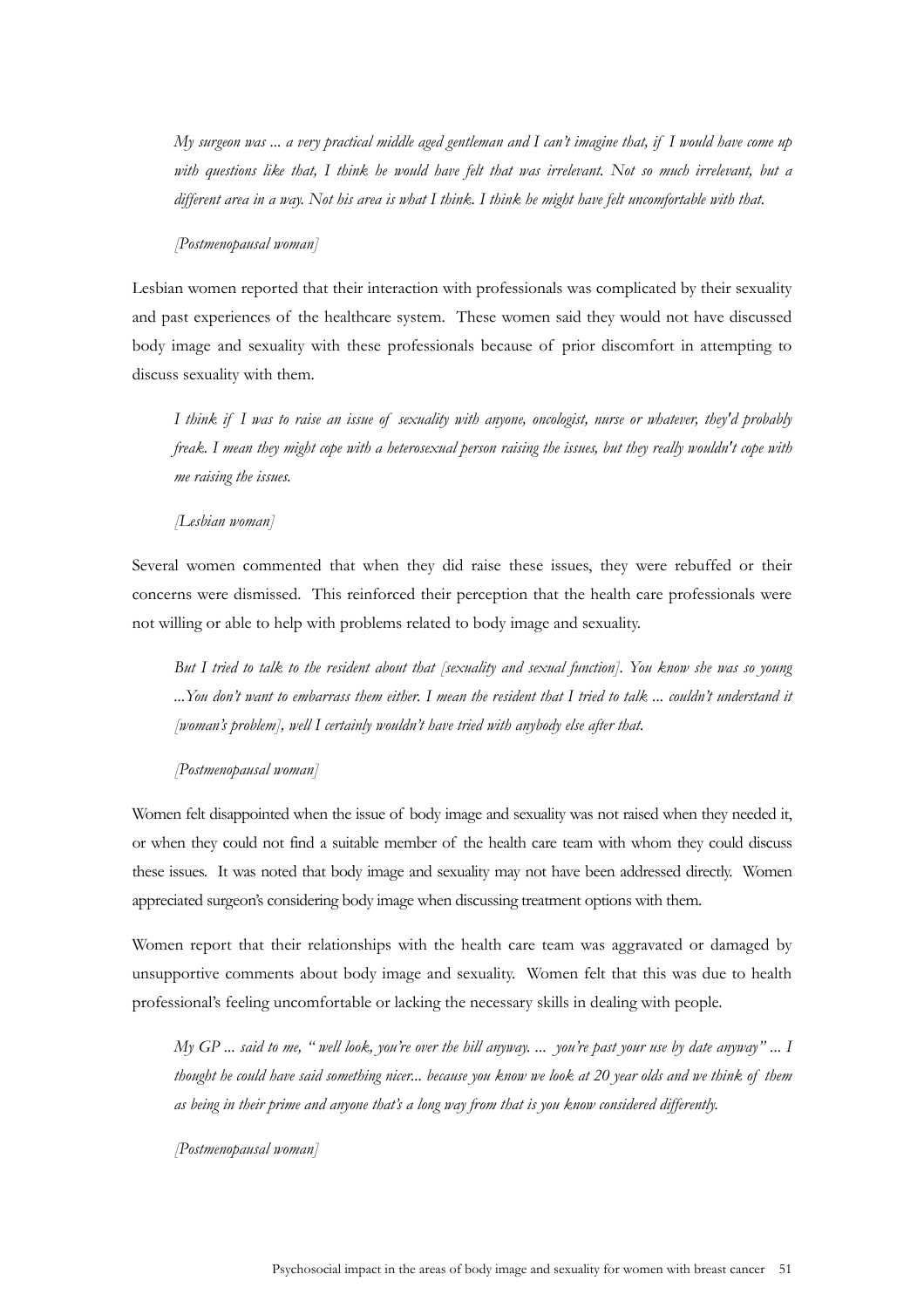*If they could have been a little bit more interested in the human level, the whole experience would have been a plus. I'm not saying that what they did was wrong technically.* 

*[Male partner]* 

Following their experience of breast cancer, some women took on a role of educating health care professionals in the area of body image and sexuality in order to improve the experience for other women later diagnosed with breast cancer.<sup>100</sup>

# **Perceived Role for He alth Professionals**

Women had difficulty in defining a role for the members of the health care team to deal with issues of body image and sexuality.101 Women expressed the view that the surgeon could only play a small part in these issues and only after certain rapport had developed over time. Prior to surgery, he or she needed to acknowledge that both the surgery and subsequent treatment will impact on body image and sexuality<sup>24</sup> and perhaps refer women to others more qualified for counselling if necessary.

The women stressed that the manner in which these issues were raised and the timing of this was important. All participants concurred that body image and sexuality needed to be raised as part of routine care. Some were concerned that issues could become medicalised and therefore a set or cookbook style 'treatment' developed for all. It was noted that these issues are very personal and sensitive and each woman and her partner need to be treated individually. Women agreed that if a member of the health care team opened up discussion about body image and sexuality, then the women felt it gave them permission to discuss these issues.

*I think it's incredibly important. I mean I think it wouldn't be that hard to do. All they'd have to say is if ever you want to talk about how you feel about your body image and sexuality, feel free to do so. That's all they have to say.* 

*[Lesbian woman]* 

*it would have to be part of a routine. ... because people [healthcare team] are very busy and you don't want to impose on them. You know I was conscious when I was in having the mastectomy all you're concerned about is just trying to deal with the pain and doing the exercises and all of that. The last thing you require is someone saying " let's have a body image conversation"* 

 *[Premenopausal woman]*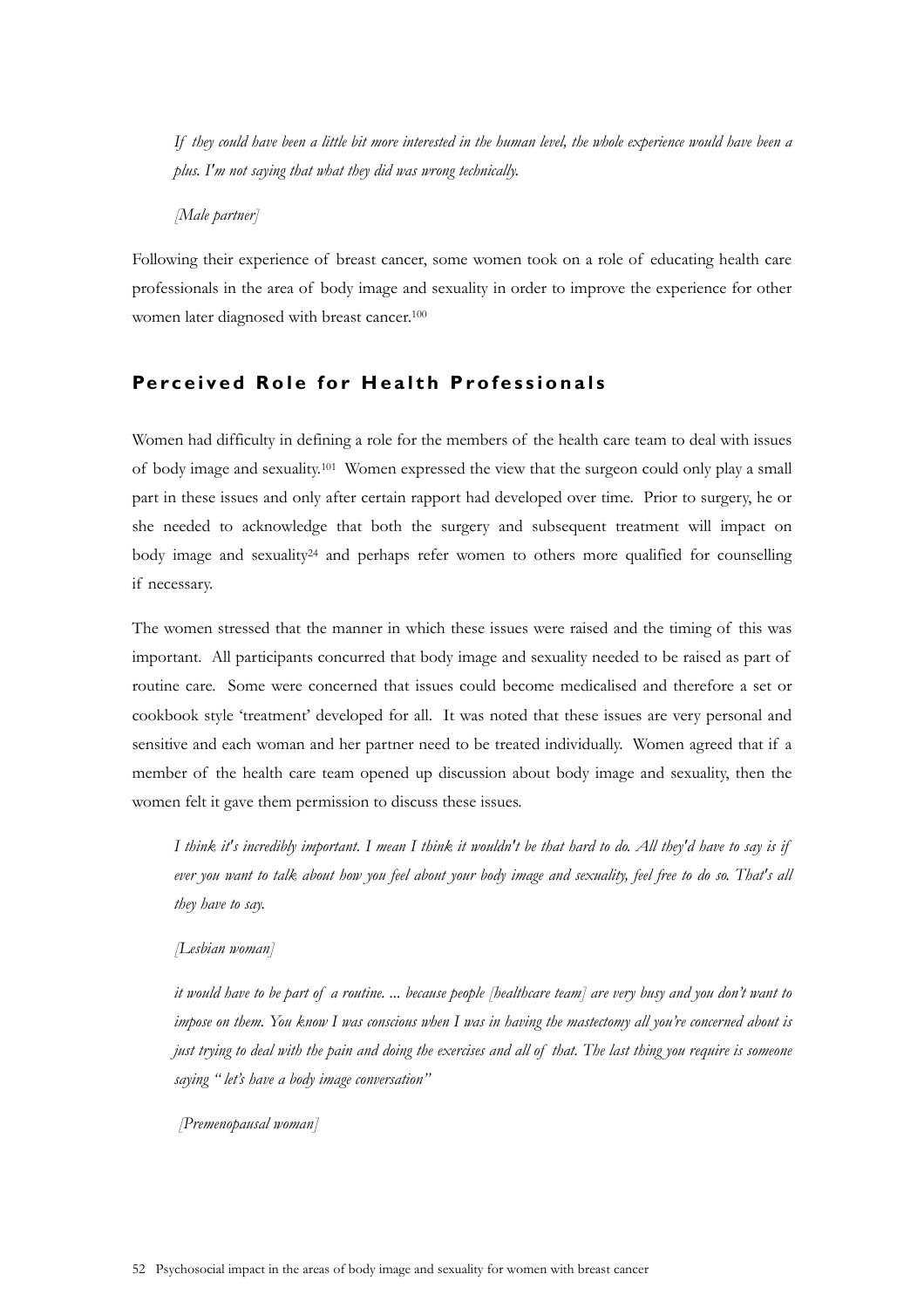The women suggested that the health care team member primarily responsible for talking about these issues needs to be highly skilled, have developed rapport with the woman, preferably be female, and have 'life experience'. It was recognised that this professional needs to have a caring and open attitude so as to be able to relate to women from different backgrounds and with different sexual orientation, responses and needs. Some lesbian women expressed a desire that they be able to access another gay woman to discuss body image and sexuality.

*They would have to a be a very accepting, understanding sort of a person, because everyone is so very different in how they handle that sort of thing. They have to be very accepting of women right across the board, because they are going to have women from different cultural ethnic sexual situations for a start and everyone handles their sexuality differently. So they're going to have to be very well versed in the differences of women.* 

#### *[Lesbian woman]*

Women identified that a well-trained specialist breast nurse could be an appropriate team member to fulfil this role. Some men and women thought that their GP could discuss body image and sexuality; again preference was expressed for a female GP. Other women considered nurses to be more appropriate due to their gender and training, but recognised that they would require even more training. Others still preferred referral to a psychologist/counsellor or therapist outside the health care system. Women suggested sex therapists, social workers, psychologists or psychiatrists as sources of help, but again suggested that such referral needs to be individually based.

*And I think I guess the next best thing from having the BCSS and people who have actually had the experience would be a specially trained nurse. And I'm not just talking about the regular nurses on the wards, someone who's actually trained, whose sole focus and interest would be women who have been through that sort of experience.* 

#### *[Premenopausal woman]*

Women identified that extensive discussion about body image and sexuality issues should be conducted in a quiet place where women cannot be overheard or interrupted and preferably not in a busy clinic.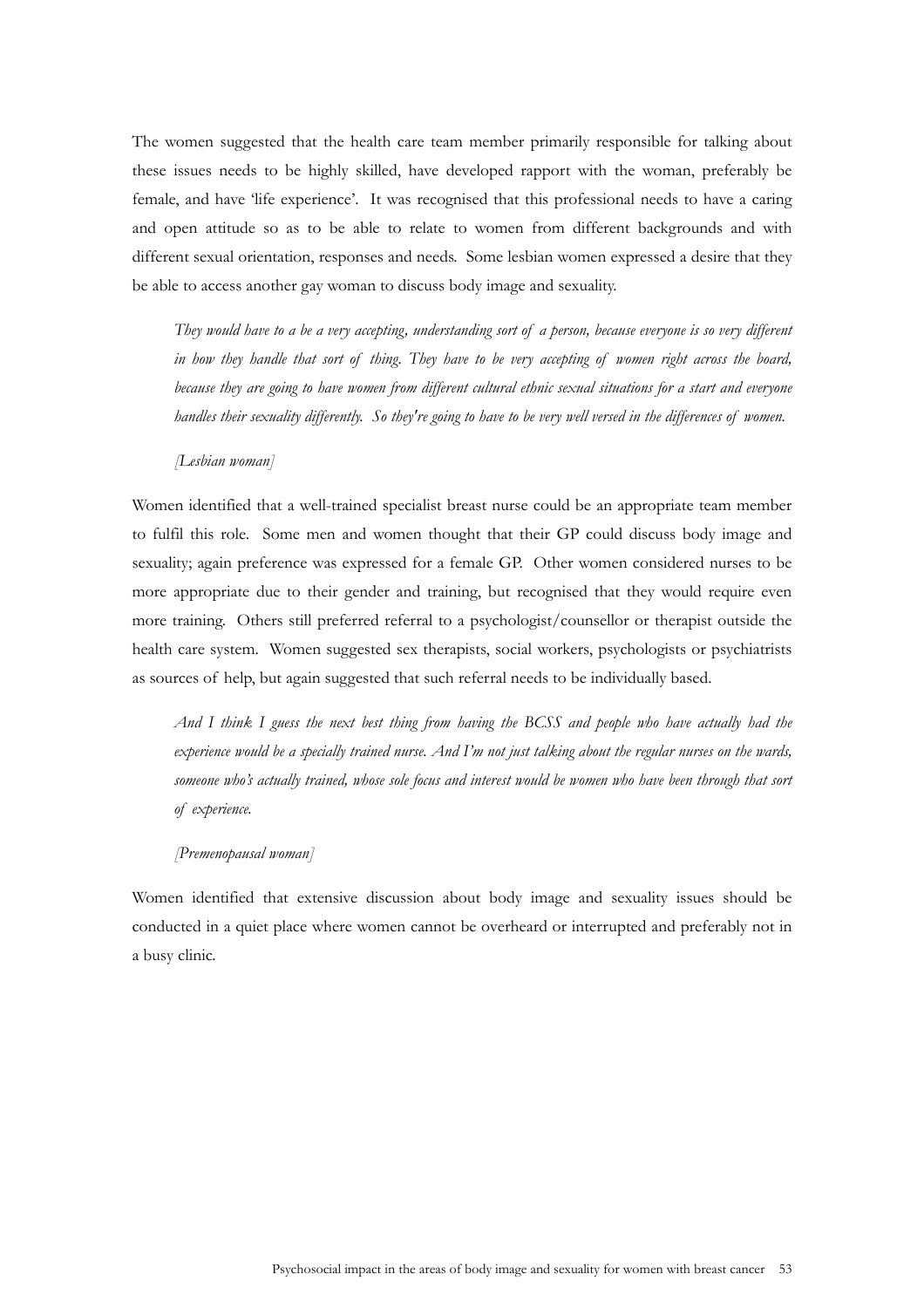# 5 **CONCLUSION**

The voices of women with breast cancer and their partners have reinforced an emerging literature that highlights the importance of body image and sexuality as a significant component of overall quality of life. Cancer treatment does potentially alter both perception of body image and sexual functioning. Information provision about these concerns becomes an important dimension of informed consent. Furthermore, clinicians are challenged to sensitively communicate openness to inquiry about these issues and a willingness to help when concerns do develop.

Implications of the findings of this report and the need to provide women with psychosocial support for body image and sexuality issues have been outlined in the executive summary and should be considered for enhancing clinical care and improving the ultimate outcome for both women with breast cancer and their partners.

Finally, there are a number of issues detailed in this report that also warrant further study. These studies should be encouraged to investigate the unmet needs of women in the domains of body image and sexuality and to improve the overall care of women with breast cancer.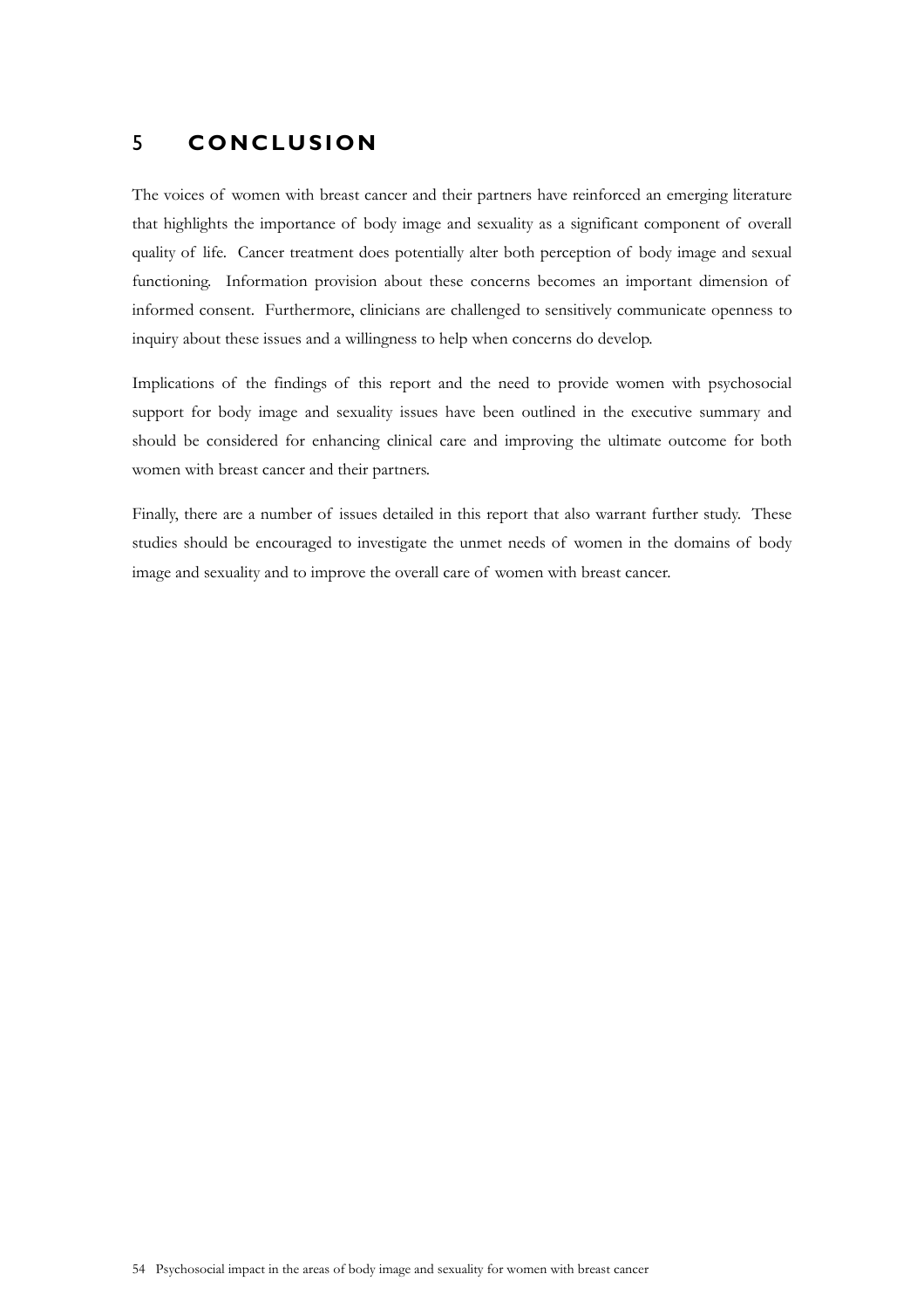# **REFERENCES**

- 1. Giles G, Whitfield K, Thursfield V, Stapler M. Cancer in Victoria 1995. *Canstat* 1998;27:1-24.
- 2. Renneker R, Cutler M. Psychological problems of adjustment to cancer of the breast. *JAMA* 1952;148:833-8.
- 3. Ganz PA, Rowland JH, Desmond K, Meyerowitz BE, Wyatt GE. Life after breast cancer: understanding women's health-related quality of life and sexual functioning. *Journal of Clinical Oncology* 1998;16:501-14.
- 4. Dorval M, Maunsell E, Deschenes L, Brisson J, Masse B. Long-term quality of life after breast cancer: comparison of 8-year survivors with population controls. *Journal of Clinical Oncology* 1998;16:487-94.
- 5. Turner J, Wooding S, and Neil C. Psycho-social impact of breast cancer: a summary of the literature 1986-1996. 1996. Sydney, National Breast Cancer Centre.
- 6. Burcham J. Breast reconstruction: a review of the research and patient professional resources. 1997. Sydney, National Breast Cancer Centre.
- 7. Steginga S, Occhipinti S, Wilson K, Dunn J. Domains of distress: the experience of breast cancer in Australia. *Oncology Nursing Forum* 1998;25:1063-70.
- 8. Dunn J, Steginga S, Occhipinti S, Wilson K, McCaffrey J. Profiles of distress in women following treatment for primary breast cancer. *Breast* 1998;7:251-4.
- 9. Cohen MZ, Kahn DL, Steeves RH. Beyond body image: The experience of breast cancer. *Oncology Nursing Forum* 1998;25:835-41.
- 10. Ball R. Breast symbolism and body image. In Dennerstein L, Burrows G, eds. *Obstetrics, Gynaecology and Psychiatry*, pp 105-17. Melbourne: Hi-Impact, 1978.
- 11. Lindley C, Vasa S, Sawyer WT, Winer EP. Quality of life and preferences for treatment following systemic adjuvant therapy for early-stage breast cancer. *Journal of Clinical Oncology* 1998;16:1380-7.
- 12. Ganz PA. Impact of tamoxifen adjuvant therapy on symptoms, functioning, and quality of life. *J.Natl.Cancer Inst.Monogr* 2001;130-4.
- 13. Gerard D. Sexual functioning after mastectomy. *Journal of Sex and Martial Therapy* 1982;8:305-15.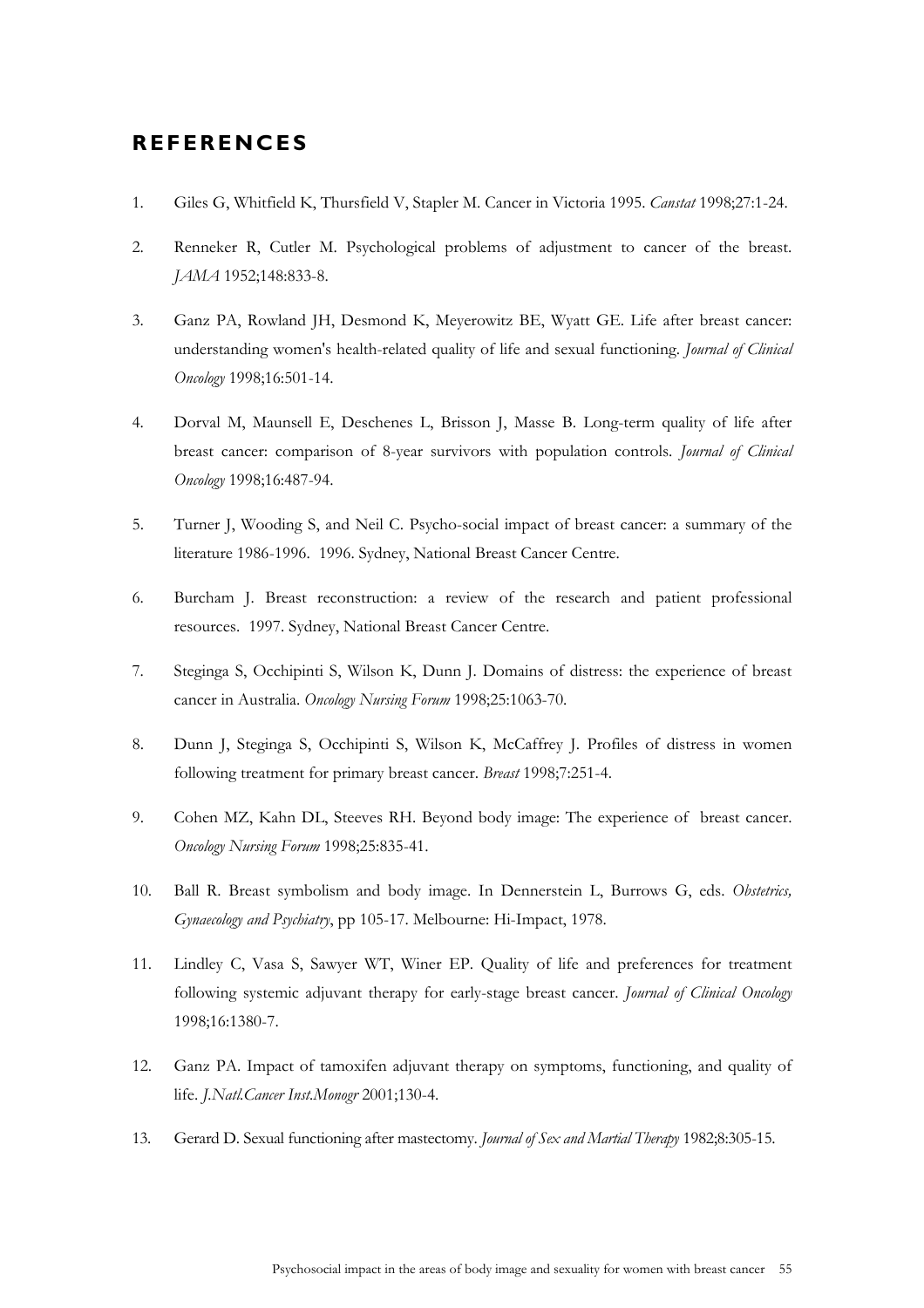- 14. Schain WS. Breast cancer surgeries and psychosocial sequalae: implications for remediation. *Seminars in Nursing Oncology* 1985;1:200-5.
- 15. Beckmann J, Johansen L, Richardt C, Blichert-Toft M. Psychological reactions in younger women operated on for breast cancer. *Danish Medical Bulletin* 1983;30:10-3.
- 16. Steinberg MD, Juliano MA, Wise L. Psychological outcome of lumpectomy versus mastectomy in the treatment of breast cancer. *American Journal of Psychiatry* 1985;142:34-9.
- 17. Taylor SE, Lichtmann RR, Wood JV, Bluming AZ, Dosik GM, Leibowitz RL. Illness-related and treatment-related factors in psychological adjustment to breast cancer. *Cancer* 1985;55:2506-13.
- 18. Wolberg WH, Tanner MA, Romsaas EP, Trump DL, Malec JF. Factors influencing options in primary breast cancer treatment. *Journal of Clinical Oncology* 1987;5:68-74.
- 19. Fallowfield LH, Baum M, Maguire P. Effects of breast conservation on psychological morbidity associated with diagnosis and treatment of early breast cancer. *British Medical Journal* 1986;293:1331-4.
- 20. de Haes JC, van Oostram MA, Welvaart K. The effect of radical and conserving surgery on the quality of life of early breast cancer patients. *European Journal of Surgical Oncology* 1986;12:337-42.
- 21. Ganz PA, Schag CC, Polinsky ML, Heinrich RL, Flack VF. Rehabilitation needs and breast cancer: the first month after primary therapy. *Breast Cancer Research Treatment* 1987;10:243-53.
- 22. Kemeny MM, Wellisch DK, Schanin WS. Psychosocial outcome in a randomized surgical trial for treatment of primary breast cancer. *Cancer* 1988;62:1231-7.
- 23. Holmberg L, Omne-Ponten M, Burns T, Adami HO, Bergstrom R. Psychosocial adjustment after mastectomy and breast-conserving treatment. *Cancer* 1989;64:969-74.
- 24. Rosenqvist S, Sandelin K, Wickman M. Patients' psychological and cosmetic experience after immediate breast reconstruction. *European Journal of Surgical Oncology* 1996;22:262-6.
- 25. Wilmoth MC. The aftermath of breast cancer: An altered sexual self. *Cancer Nursing* 2001;24:278-86.
- 26. Yurek D, Farrar W, Andersen BL. Breast cancer surgery: Comparing surgical groups and determining individual differences in postoperative sexuality and body change stress. *Journal of Consulting and Clinical Psychology* 2000;68:697-709.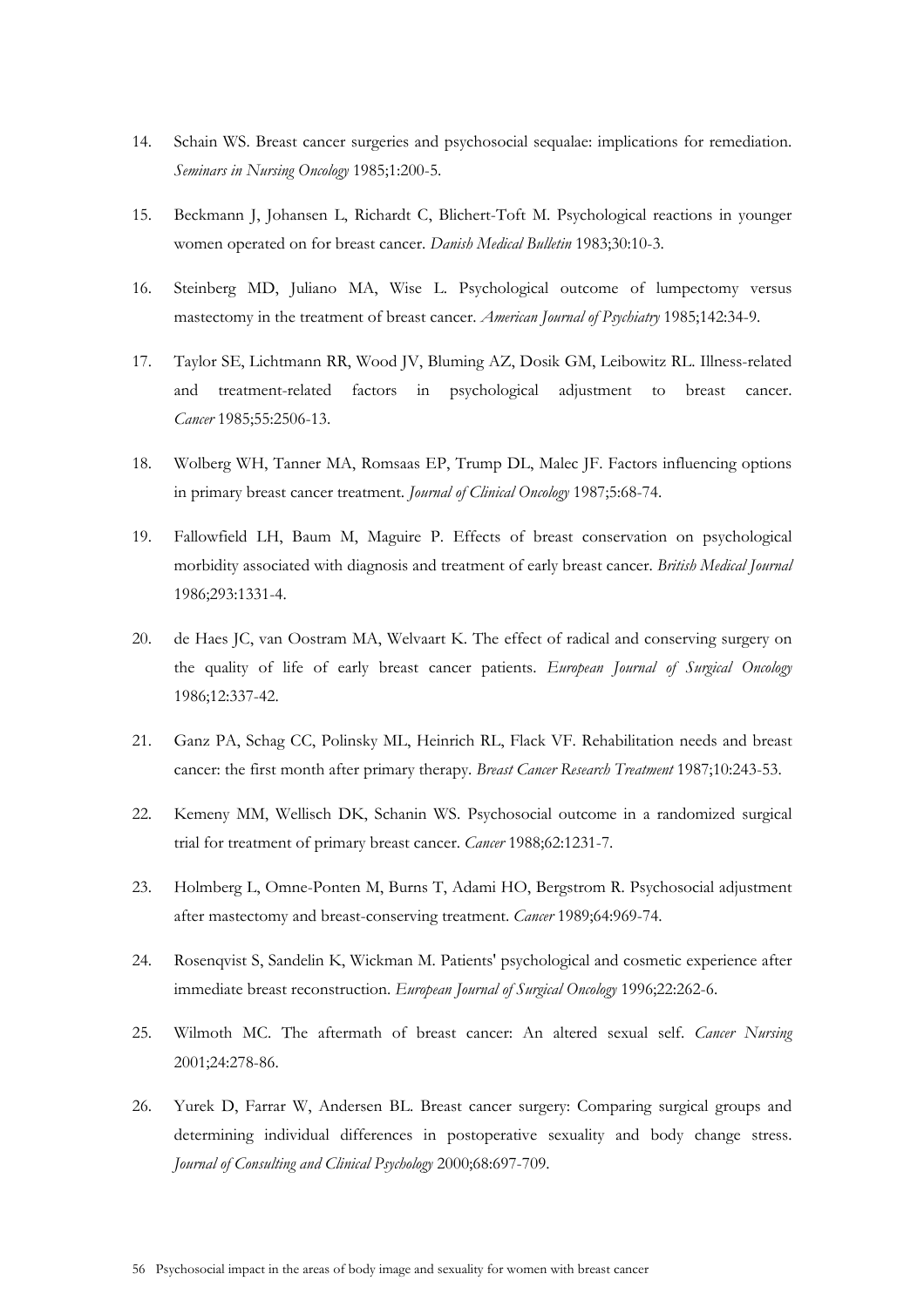- 27. Arora NK, Gustafson DH, Hawkins RP, McTavish F, Cella DF, Pingree S *et al*. Impact of surgery and chemotherapy on the quality of life of younger women with breast carcinoma - A prospective study. *Cancer* 2001;92:1288-98.
- 28. Carver CS, Pozo Kaderman C, Price AA, Noriega V, Harris SD, Derhagopian RP *et al*. Concern about aspects of body image and adjustment to early stage breast cancer. *Psychosomatic Medicine* 1998;60:168-74.
- 29. Ganz PA, Coscarelli A, Fred C, Kahn B, Polinsky ML, Petersen L. Breast cancer survivors: psychosocial concerns and quality of life. *Breast Cancer Research Treatment* 1996;38:183-1999.
- 30. Schover LR, Yetman RJ, Tuason LJ, Meisler E, Esselstyn CB, Hermann RE *et al*. Partial mastectomy and breast reconstruction. *Cancer* 1995;75:54-64.
- 31. Early Breast Cancer Trialists' Collaborative Group. Effects of radiotherapy and surgery in early breast cancer: an overview of the randomized trials. *New England Journal of Medicine* 1995;333:1444-55.
- 32. Moyer A. Psychosocial outcomes of breast-conserving surgery versus mastectomy: a meta-analytic review. *Health Psychology* 1997;16:442.
- 33. Morris T, Greer SH, White P. Psychological and social adjustment to mastectomy. *Cancer* 1977;40:2381-7.
- 34. Frank DF, Dornbush RL, Webster SK, Kolodny RC. Mastectomy and sexual behaviour: a pilot study. *Sexuality and Disability* 1978;1:16-26.
- 35. Baider L, Rizel S, Kaplan De-Nour A. Comparison of couples adjustment to lumpectomy and mastectomy. *General Hospital Psychiatry* 1986;8:251-7.
- 36. Witkin MH. Psychological concerns in sexual rehabilitation and mastectomy. *Sexuality and Disability* 1979;2:54-9.
- 37. Carroll RM. The impact of mastectomy on body image. *Oncology Nursing Forum* 1981;8:29-32.
- 38. Silverfarb PM, Mawrer LH, Gouthamel CS. Psychosocial aspects of neoplastic disease. I. Functional status of breast cancer patients during different treatment regimens. *American Journal of Psychiatry* 1980;137:450-5.
- 39. Salokari M, Achte K, Lindfors O, Lehvonen R, Vauhkonen ML, Holsti LR. Self-concept and body image in breast cancer. *Psychiatria Fennica* 1986;171-8.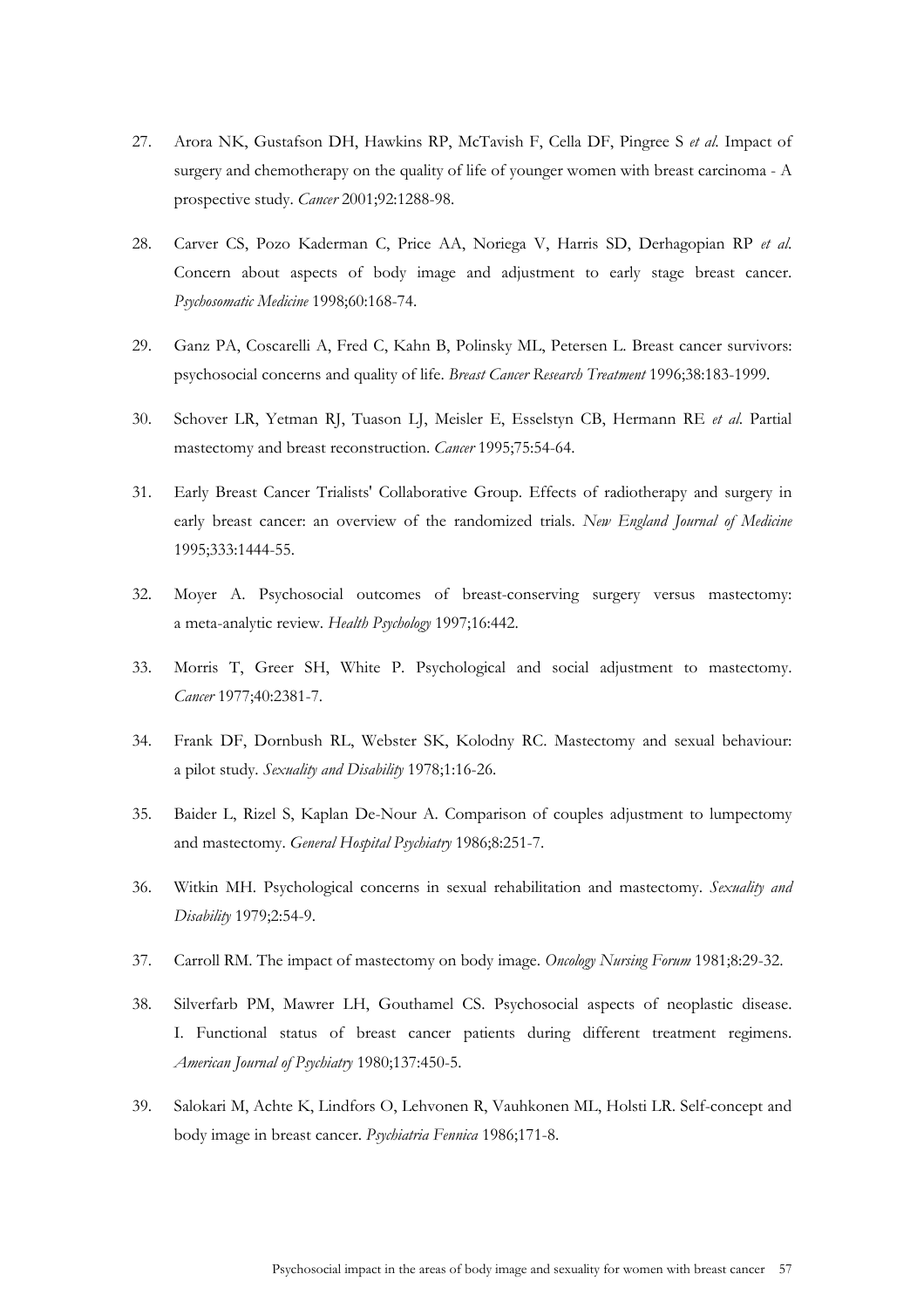- 40. Lasry JC, Margolese RG, Poisson R, Shibata H, Fleischer D, Lafleur D *et al*. Depression and body image following mastectomy and lumpectomy. *Journal of Chronic Disorders* 1987;40:529-34.
- 41. Wellisch DK, Di Matteo R, Silverstein M, Landsverk J, Hoffman R, Waisman J *et al*. Psychosocial outcomes of breast cancer therapies: lumpectomy versus mastectomy. *Psychomatics* 1989;30:365-73.
- 42. Meyer L, Aspegren K. Long-term psychological sequelae of mastectomy and breast conserving treatment for breast cancer. *Acta Oncology* 1988;28:13-8.
- 43. Burbie GE, Polinsky ML. Intimacy and sexuality after cancer treatment: Restoring a sense of wholeness. *Journal of Psychosocial Oncology* 1992;10:19-33.
- 44. Fallowfield LJ, Hall A. Psychosocial and sexual impact of diagnosis and treatment of breast cancer. *British Medical Bulletin* 1991;47:388-99.
- 45. Margolis G, Goodman RL, Rubin A. Psychological effects of breast-conserving cancer treatment and mastectomy. *Psychosomatics* 1989;31:33-9.
- 46. Schain WS, d'Angelo TM, Dunn ME, Lichter AS, Pierce LJ. Mastectomy versus conservative surgery and radiation therapy. *Cancer* 1994;73:1221-8.
- 47. Goldberg JA, Scott RN, Davidson PM, Murray GD, Stallard S, George WD *et al*. Psychological morbidity in the first year after breast surgery. *European Journal of Surgical Oncology* 1992;18:327-31.
- 48. Schag CA, Ganz PA, Polinsky ML, Fred C, Hirji K, Petersen L. Characteristics of women at risk for psychosocial distress in the year after breast cancer. *Journal of Clinical Oncology* 1993;11:783-93.
- 49. Curran D, van Dongen JP, Aaronson NK, Kiebert G, Fentiman IS, Mignolet F *et al*. Quality of life of early-stage breast cancer patients treated with radical mastectomy or breast-conserving procedures: results of EORTC Trial 10801. *European Journal of Cancer* 1998;34:307-14.
- 50. Kaplan HS. A neglected issue: the sexual side effects of current treatments for breast cancer. *Journal of Sex and Martial Therapy* 1992;18:3-19.
- 51. Hopwood P. The assessment of body image in cancer patients. *European Journal of Cancer* 1992;29:276-81.
- 52. Lim J, Hoe AL, Wong CY, Soo KC. Sexuality of women after mastectomy. *Annals Academy Medical Singapore* 1995;24:659-63.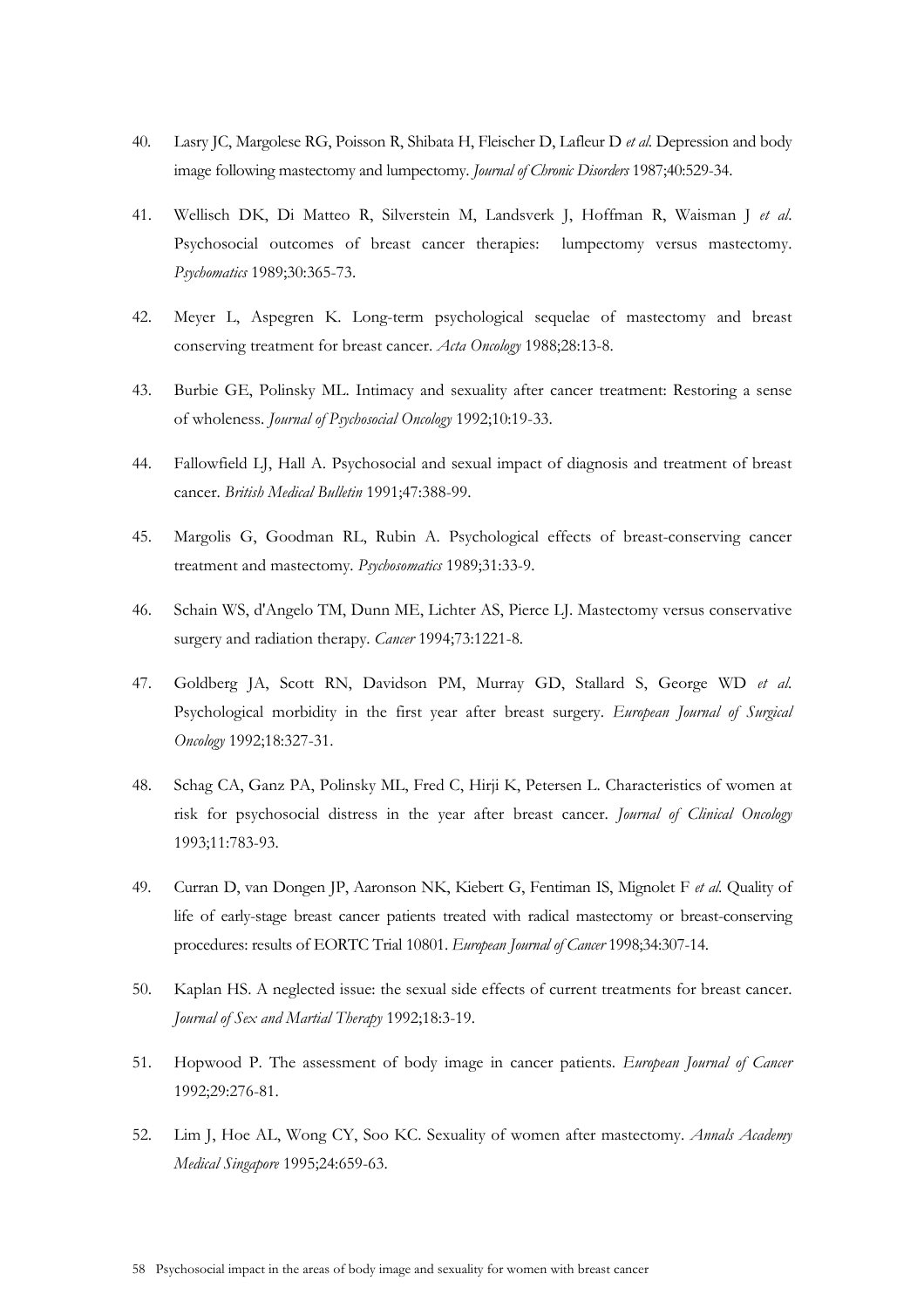- 53. Reaby LL, Hort LK. Postmastectomy attitudes in women who wear external breast prostheses compared to those who have undergone breast reconstructions. *Journal of Behavioural Medicine* 1995;18:55-67.
- 54. Poulsen B, Graversen HP, Beckmann J, Blichert-Toft M. A comparative study of post-operative psychosocial function in women with primary operable breast cancer randomized to breast conservation therapy or mastectomy. *European Journal of Surgical Oncology* 1997;23:327-34.
- 55. Maunsell E, Brisson J, Deschenes L. Psychological distress after initial treatment for breast cancer: a comparison of partial and total mastectomy. *Journal of Clinical Epidemiology* 1989;42:765-71.
- 56. Leinster SJ, Ashcroft JJ, Slade PD, Dewey ME. Mastectomy versus conservative surgery: psychosocial effects of the patient's choice of treatment. *J.Psychosocial Oncol.* 1989;7:179-92.
- 57. Udaya Kumar TM, Al-Asadi A, Mosley JG. Which women prefer which treatment for breast cancer? *The Breast* 1992;1:193-5.
- 58. iSource National Breast Cancer Centre. Clinical practice guidelines for the management of early breast cancer: Second edition. 2001. Canberra, Commonwealth of Australia.
- 59. Barni S, Mondin R. Sexual dysfunction in treated breast cancer patients. *Annals of Oncology* 1997;8:149-53.
- 60. Mock V. Body image in women treated for breast cancer. *Nursing Research* 1993;142:153-7.
- 61. Wilmoth MC, Ross JA. Women's Perception. *Cancer Practice* 1997;5:353-9.
- 62. Margolis G, Carabell SC, Goodman RL. Psychological aspects of primary radiation therapy for breast carcinoma. *American Journal of Clinical Oncology* 1983;6:533-8.
- 63. Maraste R, Brandt L, Olsson A, Ryde-Brandt B. Anxiety and depression in breast cancer patients at the start of adjuvant radiotherapy. *Acta Oncologica* 1992;31:315-20.
- 64. Lasry JC, Margolese RG, Poisson R, Shibata H, Fleischer D, Lafleur D *et al*. Depression and body image following mastectomy and lumpectomy. *Journal of Chronic Diseases* 1987;40:529-34.
- 65. Fenlon D. Menopause, a problem for breast cancer patients. *European Journal of Cancer Care* 1995;4:166-72.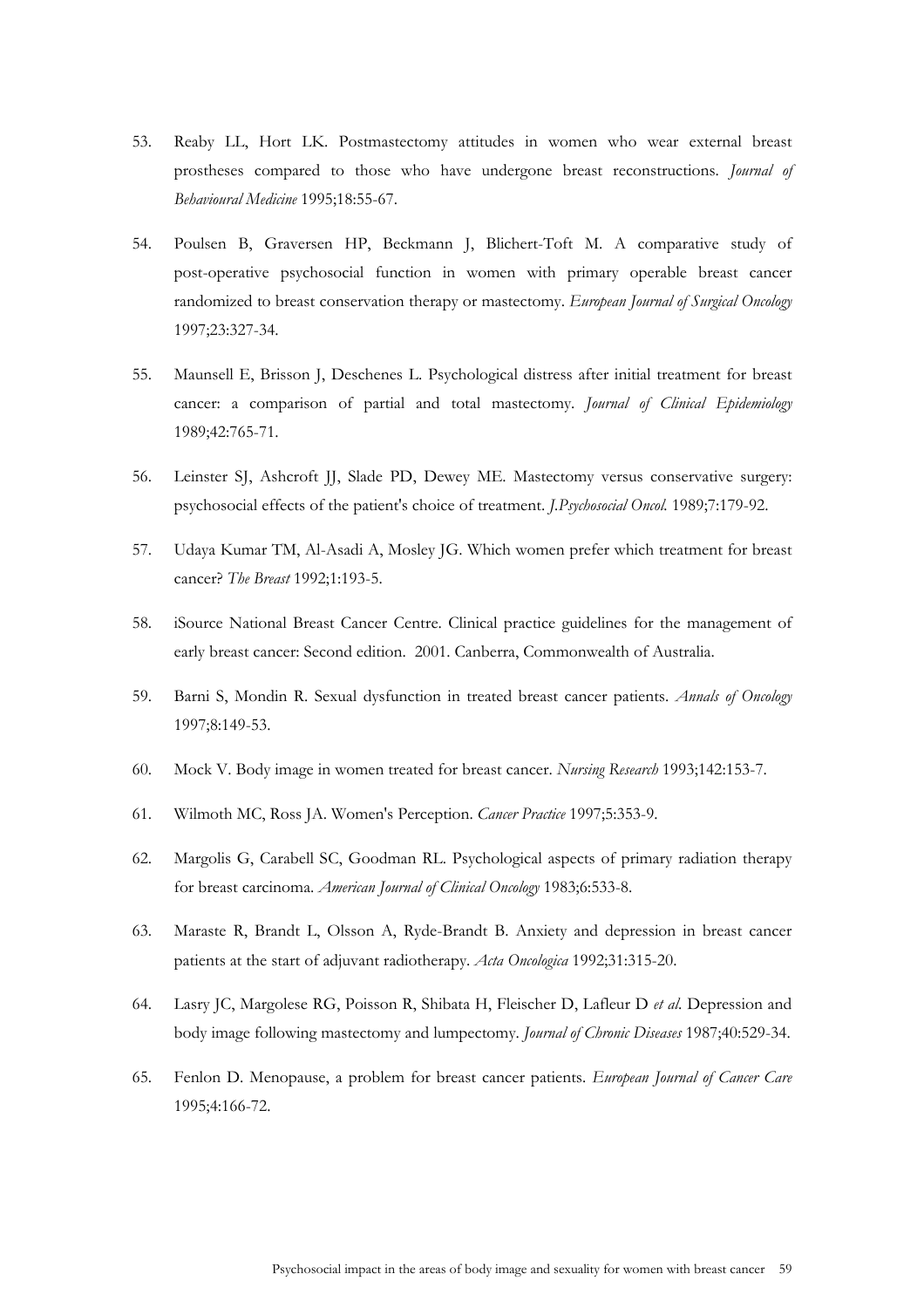- 66. MacGregor JI, Jordan VC. Basic guide to the mechanisms of antiestrogen action. *Pharmacological Reviews* 1998;50:151-96.
- 67. Buzdar AU, Hortobagyi G. Update on endocrine therapy for breast cancer. *Clinical Cancer Research* 1998;4:527-34.
- 68. Carpenter JS, Andrykowski MA, Cordova M, Cunningham L, Studts J, McGrath P *et al*. Hot flashes in postmenopausal women treated for breast carcinoma. *Cancer* 1998;82:1682-91.
- 69. Barni S, Ardizzoia A. Tamoxifen-induced sexual dysfunction in a breast cancer patient: a case report. *Tumori* 1998;84:417-8.
- 70. Leonard RC, Lee L, Harrison ME. Impact of side-effects associated with endocrine treatments for advanced breast cancer: clinician's and patient's perceptions. *Breast* 1996;5:259-64.
- 71. Fisher B, Constantino D, Wickerman DL, et al. Tamoxifen for prevention of breast cancer: report of the national surgical adjuvant breast and bowel project P-1 study. *Journal of the National Cancer Institute* 1998;90:1371-81.
- 72. Fossati R, Confalonieri C, Torri V, Ghislandi E, Penna A, Pistotti V *et al*. Cytotoxic and hormonal treatment for metastatic breast cancer: a systematic review of published randomised trials involving 31,510 women. *Journal of Clinical Oncology* 1998;16:3934-460.
- 73. Lonning PE. Aromatase inhibitors and their future role in post-menopausal women with early breast cancer. *British Journal of Cancer* 1998;78:12-5.
- 74. Buzdar AU. Anastrozole: a new addition to the armamentarium against advanced breast cancer. *American Journal of Clinical Oncology* 1998;21:161-6.
- 75. Buzdar A, Nabholtz J, Robertson J, Thurlimann B, Bonneterre J, von Euler M *et al*. Anastrozole (Arimidex) versus tamoxifen as first-line therapy for advanced breast cancer in postmenopausal women? Combined analysis from two identically designed multicentre trials. *Proceedings of the American Society of Clinical Oncology* 2000.
- 76. Lamb HM, Adkins JC. Letrozole: a review of its use in postmenopausal women with advanced breast cancer. *Drugs* 1998;56:1125-40.
- 77. Dombernowsky P, Smith I, Falkson G, et al. Letrozole, a new oral aromatase inhibitor for advanced breast cancer: double-blind randomized trial showing a dose effect and improved efficacy and tolerability compared with megestrol acetate. *Journal of Clinical Oncology* 1998;16:453-61.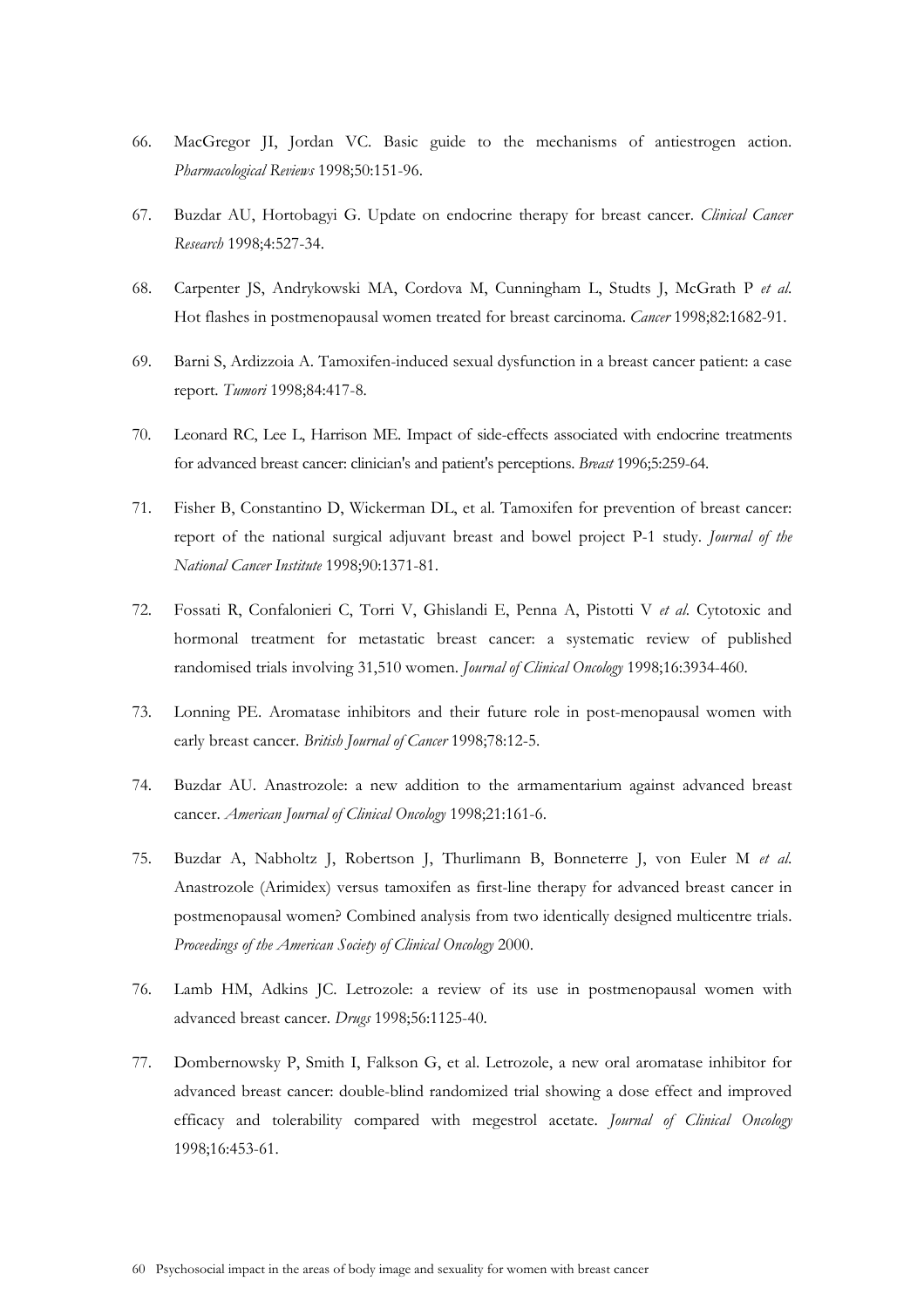- 78. Gershanovich M, Chaudri HA, Campos D, et al. Letrozole, a new oral aromatase inhibitor: randomized trial comparing 2.5mg daily, 0.5mg daily and aminoglutethimide in postmenopausal women with advanced breast cancer. *Annals of Oncology* 1998;9:639-45.
- 79. Ingle JN, Johnson PA, Suman VJ. A randomized phase II trial of two dosage levels of letrozole as third-line hormonal therapy for women with metastatic breast carcinoma. *Cancer* 1997;80:218-24.
- 80. Bines J, Oleske DM, Cobleigh MA. Ovarian function in premenopausal women treated with adjuvant chemotherapy for breast cancer. *Journal of Clinical Oncology* 1996;14:1718-29.
- 81. Schover LR. Sexuality and body image in younger women with breast cancer. *Journal of the National Cancer Institute Monographs* 1994;16:177-82.
- 82. Ghizzani A, Pirtoli L, Bellezza A, Velicogna F. The evolution of some factors influencing the sexual life of women affected by breast cancer. *Journal of Sex and Martial Therapy* 1995;21:57-63.
- 83. Nystedt M, Berglund G, Bolund C, Brandberg Y, Fornander T, Rutqvist LE. Randomized trial of adjuvant tamoxifen and/or goserelin in premenopausal breast cancer--self-rated physiological effects and symptoms. *Acta Oncol.* 2000;39:959-68.
- 84. Berglund G, Nystedt M, Bolund C, Sjoden PO, Rutquist LE. Effect of endocrine treatment on sexuality in premenopausal breast cancer patients: a prospective randomized study. *J.Clin.Oncol.* 2001;19:2788-96.
- 85. Bransfield DD. Breast cancer and sexual functioning: A review of the literature and implications for future research. *Psychiatry in Medicine* 1982;12:197-211.
- 86. Makar K, Cumming CE, Lees AW, Hundleby M, Nobboltz JM, Kieren DK *et al*. Sexuality, body image and quality of life after high dose or conventional chemotherapy for metastatic breast cancer. *Canadian Journal of Human Sexuality* 1997;6:1-8.
- 87. Lindley C, Vasa S, Sawyer WT, Winder EP. Quality of life and preferences for treatment following systemic adjuvant therapy for early-stage breast cancer. *Journal of Clinical Oncology* 1998;16:1380-7.
- 88. Dow KH, Ferrell BR, Leigh S, Ly J, Gulasekaram P. An evaluation of the quality of life among long-term survivors of breast cancer. *Breast Cancer Research Treatment* 1996;39:261-73.
- 89. Young McCaughan S. Sexual functioning in women with breast cancer after treatment with adjuvant therapy. *Cancer Nursing* 1996;19:308-19.